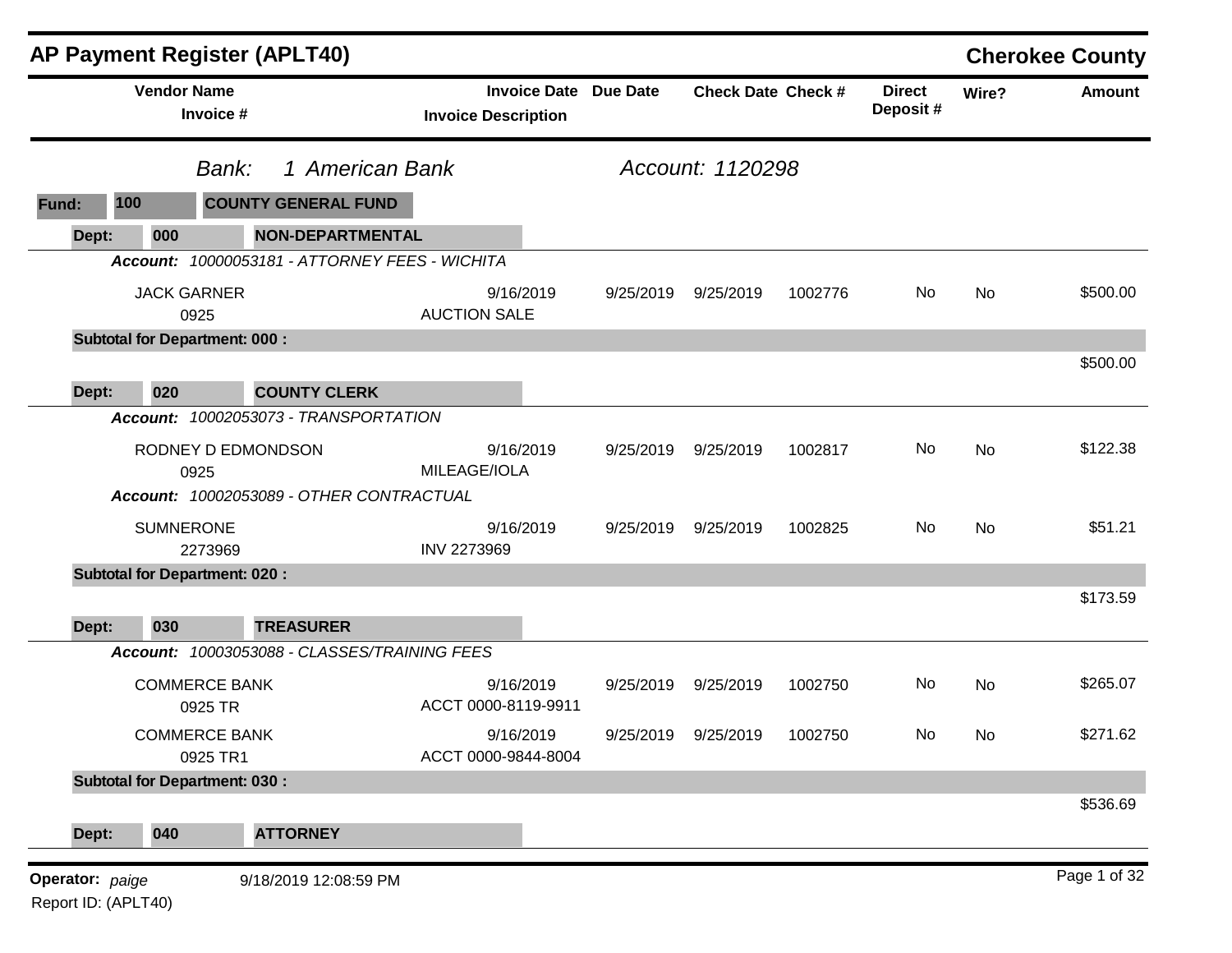| <b>AP Payment Register (APLT40)</b>                                           |                                                            |           |                           |         |                           |           | <b>Cherokee County</b> |
|-------------------------------------------------------------------------------|------------------------------------------------------------|-----------|---------------------------|---------|---------------------------|-----------|------------------------|
| <b>Vendor Name</b><br>Invoice #                                               | <b>Invoice Date Due Date</b><br><b>Invoice Description</b> |           | <b>Check Date Check #</b> |         | <b>Direct</b><br>Deposit# | Wire?     | <b>Amount</b>          |
| Account: 10004053021 - PRINTING/OFFICE SUPPLIES                               |                                                            |           |                           |         |                           |           |                        |
| <b>TDS SERVICE</b><br>104925                                                  | 9/16/2019<br><b>INV 104925</b>                             | 9/25/2019 | 9/25/2019                 | 1002827 | No                        | No        | \$12.49                |
| <b>XEROX CORPORATION</b><br>097950542                                         | 9/16/2019<br>INV 097950542                                 |           | 9/25/2019 9/25/2019       | 1002836 | No                        | <b>No</b> | \$271.73               |
| Account: 10004053023 - EMPLOYEE FOOD/MEALS<br><b>COMMERCE BANK</b><br>0925 AT | 9/16/2019<br>ACCT 0000-3278-5388                           | 9/25/2019 | 9/25/2019                 | 1002749 | No.                       | No        | \$9.58                 |
| Account: 10004053030 - GASOLINE<br><b>COMMERCE BANK</b><br>0925 AT1           | 9/16/2019<br>ACCT 0000-0198-5126                           | 9/25/2019 | 9/25/2019                 | 1002749 | No                        | No        | \$62.99                |
| <b>COMMERCE BANK</b><br>0925 AT                                               | 9/16/2019<br>ACCT 0000-3278-5388                           | 9/25/2019 | 9/25/2019                 | 1002749 | No                        | No        | \$126.37               |
| Account: 10004053085 - WITNESS FEES & TRAVEL                                  |                                                            |           |                           |         |                           |           |                        |
| <b>LORIE REYNOLDS</b><br>0925                                                 | 9/16/2019<br>REIMB/AIRFARE                                 | 9/25/2019 | 9/25/2019                 | 1002789 | No                        | No        | \$197.60               |
| MAPLE UNCOMMON HOTEL<br>0925                                                  | 9/16/2019<br><b>LODGING ROOM</b>                           | 9/25/2019 | 9/25/2019                 | 1002790 | No                        | No        | \$636.00               |
| Account: 10004053089 - OTHER CONTRACTUAL                                      |                                                            |           |                           |         |                           |           |                        |
| <b>THOMSON REUTERS - WEST</b><br>840870856                                    | 9/16/2019<br>INV 840870856                                 | 9/25/2019 | 9/25/2019                 | 1002829 | No                        | No        | \$260.09               |
| <b>Subtotal for Department: 040:</b>                                          |                                                            |           |                           |         |                           |           |                        |
| 050<br><b>REGISTER OF DEEDS</b><br>Dept:                                      |                                                            |           |                           |         |                           |           | \$1,576.85             |
| Account: 10005053077 - HOTEL RENTALS                                          |                                                            |           |                           |         |                           |           |                        |
| <b>COMMERCE BANK</b><br>0925 ROD                                              | 9/16/2019<br>ACCT 0000-0111-8991                           |           | 9/25/2019 9/25/2019       | 1002749 | No                        | No        | \$232.72               |
| Operator: paige<br>9/18/2019 12:09:00 PM                                      |                                                            |           |                           |         |                           |           | Page 2 of 32           |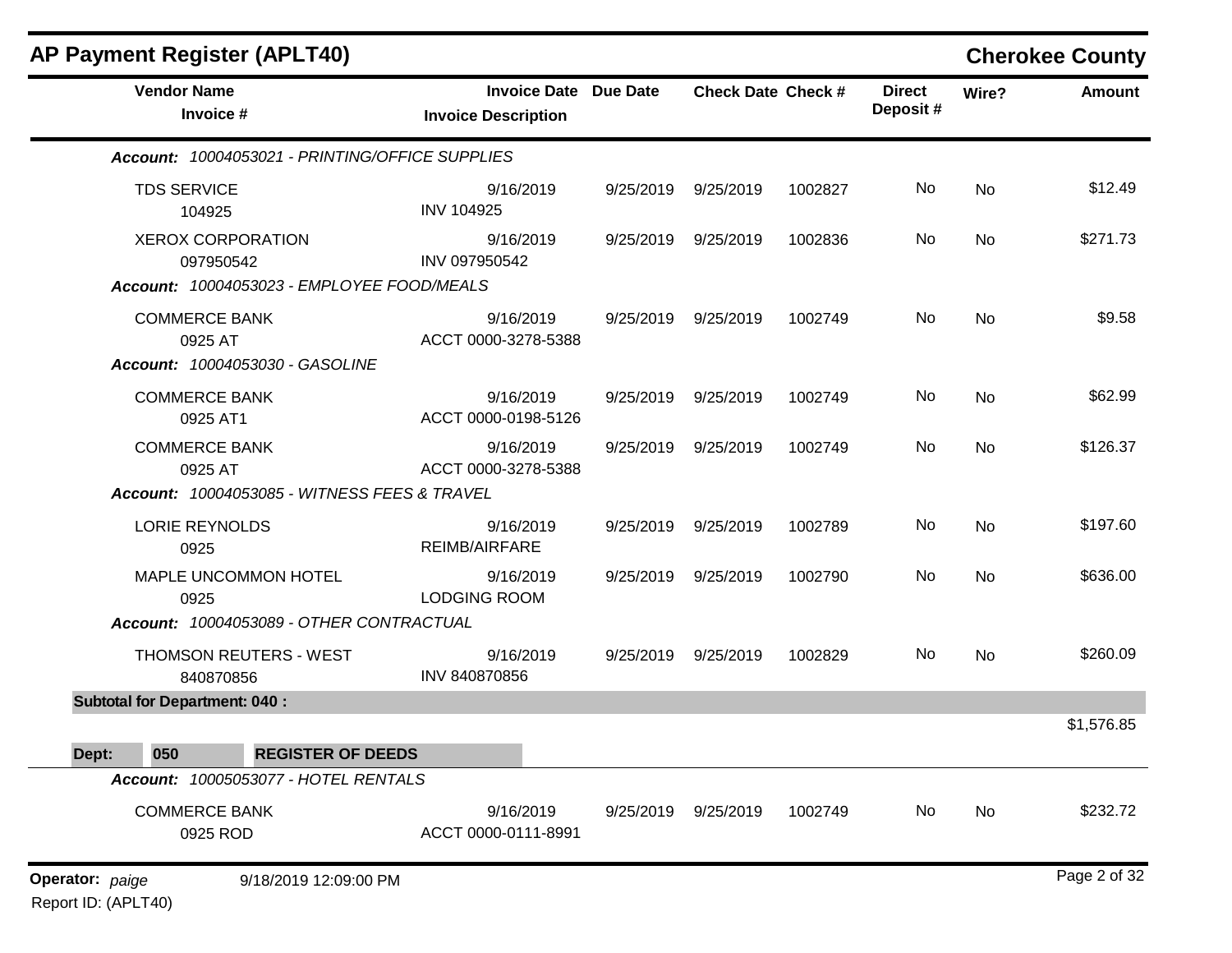| <b>AP Payment Register (APLT40)</b>                  |                                                            |           |                           |         |                           |           | <b>Cherokee County</b> |
|------------------------------------------------------|------------------------------------------------------------|-----------|---------------------------|---------|---------------------------|-----------|------------------------|
| <b>Vendor Name</b><br>Invoice #                      | <b>Invoice Date Due Date</b><br><b>Invoice Description</b> |           | <b>Check Date Check #</b> |         | <b>Direct</b><br>Deposit# | Wire?     | <b>Amount</b>          |
| Account: 10005053230 - FOOD/TRAVEL EXPENSES          |                                                            |           |                           |         |                           |           |                        |
| <b>COMMERCE BANK</b><br>0925 ROD                     | 9/16/2019<br>ACCT 0000-0111-8991                           | 9/25/2019 | 9/25/2019                 | 1002749 | No.                       | <b>No</b> | \$58.40                |
| <b>COMMERCE BANK</b><br>0925                         | 9/16/2019<br>ACCT 0000-0717-0012                           | 9/25/2019 | 9/25/2019                 | 1002749 | No                        | No        | \$54.76                |
| <b>Subtotal for Department: 050:</b>                 |                                                            |           |                           |         |                           |           |                        |
| 060<br>Dept:<br><b>SHERIFF &amp; JAIL</b>            |                                                            |           |                           |         |                           |           | \$345.88               |
| Account: 10006053021 - PRINTING/OFFICE SUPPLIES      |                                                            |           |                           |         |                           |           |                        |
| ETTINGER'S OFFICE SUPPLY<br>5214660                  | 9/16/2019<br>INV 5214660                                   | 9/25/2019 | 9/25/2019                 | 1002764 | No                        | <b>No</b> | \$255.30               |
| <b>COMMERCE BANK</b><br>0925 SH10                    | 9/16/2019<br>ACCT 0000-0198-5001                           | 9/25/2019 | 9/25/2019                 | 1002750 | No                        | <b>No</b> | \$35.99                |
| <b>COMMERCE BANK</b><br>0925 SH8                     | 9/16/2019<br>ACCT 0000-0198-5035                           | 9/25/2019 | 9/25/2019                 | 1002750 | No                        | <b>No</b> | \$14.35                |
| <b>COMMERCE BANK</b><br>0925 SH9                     | 9/16/2019<br>ACCT 0000-0198-5019                           | 9/25/2019 | 9/25/2019                 | 1002750 | No                        | No        | \$24.99                |
| Account: 10006053022 - EMPLOYEE UNIFORMS/ACCESSORIES |                                                            |           |                           |         |                           |           |                        |
| SOUTHERN UNIFORM & EQUIPMENT<br>91748                | 9/16/2019<br><b>INV 91748</b>                              | 9/25/2019 | 9/25/2019                 | 1002823 | No                        | <b>No</b> | \$83.58                |
| <b>COMMERCE BANK</b><br>0925 SH                      | 9/16/2019<br>ACCT 0000-0188-4600                           | 9/25/2019 | 9/25/2019                 | 1002750 | No                        | <b>No</b> | \$26.00                |
| <b>TEAM THREADS</b><br>6351                          | 9/16/2019<br><b>INV 6351</b>                               | 9/25/2019 | 9/25/2019                 | 1002828 | No                        | No        | \$123.45               |
| <b>COMMERCE BANK</b><br>0925 SH5                     | 9/16/2019<br>ACCT 0000-2560-6757                           | 9/25/2019 | 9/25/2019                 | 1002750 | No.                       | <b>No</b> | \$469.87               |
|                                                      |                                                            |           |                           |         |                           |           |                        |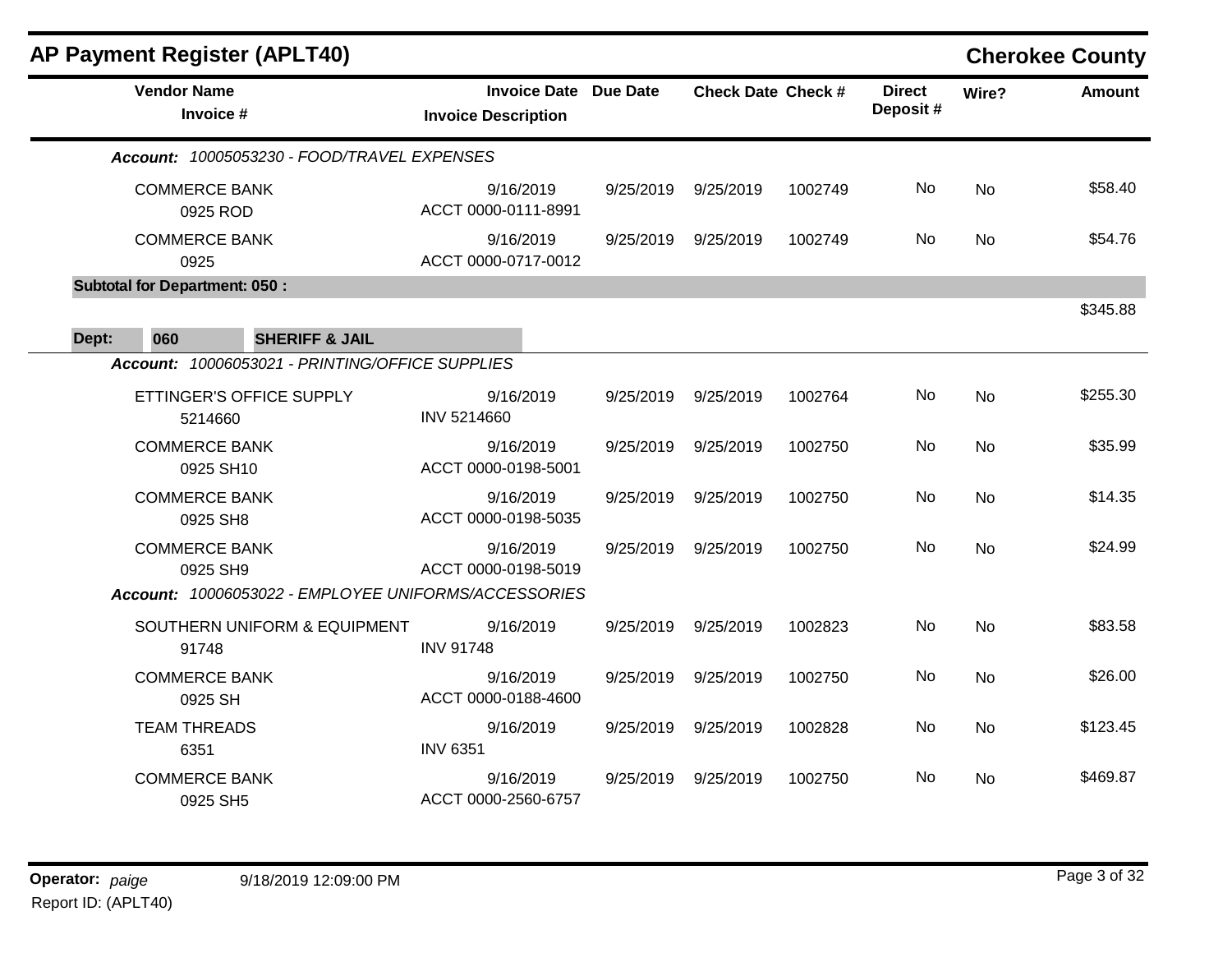| <b>AP Payment Register (APLT40)</b>          |                                                            |           |                           |         |                           |           | <b>Cherokee County</b> |
|----------------------------------------------|------------------------------------------------------------|-----------|---------------------------|---------|---------------------------|-----------|------------------------|
| <b>Vendor Name</b><br>Invoice #              | <b>Invoice Date Due Date</b><br><b>Invoice Description</b> |           | <b>Check Date Check #</b> |         | <b>Direct</b><br>Deposit# | Wire?     | Amount                 |
| <b>TEAM THREADS</b><br>6472                  | 9/16/2019<br><b>INV 6472</b>                               |           | 9/25/2019 9/25/2019       | 1002828 | No                        | <b>No</b> | \$82.30                |
| <b>COMMERCE BANK</b><br>0925 SH10            | 9/16/2019<br>ACCT 0000-0198-5001                           |           | 9/25/2019 9/25/2019       | 1002750 | <b>No</b>                 | No        | \$206.48               |
| <b>COMMERCE BANK</b><br>0925 SH9             | 9/16/2019<br>ACCT 0000-0198-5019                           |           | 9/25/2019 9/25/2019       | 1002750 | No                        | <b>No</b> | \$127.96               |
| <b>TEAM THREADS</b><br>6413                  | 9/16/2019<br>INV 1302373561                                |           | 9/25/2019 9/25/2019       | 1002828 | No.                       | No.       | \$164.60               |
| Account: 10006053025 - PARTS/VEHICLE REPAIRS |                                                            |           |                           |         |                           |           |                        |
| NATALINIS AUTOMOTIVE<br>713925               | 9/16/2019<br><b>INV 713925</b>                             |           | 9/25/2019 9/25/2019       | 1002803 | No                        | <b>No</b> | \$256.71               |
| NATALINIS AUTOMOTIVE<br>713873               | 9/16/2019<br><b>INV 713873</b>                             |           | 9/25/2019 9/25/2019       | 1002803 | No.                       | <b>No</b> | \$28.31                |
| <b>HOLLAND ALIGNMENT</b><br>186029           | 9/16/2019<br><b>INV 186029</b>                             | 9/25/2019 | 9/25/2019                 | 1002775 | No                        | <b>No</b> | \$79.95                |
| NATALINIS AUTOMOTIVE<br>713547               | 9/16/2019<br><b>INV 713547</b>                             |           | 9/25/2019 9/25/2019       | 1002805 | No.                       | No        | \$12.58                |
| NATALINIS AUTOMOTIVE<br>713926               | 9/16/2019<br><b>INV 713926</b>                             |           | 9/25/2019 9/25/2019       | 1002803 | No                        | <b>No</b> | \$11.64                |
| NATALINIS AUTOMOTIVE<br>713513               | 9/16/2019<br><b>INV 713513</b>                             |           | 9/25/2019 9/25/2019       | 1002805 | No.                       | <b>No</b> | \$159.98               |
| KANSASLAND TIRE OF PITTSBURG<br>189860       | 9/16/2019<br><b>INV 189860</b>                             | 9/25/2019 | 9/25/2019                 | 1002784 | No.                       | <b>No</b> | \$1,021.16             |
| KANSASLAND TIRE OF PITTSBURG<br>190213       | 9/16/2019<br>INV 190213                                    | 9/25/2019 | 9/25/2019                 | 1002784 | No.                       | <b>No</b> | \$542.88               |
| JAY HATFIELD CHEVROLET<br>204569             | 9/16/2019<br><b>INV 204569</b>                             |           | 9/25/2019 9/25/2019       | 1002777 | No.                       | No.       | \$497.25               |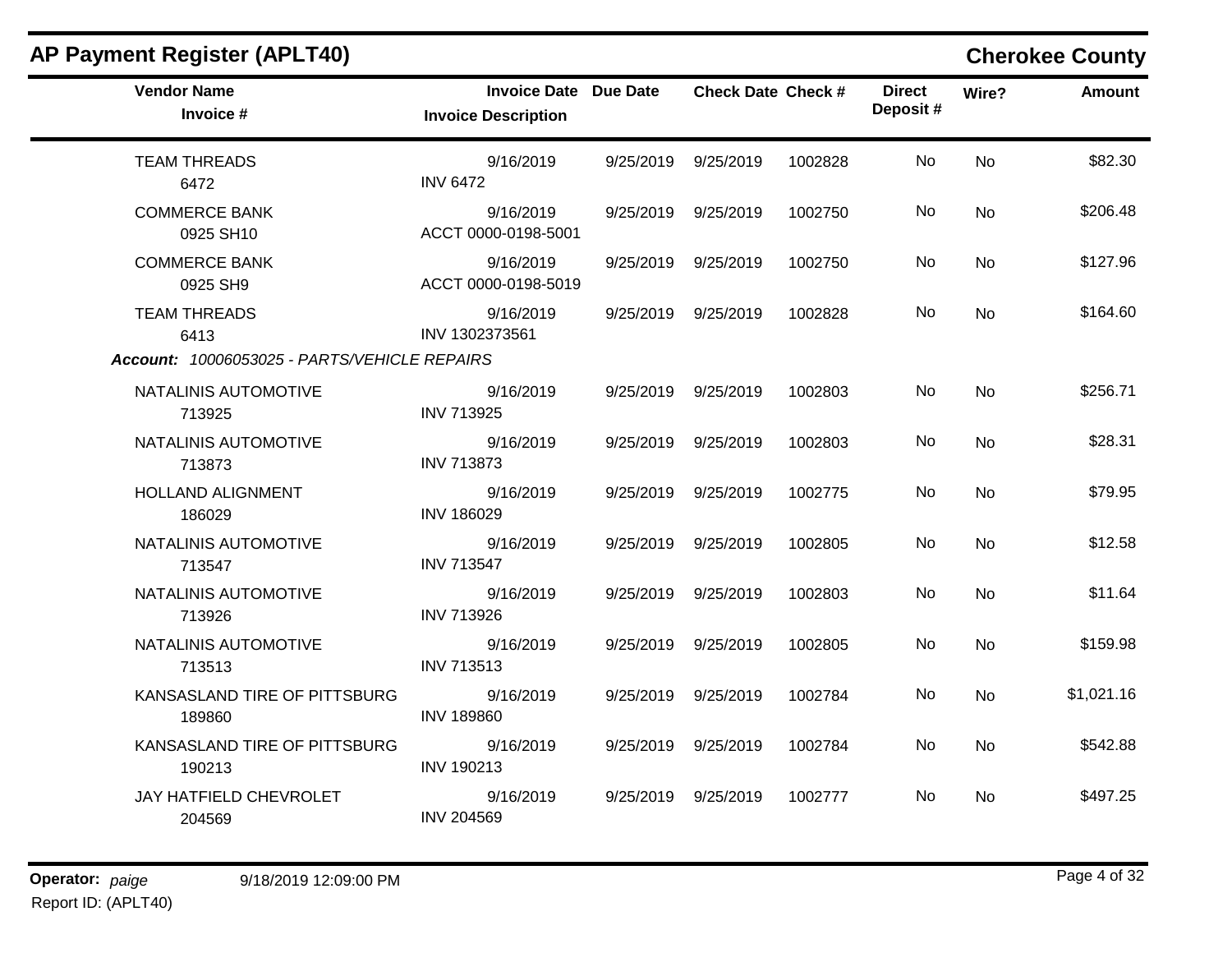| <b>Vendor Name</b><br>Invoice #                                               | Invoice Date Due Date<br><b>Invoice Description</b> | <b>Check Date Check #</b> |         | <b>Direct</b><br>Deposit# | Wire?     | <b>Amount</b> |
|-------------------------------------------------------------------------------|-----------------------------------------------------|---------------------------|---------|---------------------------|-----------|---------------|
| NATALINIS AUTOMOTIVE<br>713514                                                | 9/16/2019<br>INV 713514, CREDIT                     | 9/25/2019 9/25/2019       | 1002805 | No                        | <b>No</b> | (\$96.49)     |
| NATALINIS AUTOMOTIVE<br>714429                                                | 9/16/2019<br><b>INV 714429</b>                      | 9/25/2019 9/25/2019       | 1002804 | No.                       | <b>No</b> | \$10.69       |
| <b>COMMERCE BANK</b><br>0925 SH10                                             | 9/16/2019<br>ACCT 0000-0198-5001                    | 9/25/2019 9/25/2019       | 1002750 | No                        | <b>No</b> | \$169.86      |
| <b>COMMERCE BANK</b><br>0925 SH10                                             | 9/16/2019<br>ACCT 0000-0198-5001                    | 9/25/2019 9/25/2019       | 1002750 | No.                       | <b>No</b> | \$299.98      |
| NATALINIS AUTOMOTIVE<br>714436                                                | 9/16/2019<br><b>INV 714436</b>                      | 9/25/2019 9/25/2019       | 1002804 | No                        | No.       | \$6.69        |
| NATALINIS AUTOMOTIVE<br>714371                                                | 9/16/2019<br><b>INV 714371</b>                      | 9/25/2019 9/25/2019       | 1002804 | No.                       | <b>No</b> | \$11.02       |
| NATALINIS AUTOMOTIVE<br>714184                                                | 9/16/2019<br><b>INV 714184</b>                      | 9/25/2019 9/25/2019       | 1002805 | No                        | <b>No</b> | \$366.58      |
| NATALINIS AUTOMOTIVE<br>714131                                                | 9/16/2019<br><b>INV 714131</b>                      | 9/25/2019 9/25/2019       | 1002804 | No.                       | <b>No</b> | \$268.35      |
| <b>COMMERCE BANK</b><br>0925 SH10<br>Account: 10006053028 - COMPUTER SUPPLIES | 9/16/2019<br>ACCT 0000-0198-5001                    | 9/25/2019 9/25/2019       | 1002750 | No.                       | No        | \$81.98       |
| <b>COMMERCE BANK</b><br>0925 SH10                                             | 9/16/2019<br>ACCT 0000-0198-5001                    | 9/25/2019 9/25/2019       | 1002750 | No.                       | No        | \$26.13       |
| Account: 10006053029 - MISC SUPPLIES<br>RODGER SMITH, INC<br>LC425276         | 9/16/2019<br><b>INV LC425276</b>                    | 9/25/2019 9/25/2019       | 1002816 | No.                       | No        | \$116.78      |
| Account: 10006053030 - GASOLINE<br>FARMERS COOPERATIVE ASSOCIATION<br>0925    | 9/16/2019<br>INV 189010, 189011                     | 9/25/2019 9/25/2019       | 1002766 | No                        | <b>No</b> | \$63.38       |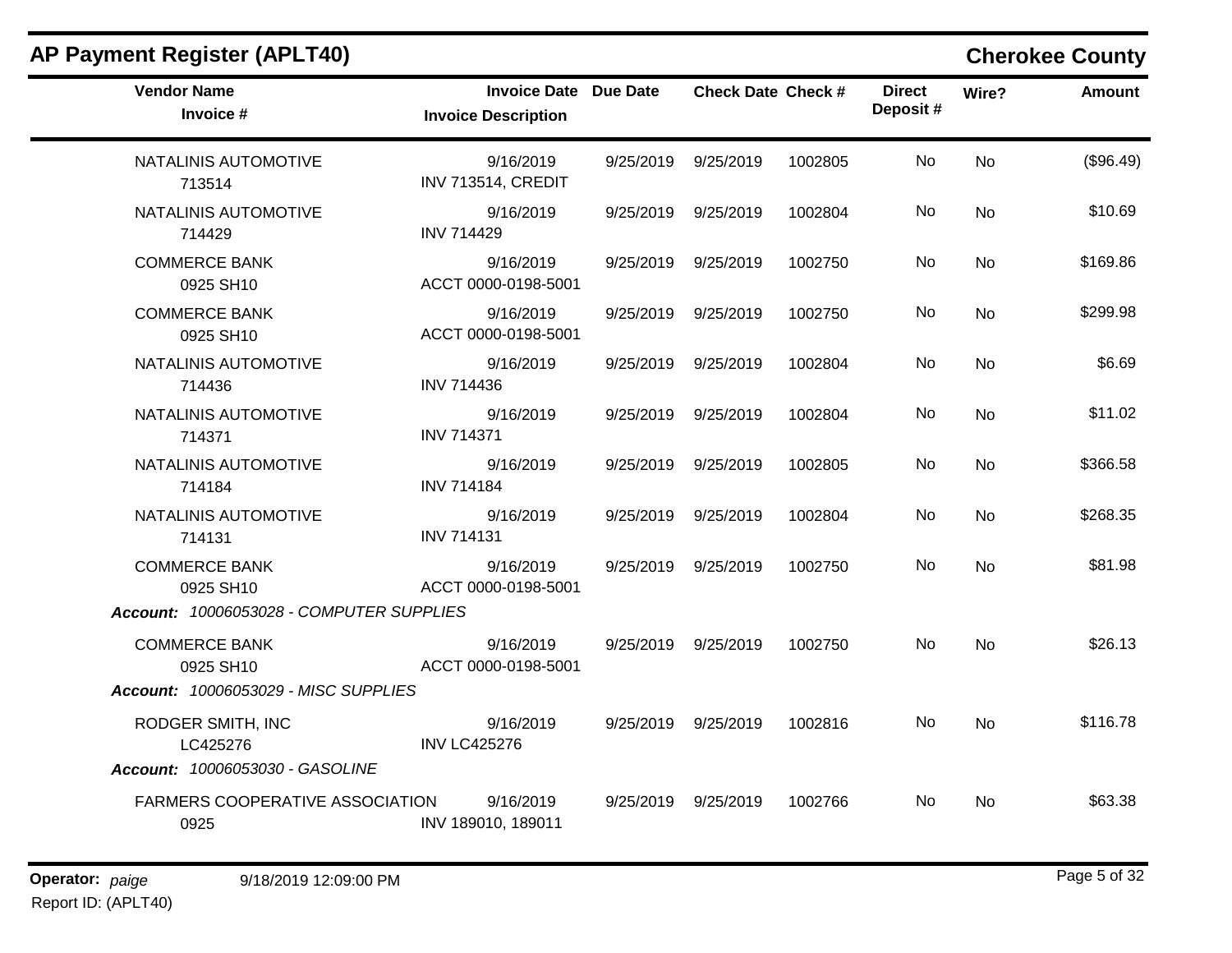| <b>AP Payment Register (APLT40)</b>                                              |                                                            |           |                           |         |                            |           | <b>Cherokee County</b> |
|----------------------------------------------------------------------------------|------------------------------------------------------------|-----------|---------------------------|---------|----------------------------|-----------|------------------------|
| <b>Vendor Name</b><br>Invoice #                                                  | <b>Invoice Date Due Date</b><br><b>Invoice Description</b> |           | <b>Check Date Check #</b> |         | <b>Direct</b><br>Deposit # | Wire?     | <b>Amount</b>          |
| <b>COMMERCE BANK</b><br>0925 SH9<br>Account: 10006053040 - JANITORIAL SUPPLIES   | 9/16/2019<br>ACCT 0000-0198-5019                           | 9/25/2019 | 9/25/2019                 | 1002750 | No.                        | <b>No</b> | \$60.32                |
| HENRY KRAFT INC<br>290522<br>Account: 10006053068 - OTHER COMMODITIES            | 9/16/2019<br><b>INV 290522</b>                             |           | 9/25/2019 9/25/2019       | 1002773 | No.                        | <b>No</b> | \$681.88               |
| PATRIOT K-9 TRAINING, LLC<br>0925<br>Account: 10006053072 - GAS, ELECTRIC, WATER | 9/16/2019<br>INV <sub>5</sub>                              |           | 9/25/2019 9/25/2019       | 1002811 | No.                        | No.       | \$225.00               |
| KANSAS GAS SERVICE<br>0925<br>Account: 10006053073 - TRANSPORTATION              | 9/16/2019<br>ACCT 510401545 1674911 36                     | 9/25/2019 | 9/25/2019                 | 1002783 | No                         | <b>No</b> | \$162.09               |
| <b>JIMMY D OBERBECK</b><br>0925                                                  | 9/16/2019<br><b>REIMBURSEMENTS</b>                         | 9/25/2019 | 9/25/2019                 | 1002779 | No.                        | <b>No</b> | \$33.96                |
| <b>COMMERCE BANK</b><br>0925 SH1                                                 | 9/16/2019<br>ACCT 0000-0205-1464                           | 9/25/2019 | 9/25/2019                 | 1002750 | No.                        | No        | \$47.04                |
| <b>COMMERCE BANK</b><br>0925 SH4<br>Account: 10006053074 - TELEPHONE BILLS       | 9/16/2019<br>ACCT 0000-3054-4514                           | 9/25/2019 | 9/25/2019                 | 1002750 | No.                        | No.       | \$325.22               |
| CRAW-KAN TELEPHONE COOPERATIVE INC<br>0925                                       | 9/16/2019<br>ACCT 121787                                   | 9/25/2019 | 9/25/2019                 | 1002756 | No                         | <b>No</b> | \$40.01                |
| AT&T<br>0925                                                                     | 9/16/2019<br>ACCT 0305179815001                            |           | 9/25/2019 9/25/2019       | 1002723 | No.                        | No.       | \$21.68                |
| <b>CENTURYLINK</b><br>0925                                                       | 9/16/2019<br>ACCT 314237715                                | 9/25/2019 | 9/25/2019                 | 1002730 | No.                        | <b>No</b> | \$158.46               |
| <b>COLUMBUS TELEPHONE COMPANY</b><br>0925 SH                                     | 9/16/2019<br>ACCT 171                                      | 9/25/2019 | 9/25/2019                 | 1002748 | No                         | No        | \$46.47                |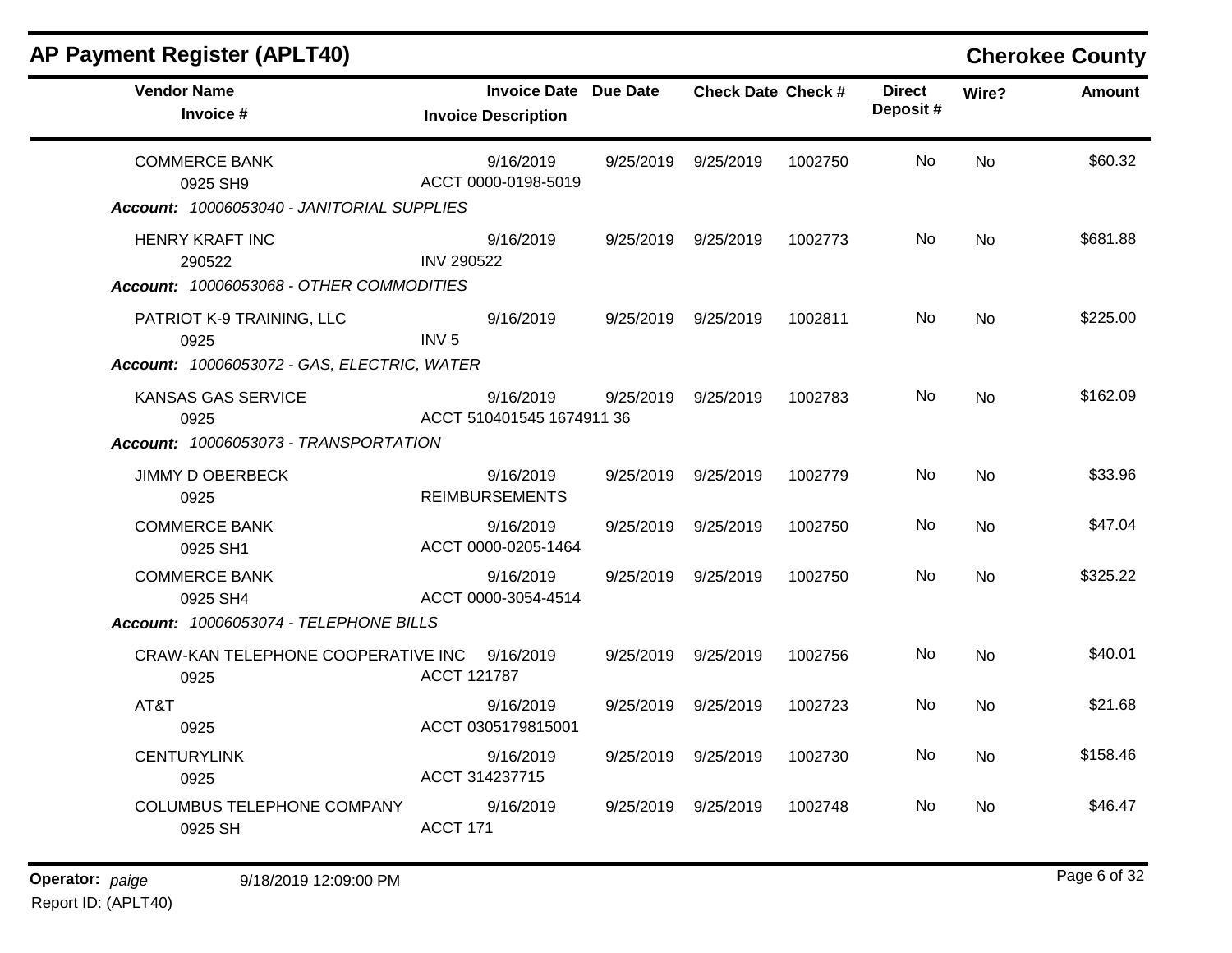| <b>AP Payment Register (APLT40)</b>                |                                                     |           |                           |         |                           |           | <b>Cherokee County</b> |
|----------------------------------------------------|-----------------------------------------------------|-----------|---------------------------|---------|---------------------------|-----------|------------------------|
| <b>Vendor Name</b><br>Invoice #                    | Invoice Date Due Date<br><b>Invoice Description</b> |           | <b>Check Date Check #</b> |         | <b>Direct</b><br>Deposit# | Wire?     | <b>Amount</b>          |
| Account: 10006053076 - PROFESSIONAL SERVICES       |                                                     |           |                           |         |                           |           |                        |
| <b>COMMERCE BANK</b><br>0925 SH10                  | 9/16/2019<br>ACCT 0000-0198-5001                    |           | 9/25/2019 9/25/2019       | 1002750 | No.                       | <b>No</b> | \$600.00               |
| Account: 10006053080 - MAINTENANCE/BLDGS & GROUNDS |                                                     |           |                           |         |                           |           |                        |
| <b>COMMERCE BANK</b><br>0925 SH9                   | 9/16/2019<br>ACCT 0000-0198-5019                    |           | 9/25/2019 9/25/2019       | 1002750 | No                        | <b>No</b> | \$195.82               |
| FEDERAL PROTECTION INC<br>0286678                  | 9/16/2019<br><b>INV 0286678</b>                     | 9/25/2019 | 9/25/2019                 | 1002767 | No.                       | <b>No</b> | \$33.19                |
| <b>COMMERCE BANK</b><br>0925 SH1                   | 9/16/2019<br>ACCT 0000-0205-1464                    |           | 9/25/2019 9/25/2019       | 1002750 | No.                       | <b>No</b> | \$245.67               |
| <b>COMMERCE BANK</b><br>0925 SH10                  | 9/16/2019<br>ACCT 0000-0198-5001                    | 9/25/2019 | 9/25/2019                 | 1002750 | No.                       | <b>No</b> | \$209.99               |
| <b>CDL ELECTRIC</b><br>W12952                      | 9/16/2019<br><b>INV W12952</b>                      |           | 9/25/2019 9/25/2019       | 1002728 | No.                       | No        | \$749.35               |
| <b>CDL ELECTRIC</b><br>W12748                      | 9/16/2019<br><b>INV W12748</b>                      | 9/25/2019 | 9/25/2019                 | 1002728 | No.                       | <b>No</b> | \$614.80               |
| Account: 10006053083 - EQUIPMENT LEASE/RENTAL      |                                                     |           |                           |         |                           |           |                        |
| COPY PRODUCTS INC<br>25473292                      | 9/16/2019<br>INV 25473292                           | 9/25/2019 | 9/25/2019                 | 1002753 | No.                       | <b>No</b> | \$445.03               |
| Account: 10006053088 - CLASSES/TRAINING FEES       |                                                     |           |                           |         |                           |           |                        |
| MISSOURI SOUTHERN STATE UNIV<br>2019010060         | 9/16/2019<br>CONTRACT 2019-01-0060                  | 9/25/2019 | 9/25/2019                 | 1002800 | No.                       | <b>No</b> | \$650.00               |
| <b>COMMERCE BANK</b><br>0925 SH2                   | 9/16/2019<br>ACCT 0001-1700-1800                    | 9/25/2019 | 9/25/2019                 | 1002750 | No.                       | <b>No</b> | \$154.00               |
| <b>COMMERCE BANK</b><br>0925 SH3                   | 9/16/2019<br>ACCT 0000-1930-1258                    | 9/25/2019 | 9/25/2019                 | 1002750 | No.                       | No        | \$353.35               |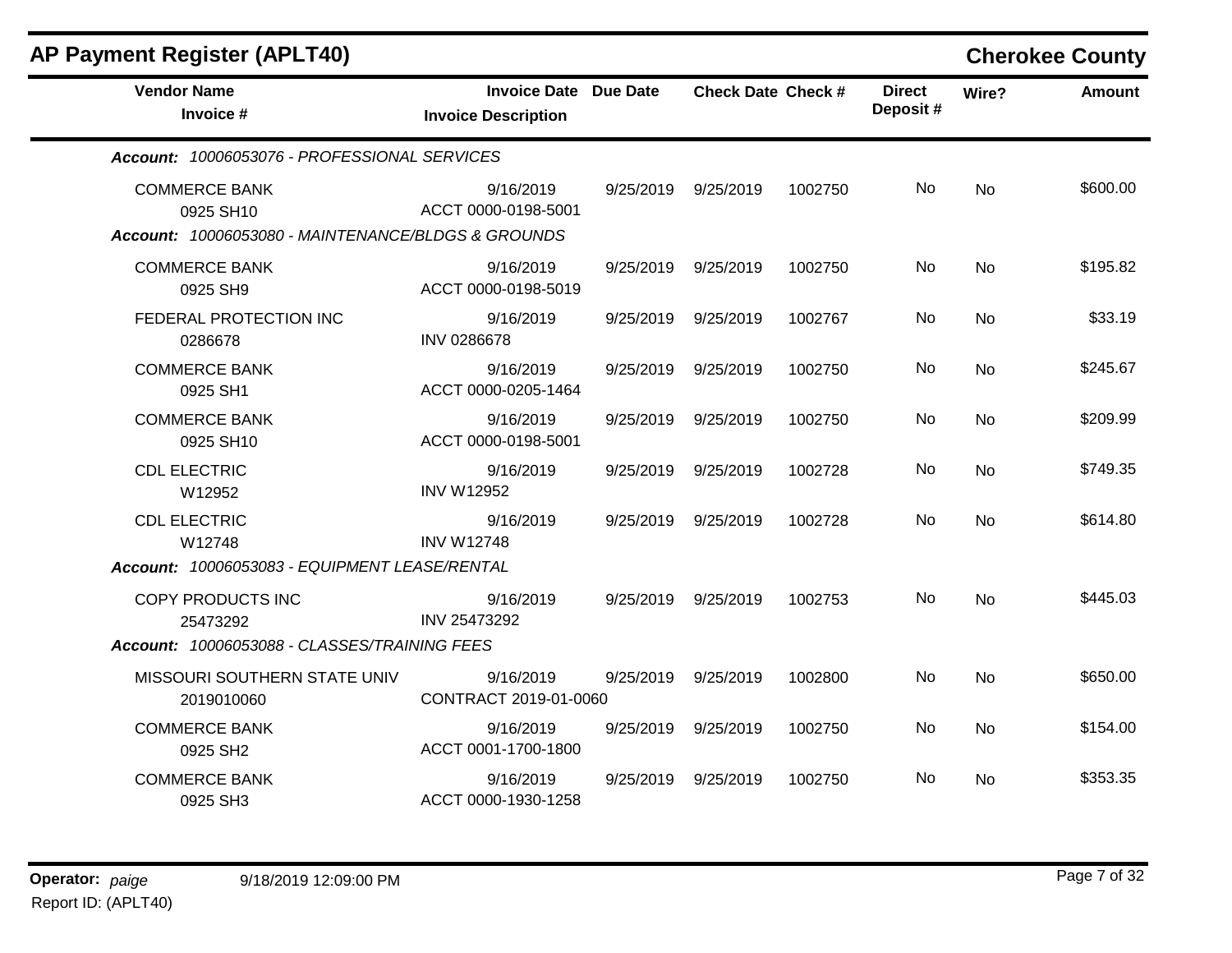| <b>AP Payment Register (APLT40)</b>                                              |                                                            |           |                           |         |                           |           | <b>Cherokee County</b> |
|----------------------------------------------------------------------------------|------------------------------------------------------------|-----------|---------------------------|---------|---------------------------|-----------|------------------------|
| <b>Vendor Name</b><br>Invoice #                                                  | <b>Invoice Date Due Date</b><br><b>Invoice Description</b> |           | <b>Check Date Check #</b> |         | <b>Direct</b><br>Deposit# | Wire?     | <b>Amount</b>          |
| <b>COMMERCE BANK</b><br>0925 SH5                                                 | 9/16/2019<br>ACCT 0000-2560-6757                           | 9/25/2019 | 9/25/2019                 | 1002750 | No.                       | <b>No</b> | \$192.00               |
| <b>COMMERCE BANK</b><br>0925 SH6<br>Account: 10006053737 - INMATE PERSONAL ITEMS | 9/16/2019<br>ACCT 0000-1540-8040                           | 9/25/2019 | 9/25/2019                 | 1002750 | No                        | <b>No</b> | \$17.08                |
| CHARM-TEX INC<br>0198851                                                         | 9/16/2019<br>INV 0198851                                   | 9/25/2019 | 9/25/2019                 | 1002731 | No                        | <b>No</b> | \$124.44               |
| <b>CHARM-TEX INC</b><br>0199296                                                  | 9/16/2019<br>INV 0199296                                   | 9/25/2019 | 9/25/2019                 | 1002731 | No.                       | <b>No</b> | \$52.90                |
| <b>TURNKEY CORRECTIONS</b><br>114620190831l                                      | 9/16/2019<br>INV 114620190831I                             | 9/25/2019 | 9/25/2019                 | 1002831 | No                        | <b>No</b> | \$308.57               |
| <b>COMMERCE BANK</b><br>0925 SH7                                                 | 9/16/2019<br>ACCT 0000-0268-3076                           | 9/25/2019 | 9/25/2019                 | 1002750 | No                        | <b>No</b> | \$600.14               |
| <b>TURNKEY CORRECTIONS</b><br>114620190831F                                      | 9/16/2019<br>INV 114620190831F                             | 9/25/2019 | 9/25/2019                 | 1002831 | No.                       | No        | \$8.00                 |
| <b>TURNKEY CORRECTIONS</b><br>114620190831E                                      | 9/16/2019<br>INV 114620190831E                             | 9/25/2019 | 9/25/2019                 | 1002831 | No.                       | <b>No</b> | \$97.65                |
| <b>TURNKEY CORRECTIONS</b><br>114620190831C                                      | 9/16/2019<br>INV 114620190831C                             | 9/25/2019 | 9/25/2019                 | 1002831 | No                        | <b>No</b> | \$2,143.01             |
| Account: 10006053786 - INMATE MEDICAL                                            |                                                            |           |                           |         |                           |           |                        |
| DIRECT BENEFIT SOLUTIONS<br>2019141                                              | 9/16/2019<br>INV 2019141                                   | 9/25/2019 | 9/25/2019                 | 1002758 | No                        | <b>No</b> | \$1,786.50             |
| CORRECT CARE SOLUTIONS LLC<br>CCS55571                                           | 9/16/2019<br><b>INV CCS55571</b>                           | 9/25/2019 | 9/25/2019                 | 1002754 | No.                       | No        | \$18.00                |
| MCKESSON MEDICAL-SURGICAL<br>63617978                                            | 9/16/2019<br>INV 63617978                                  | 9/25/2019 | 9/25/2019                 | 1002793 | No.                       | <b>No</b> | \$72.79                |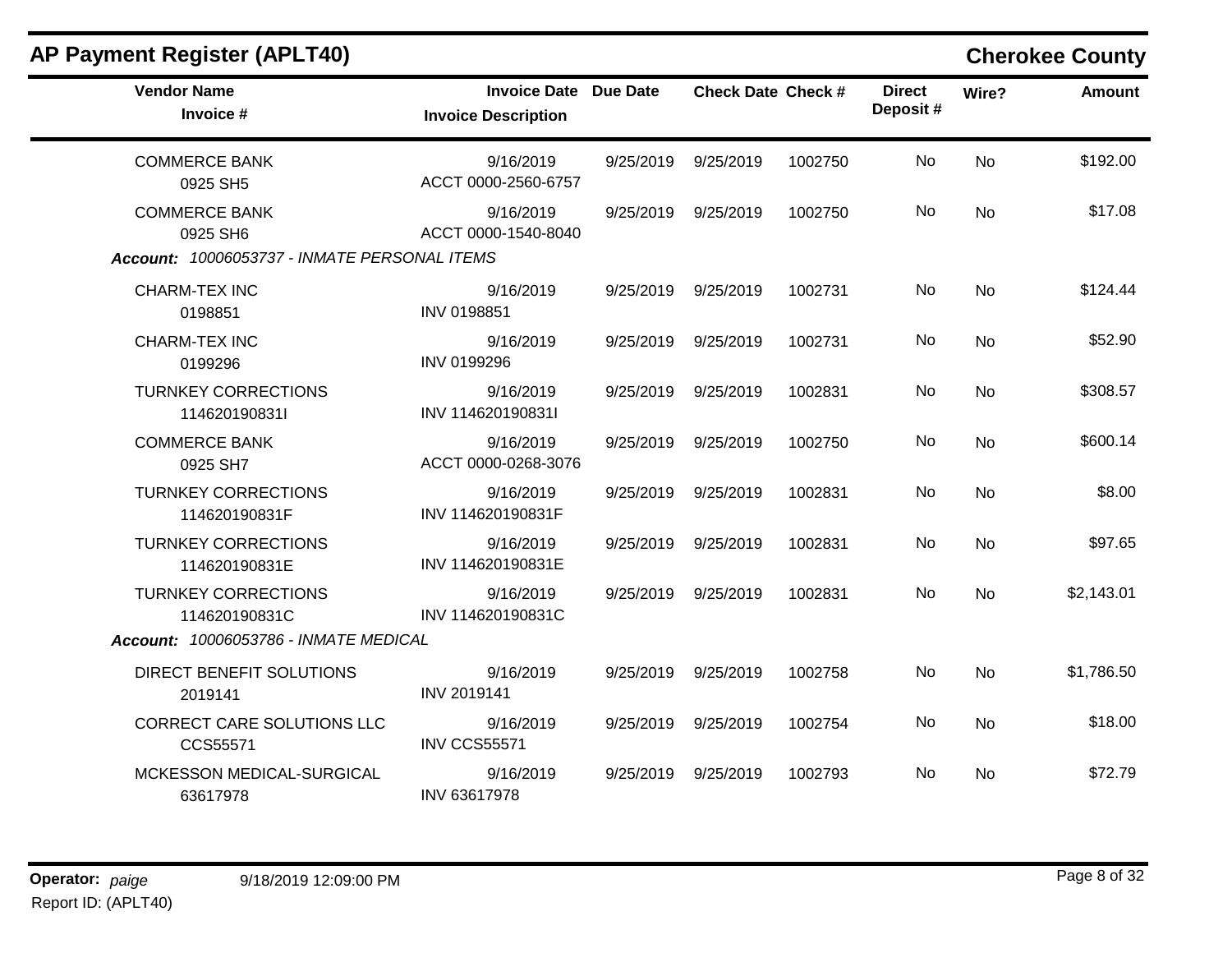| <b>AP Payment Register (APLT40)</b>             |                    |                                                            |                     |                           |         |                           |                | <b>Cherokee County</b> |
|-------------------------------------------------|--------------------|------------------------------------------------------------|---------------------|---------------------------|---------|---------------------------|----------------|------------------------|
| <b>Vendor Name</b><br>Invoice #                 |                    | <b>Invoice Date Due Date</b><br><b>Invoice Description</b> |                     | <b>Check Date Check #</b> |         | <b>Direct</b><br>Deposit# | Wire?          | <b>Amount</b>          |
| MERCY MAUDE NORTON MEM HOSP<br>0925             |                    | 9/16/2019<br>NEGOTIATED RATE, 9400003488500                | 9/25/2019           | 9/25/2019                 | 1002796 | No                        | <b>No</b>      | \$26.61                |
| <b>EVAN'S HEALTH MART DRUG</b><br>0925          |                    | 9/16/2019<br><b>INMATE MEDICAL</b>                         | 9/25/2019 9/25/2019 |                           | 1002765 | No.                       | N <sub>o</sub> | \$326.01               |
| <b>Subtotal for Department: 060:</b>            |                    |                                                            |                     |                           |         |                           |                |                        |
| 070<br><b>DISTRICT COURT</b><br>Dept:           |                    |                                                            |                     |                           |         |                           |                | \$17,377.31            |
| Account: 10007053021 - PRINTING/OFFICE SUPPLIES |                    |                                                            |                     |                           |         |                           |                |                        |
| ETTINGER'S OFFICE SUPPLY<br>5215530             | INV 5215530        | 9/16/2019                                                  | 9/25/2019           | 9/25/2019                 | 1002764 | No                        | <b>No</b>      | \$197.97               |
| ETTINGER'S OFFICE SUPPLY<br>5208420             | <b>INV 5208420</b> | 9/16/2019                                                  | 9/25/2019           | 9/25/2019                 | 1002764 | No.                       | <b>No</b>      | \$38.98                |
| Account: 10007053028 - COMPUTER SUPPLIES        |                    |                                                            |                     |                           |         |                           |                |                        |
| <b>OLIVER KENT LYNCH</b><br>0925                |                    | 9/16/2019<br>REIMBURSEMENT/MOUSE                           | 9/25/2019           | 9/25/2019                 | 1002809 | No.                       | No             | \$21.79                |
| ADVANTAGE COMPUTER ENTERPRISES IN<br>72331      | <b>INV 72331</b>   | 9/16/2019                                                  | 9/25/2019           | 9/25/2019                 | 1002721 | No                        | No             | \$200.75               |
| Account: 10007053083 - EQUIPMENT LEASE/RENTAL   |                    |                                                            |                     |                           |         |                           |                |                        |
| <b>CULLIGAN OF JOPLIN</b><br>150455             | <b>INV 150455</b>  | 9/16/2019                                                  |                     | 9/25/2019 9/25/2019       | 1002757 | No                        | <b>No</b>      | \$19.50                |
| Account: 10007053088 - CLASSES/TRAINING FEES    |                    |                                                            |                     |                           |         |                           |                |                        |
| KDACCA 66087<br>0925                            |                    | 9/16/2019<br>FALL CONFERENCE, CHEROKEE COUNTY              | 9/25/2019 9/25/2019 |                           | 1002785 | No.                       | <b>No</b>      | \$150.00               |
| Account: 10007053089 - OTHER CONTRACTUAL        |                    |                                                            |                     |                           |         |                           |                |                        |
| <b>CANDACE BREWSTER GAYOSO</b><br>0925          |                    | 9/16/2019<br>MONTHLY ATTY/CO CONTRACT                      | 9/25/2019           | 9/25/2019                 | 1002726 | No.                       | No.            | \$2,750.00             |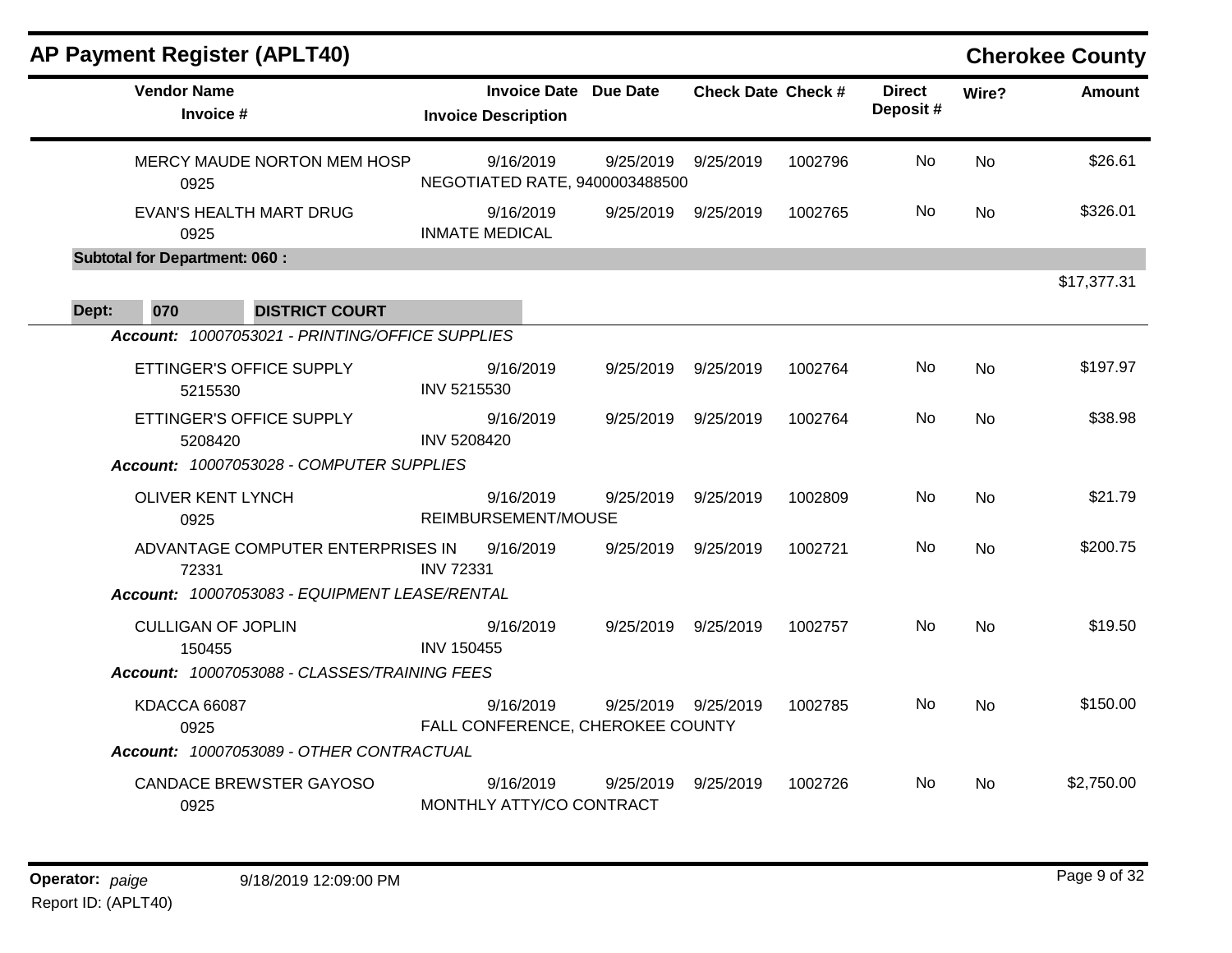|                                      | <b>AP Payment Register (APLT40)</b>                                     |                                       |                              |                           |         |                           |           | <b>Cherokee County</b> |
|--------------------------------------|-------------------------------------------------------------------------|---------------------------------------|------------------------------|---------------------------|---------|---------------------------|-----------|------------------------|
| <b>Vendor Name</b>                   | Invoice #                                                               | <b>Invoice Description</b>            | <b>Invoice Date Due Date</b> | <b>Check Date Check #</b> |         | <b>Direct</b><br>Deposit# | Wire?     | <b>Amount</b>          |
| 0925                                 | <b>MELANIE BINGHAM</b>                                                  | 9/16/2019<br>MONTHLY ATTY/CO CONTRACT | 9/25/2019                    | 9/25/2019                 | 1002795 | No                        | <b>No</b> | \$2,750.00             |
| 0925                                 | JOANNA L DERFELT                                                        | 9/16/2019<br>MONTHLY ATTY/CO CONTRACT | 9/25/2019                    | 9/25/2019                 | 1002780 | No                        | <b>No</b> | \$2,750.00             |
| 0925                                 | <b>DOUGLAS ROPER STEELE</b>                                             | 9/16/2019<br>MONTHLY ATTY/CO CONTRACT | 9/25/2019                    | 9/25/2019                 | 1002759 | No.                       | <b>No</b> | \$2,750.00             |
| <b>Subtotal for Department: 070:</b> |                                                                         |                                       |                              |                           |         |                           |           |                        |
| 080<br>Dept:                         | <b>COURTHOUSE</b>                                                       |                                       |                              |                           |         |                           |           | \$11,628.99            |
|                                      | Account: 10008053023 - EMPLOYEE FOOD/MEALS                              |                                       |                              |                           |         |                           |           |                        |
|                                      | <b>COMMERCE BANK</b><br>0925 CL<br>Account: 10008053029 - MISC SUPPLIES | 9/16/2019<br>ACCT 0000-3163-7671      |                              | 9/25/2019 9/25/2019       | 1002749 | No                        | <b>No</b> | \$100.00               |
|                                      | <b>COMMERCE BANK</b><br>0925 CH                                         | 9/16/2019<br>ACCT 0000-0065-3741      | 9/25/2019                    | 9/25/2019                 | 1002749 | No.                       | <b>No</b> | \$61.39                |
|                                      | <b>COMMERCE BANK</b><br>0925 EL                                         | 9/16/2019<br>ACCT 0000-0368-7258      | 9/25/2019                    | 9/25/2019                 | 1002749 | No                        | <b>No</b> | \$11.99                |
|                                      | Account: 10008053030 - GASOLINE<br><b>COMMERCE BANK</b><br>0925 CH      | 9/16/2019<br>ACCT 0000-0065-3741      | 9/25/2019                    | 9/25/2019                 | 1002749 | No                        | <b>No</b> | \$27.08                |
|                                      | Account: 10008053040 - JANITORIAL SUPPLIES                              |                                       |                              |                           |         |                           |           |                        |
| <b>CINTAS #459</b>                   | 4029314524                                                              | 9/16/2019<br>INV 4029314524           | 9/25/2019                    | 9/25/2019                 | 1002740 | <b>No</b>                 | No        | \$109.84               |
|                                      | Account: 10008053042 - BREAKROOM SUPPLIES                               |                                       |                              |                           |         |                           |           |                        |
|                                      | <b>CULLIGAN OF JOPLIN</b><br>150688                                     | 9/16/2019<br><b>INV 150688</b>        | 9/25/2019                    | 9/25/2019                 | 1002757 | No.                       | No        | \$6.50                 |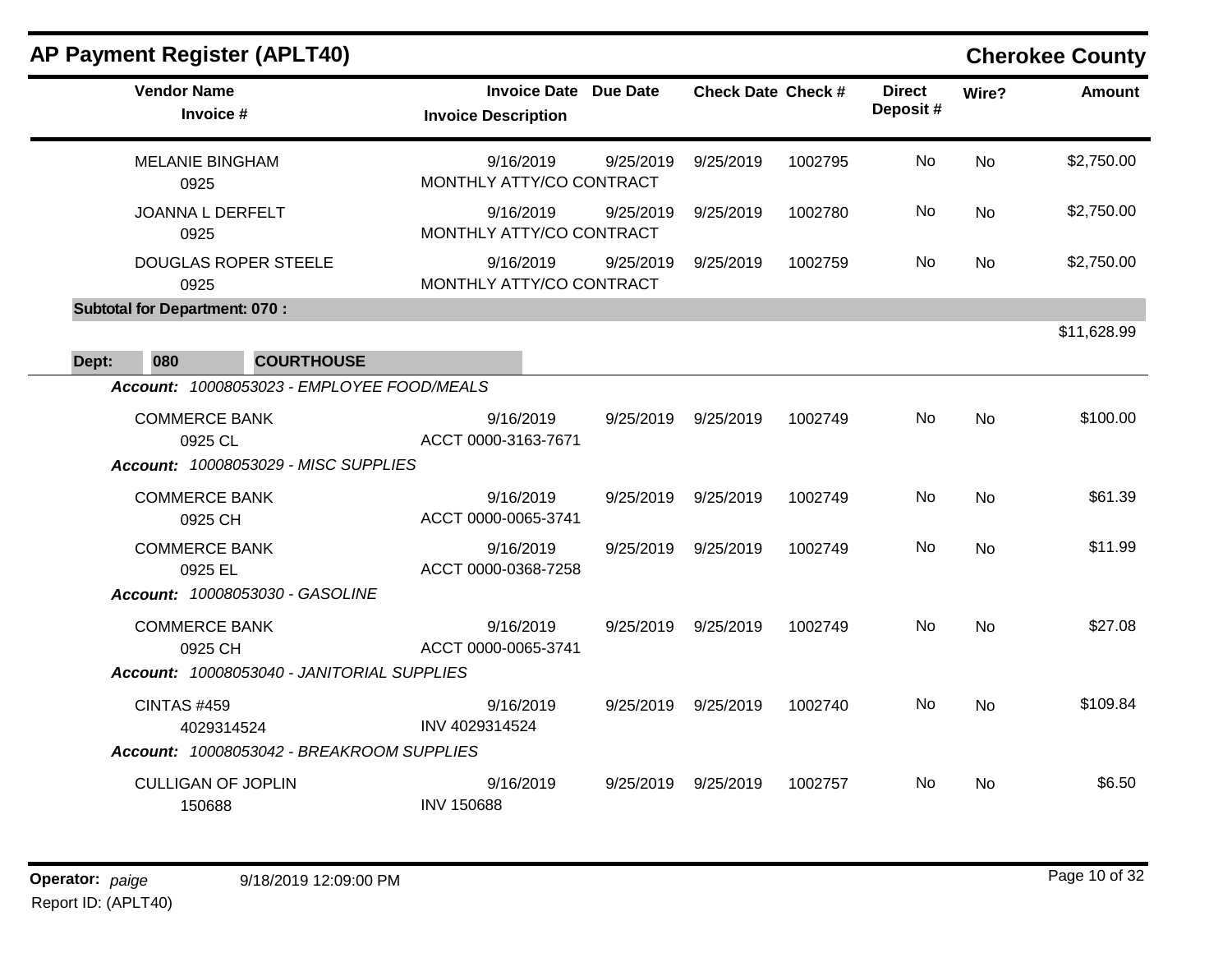| <b>AP Payment Register (APLT40)</b>                                                       |                                                            |           |                           |         |                           |           | <b>Cherokee County</b> |
|-------------------------------------------------------------------------------------------|------------------------------------------------------------|-----------|---------------------------|---------|---------------------------|-----------|------------------------|
| <b>Vendor Name</b><br>Invoice #                                                           | <b>Invoice Date Due Date</b><br><b>Invoice Description</b> |           | <b>Check Date Check #</b> |         | <b>Direct</b><br>Deposit# | Wire?     | <b>Amount</b>          |
| <b>CULLIGAN OF JOPLIN</b><br>150878<br>Account: 10008053072 - GAS, ELECTRIC, WATER        | 9/16/2019<br><b>INV 150878</b>                             |           | 9/25/2019 9/25/2019       | 1002757 | No.                       | <b>No</b> | \$25.75                |
| <b>KANSAS GAS SERVICE</b><br>0925 CH<br>Account: 10008053078 - LEGAL PRINTING/ADVERTISING | 9/16/2019<br>ACCT 510241094 1188724 27                     |           | 9/25/2019 9/25/2019       | 1002783 | No.                       | <b>No</b> | \$70.69                |
| <b>COLUMBUS NEWS REPORT</b><br>0925<br>Account: 10008053080 - MAINTENANCE/BLDGS & GROUNDS | 9/16/2019<br>LEGAL NOTICE/SCOTT FAMILY TRUST               |           | 9/25/2019 9/25/2019       | 1002747 | No.                       | <b>No</b> | \$68.00                |
| FEDERAL PROTECTION INC<br>0286677                                                         | 9/16/2019<br><b>INV 0286677</b>                            |           | 9/25/2019 9/25/2019       | 1002767 | No                        | <b>No</b> | \$1,315.45             |
| <b>C&amp;H HEATING &amp; COOLING</b><br>9770CS                                            | 9/16/2019<br><b>INV 9770CS</b>                             |           | 9/25/2019 9/25/2019       | 1002725 | No.                       | <b>No</b> | \$570.00               |
| <b>KONE INC</b><br>959348531                                                              | 9/16/2019<br>INV 959348531                                 | 9/25/2019 | 9/25/2019                 | 1002787 | No                        | <b>No</b> | \$1,349.97             |
| FEDERAL PROTECTION INC<br>0286680                                                         | 9/16/2019<br>INV 0286680                                   |           | 9/25/2019 9/25/2019       | 1002767 | No.                       | <b>No</b> | \$156.00               |
| FEDERAL PROTECTION INC<br>0623970                                                         | 9/16/2019<br>INV 0623970                                   |           | 9/25/2019 9/25/2019       | 1002767 | No                        | <b>No</b> | \$143.12               |
| FEDERAL PROTECTION INC<br>0624156                                                         | 9/16/2019<br>INV 0624156                                   |           | 9/25/2019 9/25/2019       | 1002767 | No.                       | <b>No</b> | \$33.19                |
| <b>B.E.S.T. PLUMBING &amp; HEATING INC</b><br>419                                         | 9/16/2019<br><b>INV 419</b>                                |           | 9/25/2019 9/25/2019       | 1002724 | No                        | <b>No</b> | \$337.33               |
| TOUCHTON ELECTRIC INC<br>43750                                                            | 9/16/2019<br><b>INV 43750</b>                              |           | 9/25/2019 9/25/2019       | 1002830 | No.                       | No.       | \$34.00                |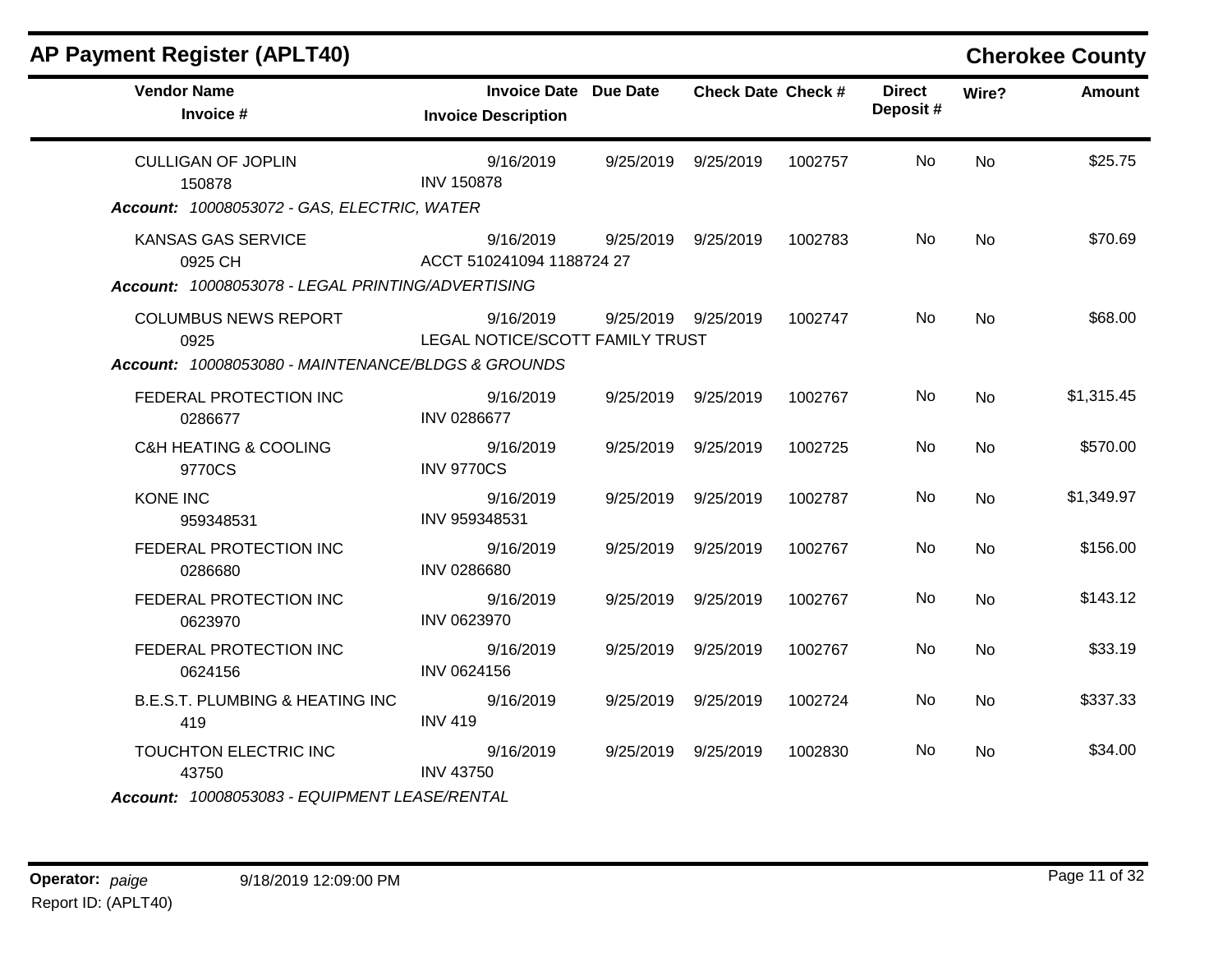|       | <b>AP Payment Register (APLT40)</b>         |                                             |                            |                                  |                                                        |                           |         |                           |           | <b>Cherokee County</b> |
|-------|---------------------------------------------|---------------------------------------------|----------------------------|----------------------------------|--------------------------------------------------------|---------------------------|---------|---------------------------|-----------|------------------------|
|       | <b>Vendor Name</b><br>Invoice #             |                                             | <b>Invoice Description</b> | <b>Invoice Date Due Date</b>     |                                                        | <b>Check Date Check #</b> |         | <b>Direct</b><br>Deposit# | Wire?     | <b>Amount</b>          |
|       | PITNEY BOWES<br>3309619410                  | Account: 10008053089 - OTHER CONTRACTUAL    | INV 3309619410             | 9/16/2019                        | 9/25/2019                                              | 9/25/2019                 | 1002812 | No                        | No        | \$1,573.68             |
|       | <b>KENNETH E MAXTON</b><br>0925             |                                             | <b>CORONER BILLING</b>     | 9/16/2019                        | 9/25/2019                                              | 9/25/2019                 | 1002786 | No                        | <b>No</b> | \$400.00               |
|       | <b>VIA CHRISTI HOSPITAL PITT</b><br>0001362 |                                             | INV 0001362                | 9/16/2019                        | 9/25/2019                                              | 9/25/2019                 | 1002834 | No                        | <b>No</b> | \$350.00               |
|       | <b>COMMERCE BANK</b><br>0925 EL1            |                                             |                            | 9/16/2019<br>ACCT 0000-1003-7232 | 9/25/2019                                              | 9/25/2019                 | 1002749 | No                        | No        | \$800.00               |
|       | <b>CRAWFORD COUNTY CLERK</b><br>0925        |                                             |                            | 9/16/2019                        | 9/25/2019<br>DISTRICT CORONERS/CHEROKEE CO/AUGUST 2019 | 9/25/2019                 | 1002755 | No                        | <b>No</b> | \$879.12               |
|       | 1508                                        | FRONTIER FORENSICS MIDWEST, LLC             | <b>INV 1508</b>            | 9/16/2019                        | 9/25/2019                                              | 9/25/2019                 | 1002770 | No                        | No        | \$3,300.00             |
|       | <b>Subtotal for Department: 080:</b>        |                                             |                            |                                  |                                                        |                           |         |                           |           |                        |
| Dept: | 090                                         | <b>EMERGENCY PREPAREDNESS</b>               |                            |                                  |                                                        |                           |         |                           |           | \$11,723.10            |
|       |                                             | Account: 10009053072 - GAS, ELECTRIC, WATER |                            |                                  |                                                        |                           |         |                           |           |                        |
|       | 0925                                        | HEARTLAND ELECTRIC COOPERATIVE INC          | ACCT 50891200              | 9/16/2019                        | 9/25/2019                                              | 9/25/2019                 | 1002772 | No                        | <b>No</b> | \$46.00                |
|       | <b>WESTAR ENERGY</b><br>0925                |                                             | ACCT 2457329745            | 9/16/2019                        | 9/25/2019                                              | 9/25/2019                 | 1002835 | No                        | No        | \$34.50                |
|       | <b>Subtotal for Department: 090:</b>        |                                             |                            |                                  |                                                        |                           |         |                           |           | \$80.50                |
| Dept: | 095                                         | <b>HUMAN RESOURCE</b>                       |                            |                                  |                                                        |                           |         |                           |           |                        |
|       |                                             | Account: 10009553023 - EMPLOYEE FOOD/MEALS  |                            |                                  |                                                        |                           |         |                           |           |                        |
|       | <b>COMMERCE BANK</b><br>0925 HR             |                                             |                            | 9/16/2019<br>ACCT 0000-9659-3009 | 9/25/2019                                              | 9/25/2019                 | 1002749 | No                        | No        | \$54.15                |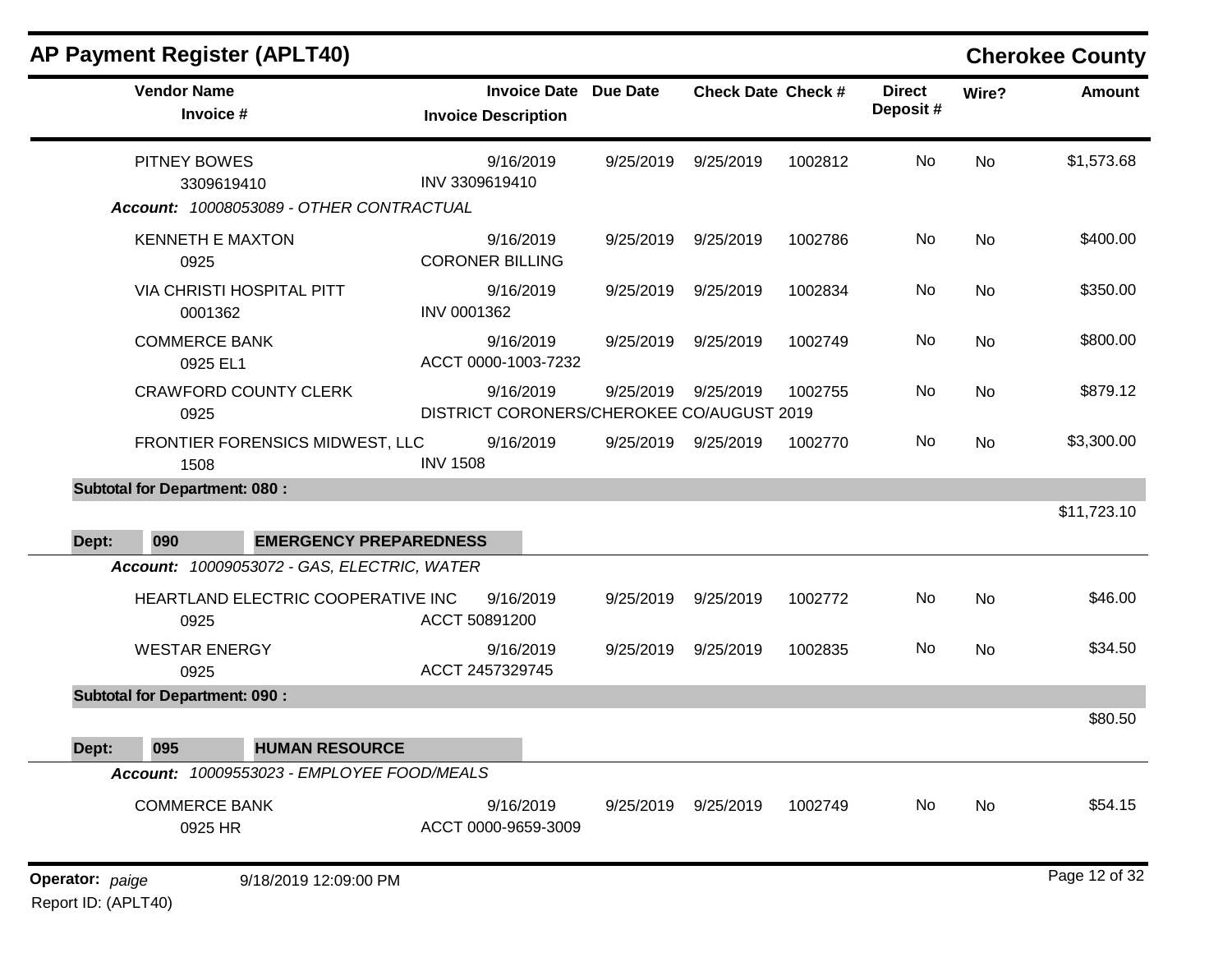|                 | <b>AP Payment Register (APLT40)</b>  |                                                 |                 |                                                            |           |                           |         |                           |       | <b>Cherokee County</b> |
|-----------------|--------------------------------------|-------------------------------------------------|-----------------|------------------------------------------------------------|-----------|---------------------------|---------|---------------------------|-------|------------------------|
|                 | <b>Vendor Name</b><br>Invoice #      |                                                 |                 | <b>Invoice Date Due Date</b><br><b>Invoice Description</b> |           | <b>Check Date Check #</b> |         | <b>Direct</b><br>Deposit# | Wire? | <b>Amount</b>          |
|                 |                                      | Account: 10009553088 - PROFESSIONAL DEVELOPMENT |                 |                                                            |           |                           |         |                           |       |                        |
|                 | <b>COMMERCE BANK</b><br>0925 HR      |                                                 |                 | 9/16/2019<br>ACCT 0000-9659-3009                           | 9/25/2019 | 9/25/2019                 | 1002749 | No                        | No    | \$232.72               |
|                 | <b>Subtotal for Department: 095:</b> |                                                 |                 |                                                            |           |                           |         |                           |       |                        |
| Dept:           | 150                                  | <b>COMPUTER PROGRAMMING</b>                     |                 |                                                            |           |                           |         |                           |       | \$286.87               |
|                 |                                      | Account: 10015053089 - OTHER CONTRACTUAL        |                 |                                                            |           |                           |         |                           |       |                        |
|                 | NEX-TECH<br>0925                     |                                                 | ACCT 403167     | 9/16/2019                                                  | 9/25/2019 | 9/25/2019                 | 1002807 | No                        | No    | \$2.50                 |
|                 | <b>Subtotal for Department: 150:</b> |                                                 |                 |                                                            |           |                           |         |                           |       |                        |
|                 |                                      |                                                 |                 |                                                            |           |                           |         |                           |       | \$2.50                 |
| Dept:           | 170                                  | <b>JUVENILE DETENTION</b>                       |                 |                                                            |           |                           |         |                           |       |                        |
|                 |                                      | Account: 10017053089 - OTHER CONTRACTUAL        |                 |                                                            |           |                           |         |                           |       |                        |
|                 | 6630                                 | SEK REGIONAL JUVENILE DETENTION CTR             | <b>INV 6630</b> | 9/16/2019                                                  | 9/25/2019 | 9/25/2019                 | 1002821 | No.                       | No    | \$9,665.00             |
|                 | <b>Subtotal for Department: 170:</b> |                                                 |                 |                                                            |           |                           |         |                           |       |                        |
| Dept:           | 180                                  | <b>GENEOLOGY SOCIETY</b>                        |                 |                                                            |           |                           |         |                           |       | \$9,665.00             |
|                 |                                      | Account: 10018053089 - OTHER CONTRACTUAL        |                 |                                                            |           |                           |         |                           |       |                        |
|                 | <b>CCKG-H SOCIETY INC</b><br>0925    |                                                 |                 | 9/16/2019<br><b>QUARTERLY DISTRIBUTION</b>                 | 9/25/2019 | 9/25/2019                 | 1002727 | No                        | No    | \$2,000.00             |
|                 | <b>Subtotal for Department: 180:</b> |                                                 |                 |                                                            |           |                           |         |                           |       |                        |
|                 |                                      |                                                 |                 |                                                            |           |                           |         |                           |       | \$2,000.00             |
| Dept:           | 230                                  | <b>ECONOMIC DEVELOPMENT</b>                     |                 |                                                            |           |                           |         |                           |       |                        |
|                 |                                      | Account: 10023053089 - OTHER CONTRACTUAL        |                 |                                                            |           |                           |         |                           |       |                        |
|                 | 0925                                 | CHEROKEE COUNTY ECONOMIC DEVELOP                |                 | 9/16/2019<br><b>QUARTERLY DISTRIBUTION</b>                 | 9/25/2019 | 9/25/2019                 | 1002736 | No                        | No    | \$13,750.00            |
| Operator: paige |                                      | 9/18/2019 12:09:00 PM                           |                 |                                                            |           |                           |         |                           |       | Page 13 of 32          |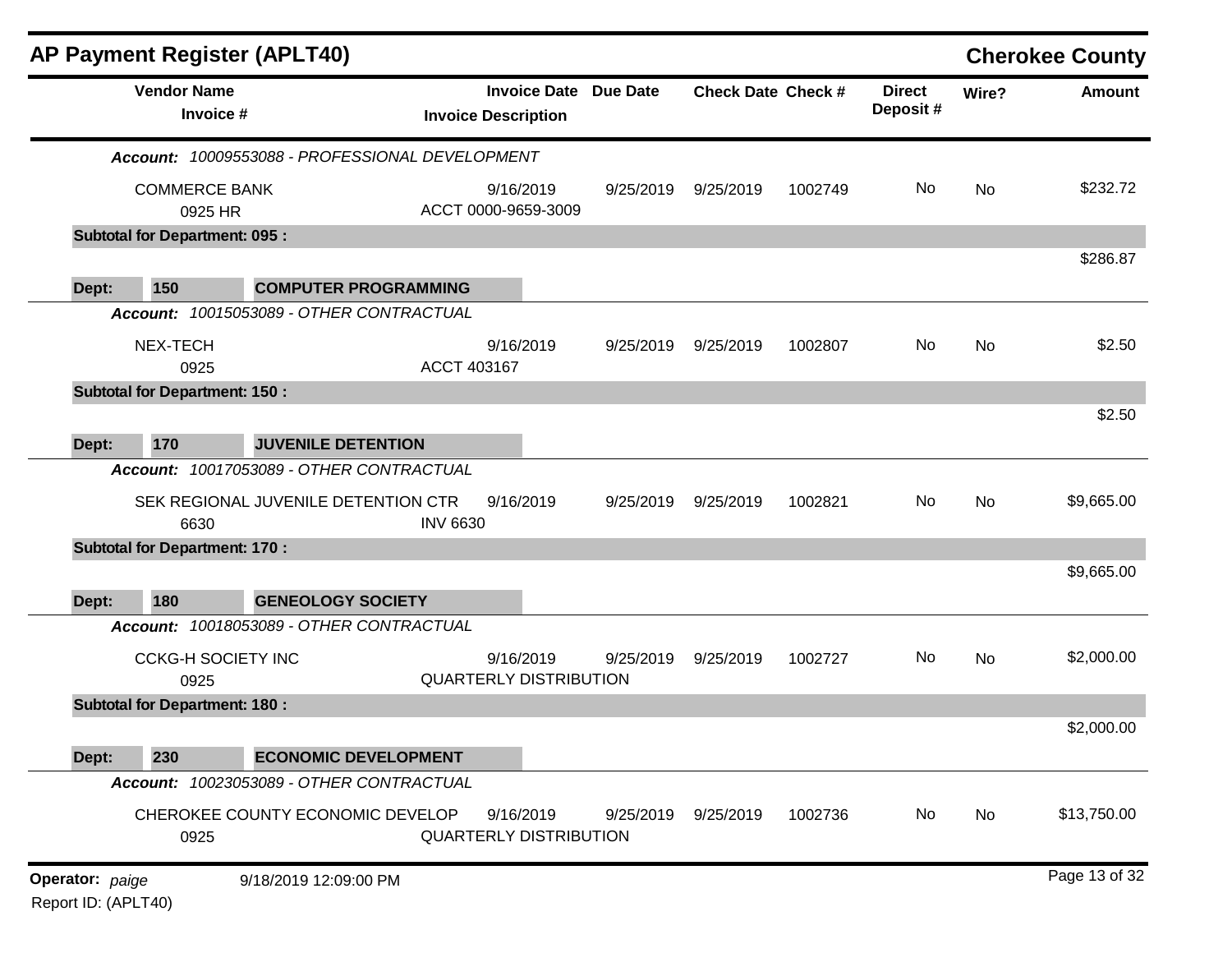| AP Payment Register (APLT40)                 |                                                            |           |                           |         |                           |           | <b>Cherokee County</b> |
|----------------------------------------------|------------------------------------------------------------|-----------|---------------------------|---------|---------------------------|-----------|------------------------|
| <b>Vendor Name</b><br>Invoice #              | <b>Invoice Date Due Date</b><br><b>Invoice Description</b> |           | <b>Check Date Check #</b> |         | <b>Direct</b><br>Deposit# | Wire?     | <b>Amount</b>          |
| <b>Subtotal for Department: 230:</b>         |                                                            |           |                           |         |                           |           |                        |
| 330<br>Dept:<br><b>DEPT OFFICE SUPPLY</b>    |                                                            |           |                           |         |                           |           | \$13,750.00            |
| Account: 10033053622 - SHERIFF OFFICE SUPPLY |                                                            |           |                           |         |                           |           |                        |
| QUILL CORPORATION<br>9849943                 | 9/16/2019<br><b>INV 9849943</b>                            | 9/25/2019 | 9/25/2019                 | 1002814 | No                        | <b>No</b> | \$186.72               |
| <b>QUILL CORPORATION</b><br>9852569          | 9/16/2019<br>INV 9852569                                   | 9/25/2019 | 9/25/2019                 | 1002814 | <b>No</b>                 | <b>No</b> | \$58.24                |
| <b>QUILL CORPORATION</b><br>9975846          | 9/16/2019<br><b>INV 9975846</b>                            | 9/25/2019 | 9/25/2019                 | 1002814 | No                        | No        | \$54.97                |
| Account: 10033053628 - HWY OFFICE SUPPLY     |                                                            |           |                           |         |                           |           |                        |
| ETTINGER'S OFFICE SUPPLY<br>5210690          | 9/16/2019<br>INV 5210690                                   | 9/25/2019 | 9/25/2019                 | 1002764 | <b>No</b>                 | <b>No</b> | \$61.92                |
| ETTINGER'S OFFICE SUPPLY<br>5216520          | 9/16/2019<br>INV 5216520                                   | 9/25/2019 | 9/25/2019                 | 1002764 | <b>No</b>                 | <b>No</b> | \$46.57                |
| Account: 10033053631 - COURTHOUSE            |                                                            |           |                           |         |                           |           |                        |
| ETTINGER'S OFFICE SUPPLY<br>5213920          | 9/16/2019<br>INV 5213920                                   | 9/25/2019 | 9/25/2019                 | 1002764 | No                        | <b>No</b> | \$11.21                |
| ETTINGER'S OFFICE SUPPLY<br>5211750          | 9/16/2019<br>INV 5211750                                   | 9/25/2019 | 9/25/2019                 | 1002764 | No                        | <b>No</b> | \$94.34                |
| Account: 10033053632 - COUNTY CLERK          |                                                            |           |                           |         |                           |           |                        |
| <b>MCCARTY'S</b><br>P6626400                 | 9/16/2019<br><b>INV 10642</b>                              | 9/25/2019 | 9/25/2019                 | 1002792 | No                        | <b>No</b> | \$5.22                 |
| <b>Subtotal for Department: 330:</b>         |                                                            |           |                           |         |                           |           |                        |
|                                              |                                                            |           |                           |         |                           |           | \$519.19               |

**Dept: 500 SOLID WASTE RECYCLING**

*Account: 10050053502 - SOLID WASTE EXPENSES*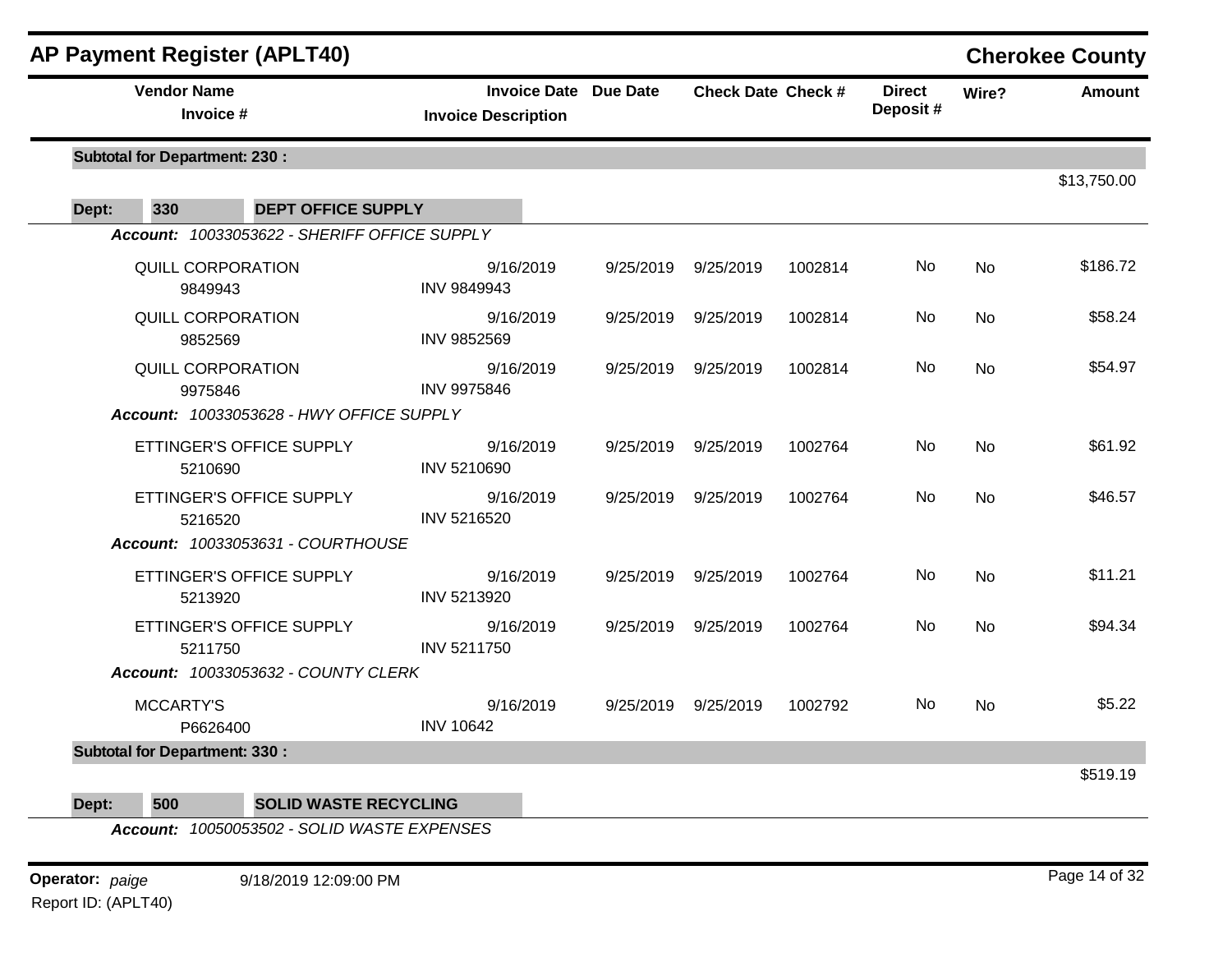| <b>Vendor Name</b><br><b>Invoice Date Due Date</b><br><b>Check Date Check #</b><br><b>Direct</b><br>Wire?<br>Deposit#<br>Invoice #<br><b>Invoice Description</b><br>\$1,000.00<br>No<br>SOUTHEAST KANSAS RECYCLING, INC<br>9/16/2019<br>9/25/2019<br>9/25/2019<br>1002822<br><b>No</b><br>INV 08242019B-AUGUST<br>08242019B<br><b>COMMERCE BANK</b><br>No<br>\$29.47<br>9/16/2019<br>9/25/2019<br>9/25/2019<br>1002750<br>No<br>ACCT 0000-1276-5251<br>0925 SOLID<br><b>Subtotal for Department: 500:</b><br>\$1,029.47<br><b>Subtotal for Fund: 100:</b><br>\$71,195.94<br>103<br><b>TECHNOLOGY FUND</b><br>Fund:<br>Dept:<br>000<br><b>NON-DEPARTMENTAL</b><br>Account: 10300053021 - PRINTING/OFFICE SUPPLIES<br>\$16.50<br>UNDERGROUND VAULTS & STORAGE INC<br>9/16/2019<br>1002832<br>No.<br><b>No</b><br>9/25/2019<br>9/25/2019<br><b>INV 455074</b><br>455074<br>No<br>\$197.82<br>ETTINGER'S OFFICE SUPPLY<br>9/16/2019<br>1002764<br>No<br>9/25/2019<br>9/25/2019<br>INV 5213890<br>5213890<br>Account: 10300053295 - OPERATIONAL EQUIPMENT<br>\$866.45<br><b>COMMERCE BANK</b><br>9/16/2019<br>No<br><b>No</b><br>9/25/2019 9/25/2019<br>1002749<br>ACCT 0000-0111-8991<br>0925 ROD<br><b>Subtotal for Department: 000:</b><br>\$1,080.77<br><b>Subtotal for Fund: 103:</b><br>\$1,080.77<br>109<br><b>TECHNOLOGY RESERVE F</b><br>Fund:<br><b>NON-DEPARTMENTAL</b><br>Dept:<br>000<br>Account: 10900053222 - TECHNOLOGY RESERVE EXPENSE | <b>AP Payment Register (APLT40)</b> |  |  |  | <b>Cherokee County</b> |
|----------------------------------------------------------------------------------------------------------------------------------------------------------------------------------------------------------------------------------------------------------------------------------------------------------------------------------------------------------------------------------------------------------------------------------------------------------------------------------------------------------------------------------------------------------------------------------------------------------------------------------------------------------------------------------------------------------------------------------------------------------------------------------------------------------------------------------------------------------------------------------------------------------------------------------------------------------------------------------------------------------------------------------------------------------------------------------------------------------------------------------------------------------------------------------------------------------------------------------------------------------------------------------------------------------------------------------------------------------------------------------------------------------------------------------------------------|-------------------------------------|--|--|--|------------------------|
|                                                                                                                                                                                                                                                                                                                                                                                                                                                                                                                                                                                                                                                                                                                                                                                                                                                                                                                                                                                                                                                                                                                                                                                                                                                                                                                                                                                                                                                    |                                     |  |  |  | <b>Amount</b>          |
|                                                                                                                                                                                                                                                                                                                                                                                                                                                                                                                                                                                                                                                                                                                                                                                                                                                                                                                                                                                                                                                                                                                                                                                                                                                                                                                                                                                                                                                    |                                     |  |  |  |                        |
|                                                                                                                                                                                                                                                                                                                                                                                                                                                                                                                                                                                                                                                                                                                                                                                                                                                                                                                                                                                                                                                                                                                                                                                                                                                                                                                                                                                                                                                    |                                     |  |  |  |                        |
|                                                                                                                                                                                                                                                                                                                                                                                                                                                                                                                                                                                                                                                                                                                                                                                                                                                                                                                                                                                                                                                                                                                                                                                                                                                                                                                                                                                                                                                    |                                     |  |  |  |                        |
|                                                                                                                                                                                                                                                                                                                                                                                                                                                                                                                                                                                                                                                                                                                                                                                                                                                                                                                                                                                                                                                                                                                                                                                                                                                                                                                                                                                                                                                    |                                     |  |  |  |                        |
|                                                                                                                                                                                                                                                                                                                                                                                                                                                                                                                                                                                                                                                                                                                                                                                                                                                                                                                                                                                                                                                                                                                                                                                                                                                                                                                                                                                                                                                    |                                     |  |  |  |                        |
|                                                                                                                                                                                                                                                                                                                                                                                                                                                                                                                                                                                                                                                                                                                                                                                                                                                                                                                                                                                                                                                                                                                                                                                                                                                                                                                                                                                                                                                    |                                     |  |  |  |                        |
|                                                                                                                                                                                                                                                                                                                                                                                                                                                                                                                                                                                                                                                                                                                                                                                                                                                                                                                                                                                                                                                                                                                                                                                                                                                                                                                                                                                                                                                    |                                     |  |  |  |                        |
|                                                                                                                                                                                                                                                                                                                                                                                                                                                                                                                                                                                                                                                                                                                                                                                                                                                                                                                                                                                                                                                                                                                                                                                                                                                                                                                                                                                                                                                    |                                     |  |  |  |                        |
|                                                                                                                                                                                                                                                                                                                                                                                                                                                                                                                                                                                                                                                                                                                                                                                                                                                                                                                                                                                                                                                                                                                                                                                                                                                                                                                                                                                                                                                    |                                     |  |  |  |                        |
|                                                                                                                                                                                                                                                                                                                                                                                                                                                                                                                                                                                                                                                                                                                                                                                                                                                                                                                                                                                                                                                                                                                                                                                                                                                                                                                                                                                                                                                    |                                     |  |  |  |                        |
|                                                                                                                                                                                                                                                                                                                                                                                                                                                                                                                                                                                                                                                                                                                                                                                                                                                                                                                                                                                                                                                                                                                                                                                                                                                                                                                                                                                                                                                    |                                     |  |  |  |                        |
|                                                                                                                                                                                                                                                                                                                                                                                                                                                                                                                                                                                                                                                                                                                                                                                                                                                                                                                                                                                                                                                                                                                                                                                                                                                                                                                                                                                                                                                    |                                     |  |  |  |                        |
|                                                                                                                                                                                                                                                                                                                                                                                                                                                                                                                                                                                                                                                                                                                                                                                                                                                                                                                                                                                                                                                                                                                                                                                                                                                                                                                                                                                                                                                    |                                     |  |  |  |                        |
|                                                                                                                                                                                                                                                                                                                                                                                                                                                                                                                                                                                                                                                                                                                                                                                                                                                                                                                                                                                                                                                                                                                                                                                                                                                                                                                                                                                                                                                    |                                     |  |  |  |                        |
|                                                                                                                                                                                                                                                                                                                                                                                                                                                                                                                                                                                                                                                                                                                                                                                                                                                                                                                                                                                                                                                                                                                                                                                                                                                                                                                                                                                                                                                    |                                     |  |  |  |                        |
|                                                                                                                                                                                                                                                                                                                                                                                                                                                                                                                                                                                                                                                                                                                                                                                                                                                                                                                                                                                                                                                                                                                                                                                                                                                                                                                                                                                                                                                    |                                     |  |  |  |                        |
|                                                                                                                                                                                                                                                                                                                                                                                                                                                                                                                                                                                                                                                                                                                                                                                                                                                                                                                                                                                                                                                                                                                                                                                                                                                                                                                                                                                                                                                    |                                     |  |  |  |                        |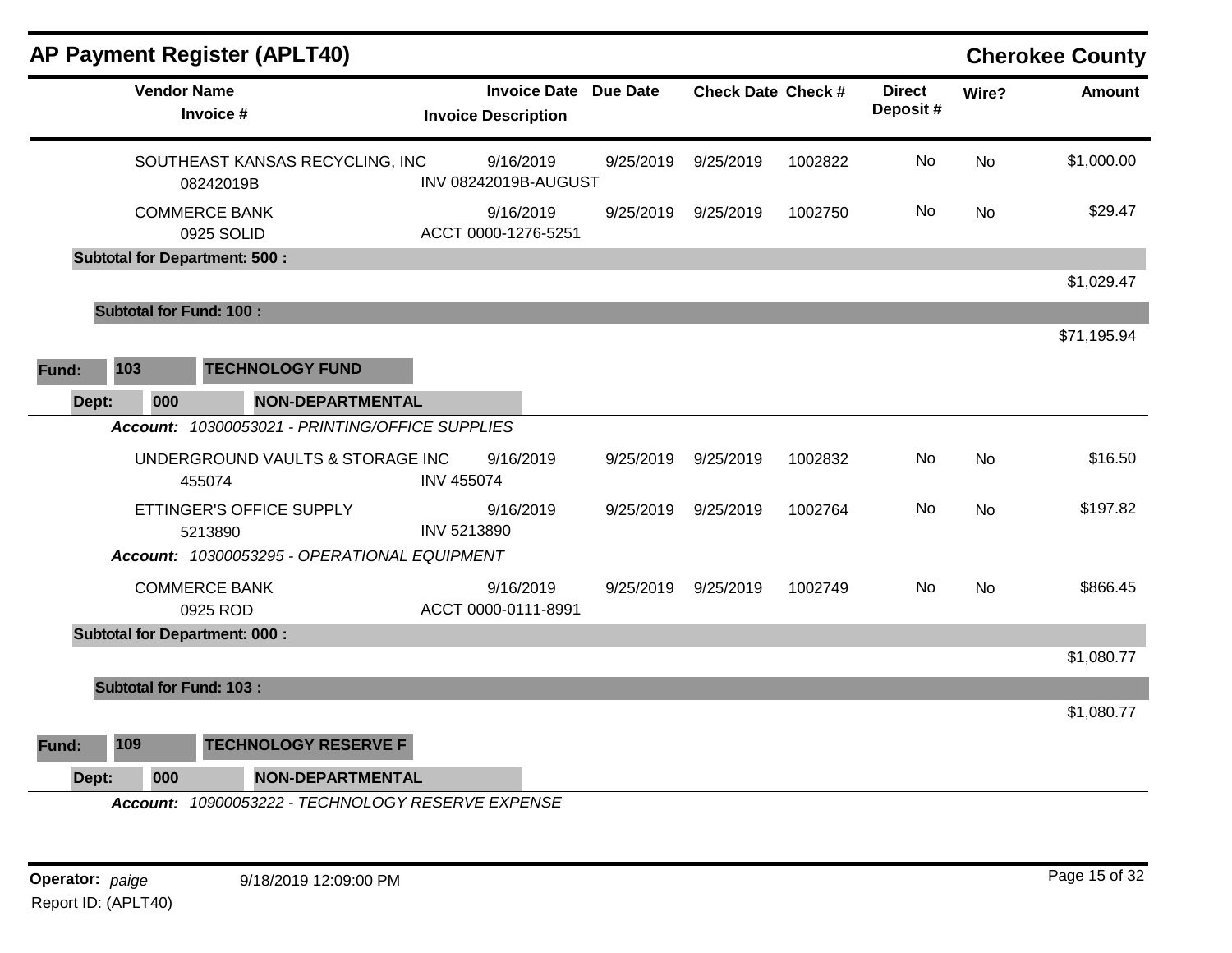|              |                                      | <b>AP Payment Register (APLT40)</b>  |                     |                                                   |                 |                           |         |                           |       | <b>Cherokee County</b> |
|--------------|--------------------------------------|--------------------------------------|---------------------|---------------------------------------------------|-----------------|---------------------------|---------|---------------------------|-------|------------------------|
|              | <b>Vendor Name</b><br>Invoice #      |                                      |                     | <b>Invoice Date</b><br><b>Invoice Description</b> | <b>Due Date</b> | <b>Check Date Check #</b> |         | <b>Direct</b><br>Deposit# | Wire? | <b>Amount</b>          |
|              | 082719                               | <b>COMPUTER INFORMATION CONCEPTS</b> | <b>INV 082719</b>   | 9/16/2019                                         | 9/25/2019       | 9/25/2019                 | 1002751 | No                        | No    | \$107,129.64           |
|              | PSI29671                             | COMPUTER INFORMATION CONCEPTS        | <b>INV PSI29671</b> | 9/16/2019                                         | 9/25/2019       | 9/25/2019                 | 1002751 | No                        | No    | \$900.00               |
|              | <b>Subtotal for Department: 000:</b> |                                      |                     |                                                   |                 |                           |         |                           |       |                        |
|              |                                      |                                      |                     |                                                   |                 |                           |         |                           |       | \$108,029.64           |
|              | <b>Subtotal for Fund: 109:</b>       |                                      |                     |                                                   |                 |                           |         |                           |       |                        |
|              |                                      |                                      |                     |                                                   |                 |                           |         |                           |       | \$108,029.64           |
| 110<br>Fund: |                                      | <b>ROAD AND BRIDGE</b>               |                     |                                                   |                 |                           |         |                           |       |                        |
| Dept:        | 000                                  | <b>NON-DEPARTMENTAL</b>              |                     |                                                   |                 |                           |         |                           |       |                        |
|              |                                      | Account: 11000053031 - DIESEL FUEL   |                     |                                                   |                 |                           |         |                           |       |                        |
|              |                                      | MFA OIL - NEOSHO 1055<br>1257949 HWY | INV #1257949        | 9/4/2019                                          | 9/25/2019       | 9/25/2019                 | 1002798 | No                        | No    | \$570.35               |
|              |                                      | MFA OIL - NEOSHO 1055<br>1257956 HWY | INV #1257956        | 9/4/2019                                          | 9/25/2019       | 9/25/2019                 | 1002798 | No                        | No    | \$2,013.77             |
|              |                                      | MFA OIL - NEOSHO 1055<br>1258241 HWY | INV #1258241        | 9/4/2019                                          | 9/25/2019       | 9/25/2019                 | 1002798 | No                        | No    | \$45.13                |
|              |                                      | MFA OIL - NEOSHO 1055<br>1272643 HWY | INN #1272643        | 9/16/2019                                         | 9/25/2019       | 9/25/2019                 | 1002798 | No                        | No    | \$1,303.28             |
|              |                                      | MFA OIL - NEOSHO 1055<br>1262001 HWY | INV #1262001        | 9/6/2019                                          | 9/25/2019       | 9/25/2019                 | 1002798 | No                        | No    | \$1,221.72             |
|              |                                      | MFA OIL - NEOSHO 1055<br>1268450 HWY | INV #1268450        | 9/12/2019                                         | 9/25/2019       | 9/25/2019                 | 1002798 | No                        | No    | \$639.09               |
|              |                                      | MFA OIL - NEOSHO 1055<br>1272632 HWY | INV #1272632        | 9/16/2019                                         |                 | 9/25/2019 9/25/2019       | 1002798 | No                        | No    | \$640.67               |
|              |                                      | MFA OIL - NEOSHO 1055<br>1255444 HWY | INV #1255444        | 9/3/2019                                          |                 | 9/25/2019 9/25/2019       | 1002798 | No                        | No    | \$599.18               |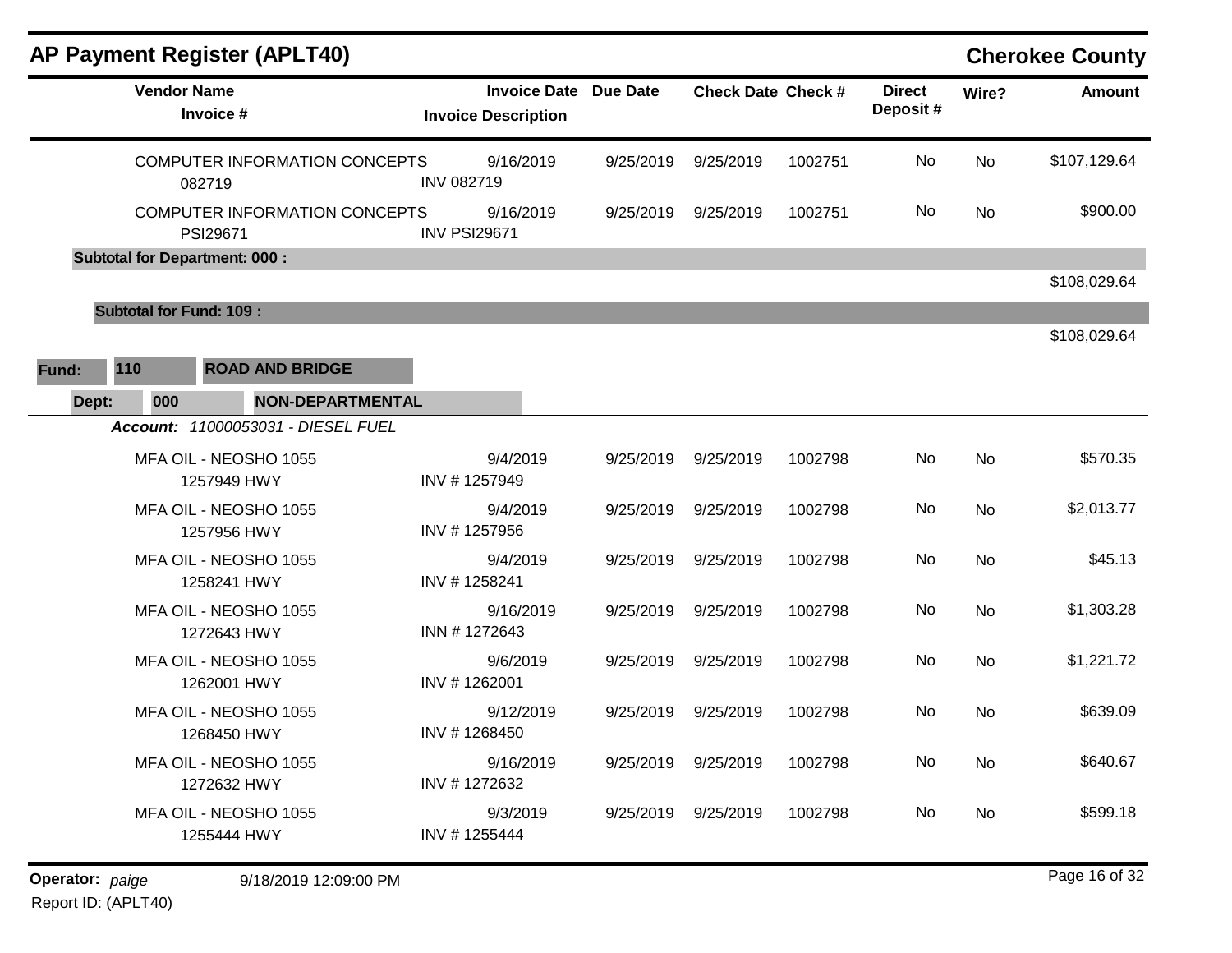| <b>Vendor Name</b><br>Invoice #                                                                     | <b>Invoice Date Due Date</b><br><b>Invoice Description</b> |           | <b>Check Date Check #</b> |         | <b>Direct</b><br>Deposit# | Wire?          | <b>Amount</b> |
|-----------------------------------------------------------------------------------------------------|------------------------------------------------------------|-----------|---------------------------|---------|---------------------------|----------------|---------------|
| Account: 11000053032 - OIL/GREASE                                                                   |                                                            |           |                           |         |                           |                |               |
| FROST OIL COMPANY<br>187945-IN HWY                                                                  | 9/13/2019<br>INV #187945-IN                                |           | 9/25/2019 9/25/2019       | 1002771 | No.                       | N <sub>o</sub> | \$195.26      |
| FROST OIL COMPANY<br>0187181-IN HWY<br>Account: 11000053035 - ROCK                                  | 9/5/2019<br>INV # 0187181-IN                               |           | 9/25/2019 9/25/2019       | 1002771 | No.                       | No             | \$2,792.68    |
| MULBERRY LIMESTONE QUARRY CO<br>23547 Hwy<br>Account: 11000053073 - TRANSPORTATION                  | 8/31/2019<br>INV #23547                                    |           | 9/25/2019 9/25/2019       | 1002801 | No.                       | N <sub>o</sub> | \$36,086.49   |
| R NEAL ANDERSON<br>ANDERSON SEPT<br>Account: 11000053074 - UTILITIES/TELEPHONE BILLS                | 9/16/2019<br><b>MILEAGE</b>                                |           | 9/25/2019 9/25/2019       | 1002815 | No.                       | N <sub>o</sub> | \$91.64       |
| EMPIRE DISTRICT ELECTRIC COMPANY<br>854931-63-1 HWY 5                                               | 9/12/2019<br>INV #854931-63-1                              |           | 9/25/2019 9/25/2019       | 1002763 | No.                       | N <sub>o</sub> | \$348.72      |
| EMPIRE DISTRICT ELECTRIC COMPANY<br>158630-59-0 HWY 5                                               | 9/12/2019<br>INV #158630-59-0                              | 9/25/2019 | 9/25/2019                 | 1002763 | No.                       | <b>No</b>      | \$776.20      |
| EMPIRE DISTRICT ELECTRIC COMPANY<br>547731-85-1 HWY 5<br>Account: 11000053079 - MACHINERY/EQUIPMENT | 9/13/2019<br>INV #547731-85-1                              | 9/25/2019 | 9/25/2019                 | 1002763 | No.                       | N <sub>0</sub> | \$528.12      |
| <b>COMMERCE BANK</b><br>0004943-4798 HWY                                                            | 9/5/2019<br>INV # 0000-4943-4798                           | 9/25/2019 | 9/25/2019                 | 1002749 | No.                       | N <sub>o</sub> | \$131.82      |
| NATALINIS AUTOMOTIVE<br>713876 HWY                                                                  | 9/9/2019<br>INV #713876                                    | 9/25/2019 | 9/25/2019                 | 1002803 | No.                       | N <sub>o</sub> | \$70.08       |
| <b>LOCKE SUPPLY</b><br>38139744 HWY                                                                 | 9/6/2019<br>INV #38139744                                  | 9/25/2019 | 9/25/2019                 | 1002788 | No                        | N <sub>o</sub> | \$23.20       |
| MIKE CARPINO FORD MERCURY INC<br>59916 HWY                                                          | 8/7/2019<br>INV #59916                                     | 9/25/2019 | 9/25/2019                 | 1002799 | No.                       | N <sub>o</sub> | \$105.00      |

 $\blacksquare$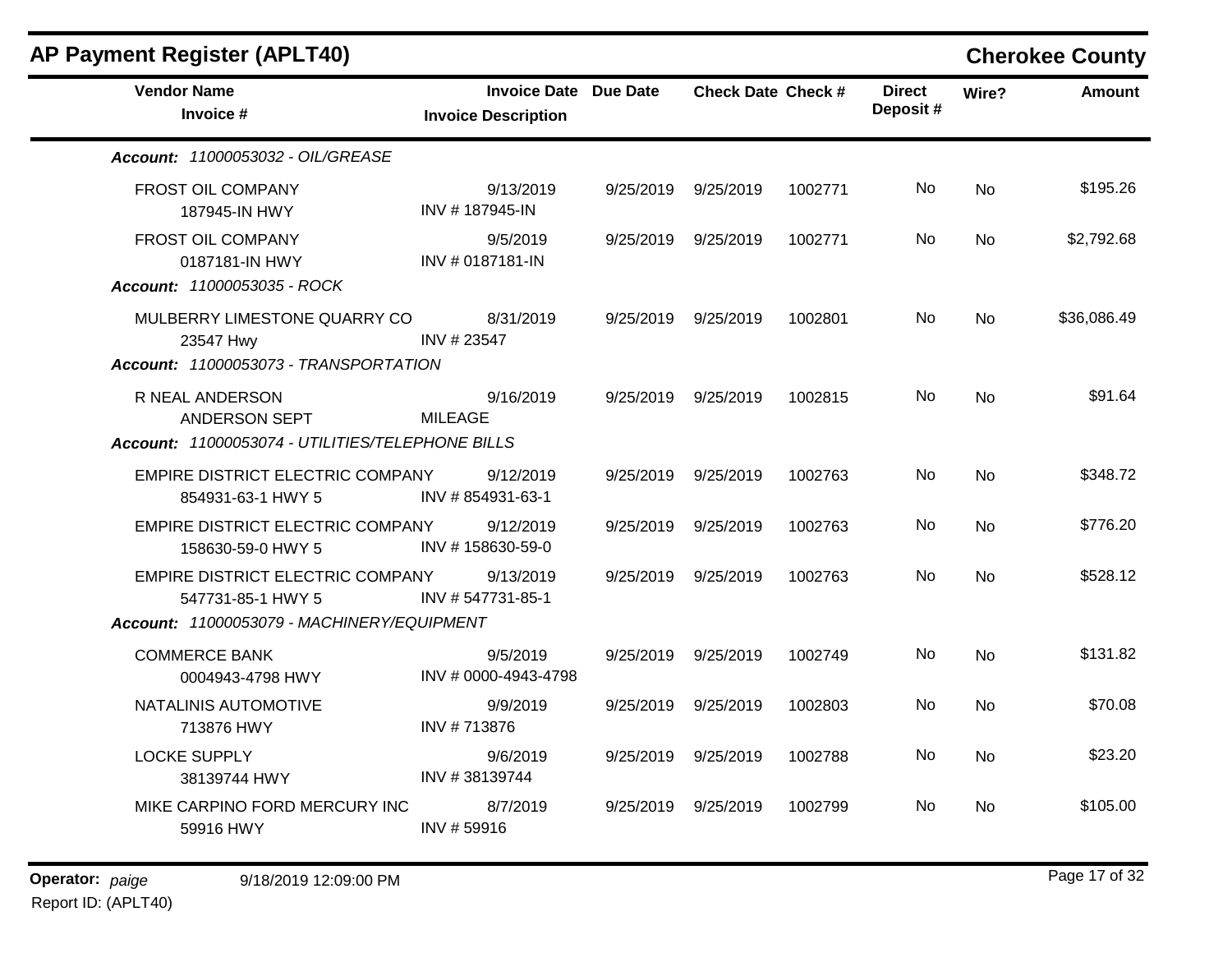| <b>AP Payment Register (APLT40)</b>          |                                                            |           |                           |         |                           |           | <b>Cherokee County</b> |
|----------------------------------------------|------------------------------------------------------------|-----------|---------------------------|---------|---------------------------|-----------|------------------------|
| <b>Vendor Name</b><br>Invoice #              | <b>Invoice Date Due Date</b><br><b>Invoice Description</b> |           | <b>Check Date Check #</b> |         | <b>Direct</b><br>Deposit# | Wire?     | Amount                 |
| NATALINIS AUTOMOTIVE<br>713284 HWY           | 9/3/2019<br>INV #713284                                    | 9/25/2019 | 9/25/2019                 | 1002805 | No                        | <b>No</b> | \$53.49                |
| NATALINIS AUTOMOTIVE<br>713316 HWY           | 9/3/2019<br>INV #713316                                    | 9/25/2019 | 9/25/2019                 | 1002805 | No                        | No        | \$2.19                 |
| NATALINIS AUTOMOTIVE<br>713382 HWY           | 9/4/2019<br>INV #713382                                    | 9/25/2019 | 9/25/2019                 | 1002805 | No                        | No        | \$13.49                |
| NATALINIS AUTOMOTIVE<br>713456 HWY           | 9/4/2019<br>INV #713456                                    | 9/25/2019 | 9/25/2019                 | 1002805 | No                        | No        | \$132.74               |
| NATALINIS AUTOMOTIVE<br>713519 HWY           | 9/5/2019<br>INV #713519                                    | 9/25/2019 | 9/25/2019                 | 1002805 | No                        | <b>No</b> | \$90.43                |
| NATALINIS AUTOMOTIVE<br>713545 HWY           | 9/5/2019<br>INV #713545                                    | 9/25/2019 | 9/25/2019                 | 1002805 | No                        | No        | \$13.13                |
| NATALINIS AUTOMOTIVE<br>713551 HWY           | 9/5/2019<br>INV #713551                                    | 9/25/2019 | 9/25/2019                 | 1002803 | No                        | No        | \$10.66                |
| NATALINIS AUTOMOTIVE<br>713592 HWY           | 9/5/2019<br>INV #713592                                    | 9/25/2019 | 9/25/2019                 | 1002803 | No                        | <b>No</b> | \$1.65                 |
| NATALINIS AUTOMOTIVE<br>713653 HWY           | 9/6/2019<br>INV #713653                                    | 9/25/2019 | 9/25/2019                 | 1002803 | No                        | <b>No</b> | \$24.99                |
| NATALINIS AUTOMOTIVE<br>713654 HWY           | 9/6/2019<br>INV #713654                                    | 9/25/2019 | 9/25/2019                 | 1002803 | No                        | No        | \$119.36               |
| NATALINIS AUTOMOTIVE<br>713729 HWY           | 9/6/2019<br>INV #713729                                    | 9/25/2019 | 9/25/2019                 | 1002803 | No                        | No        | \$10.99                |
| <b>LOCKE SUPPLY</b><br>38090246 HWY          | 9/3/2019<br>INV #38090246                                  | 9/25/2019 | 9/25/2019                 | 1002788 | No                        | <b>No</b> | \$255.95               |
| NATALINIS AUTOMOTIVE<br>713979 HWY           | 9/9/2019<br>INV #713979                                    |           | 9/25/2019 9/25/2019       | 1002803 | No                        | No        | \$31.99                |
| JENKINS DIESEL POWER INC<br>X10100656401 HWY | 8/6/2019<br>INV # X10100656401                             |           | 9/25/2019 9/25/2019       | 1002778 | No                        | No        | \$139.62               |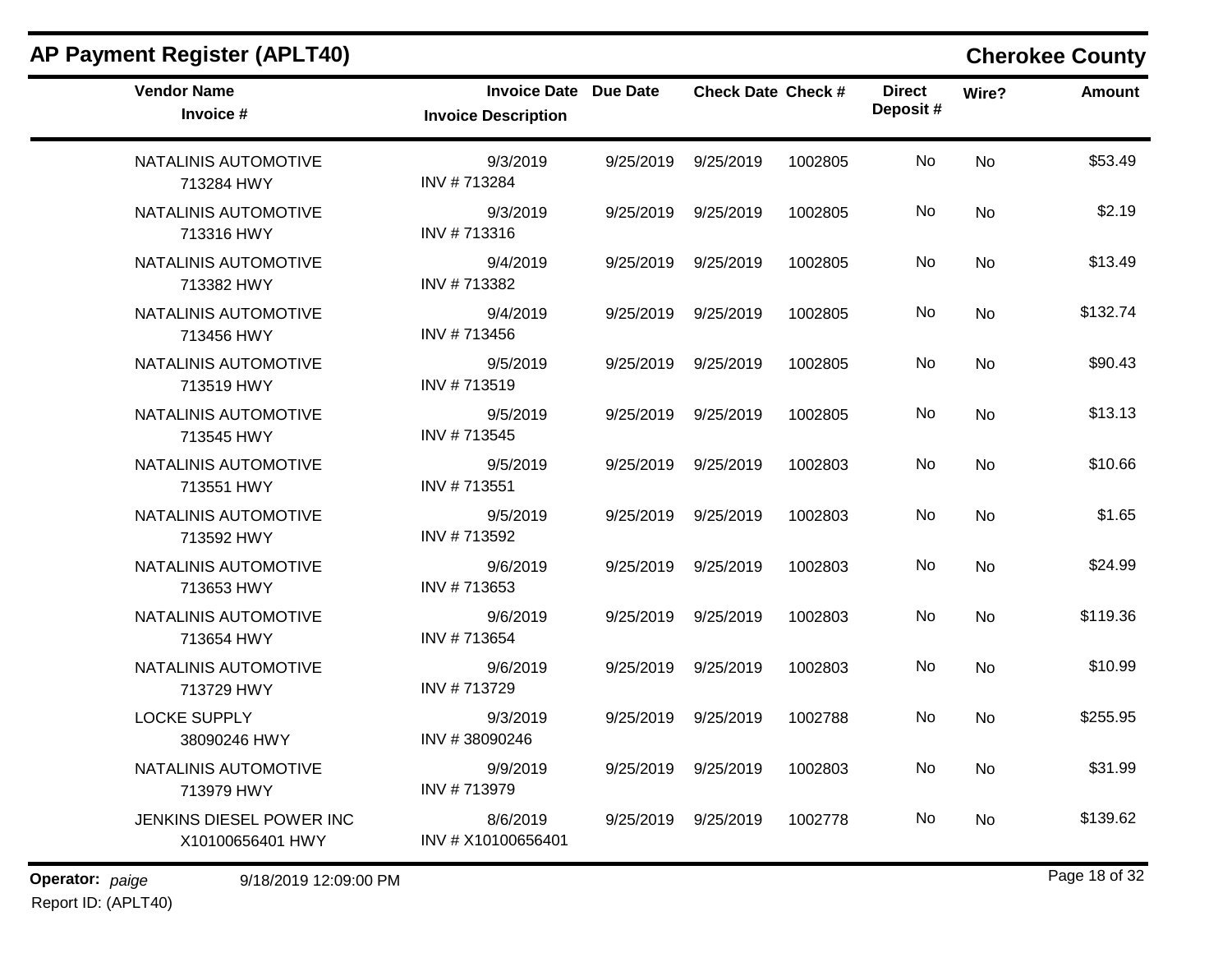| <b>Vendor Name</b><br>Invoice #           | Invoice Date Due Date<br><b>Invoice Description</b> |           | <b>Check Date Check #</b> |         | <b>Direct</b><br>Deposit# | Wire?     | <b>Amount</b> |
|-------------------------------------------|-----------------------------------------------------|-----------|---------------------------|---------|---------------------------|-----------|---------------|
| JOHN FABICK TRACTOR CO<br>PIJ00371863 HWY | 9/11/2019<br>INV # PIJ00371863                      | 9/25/2019 | 9/25/2019                 | 1002781 | No                        | <b>No</b> | \$322.54      |
| JOHN FABICK TRACTOR CO<br>PIJ00371274 HWY | 9/3/2019<br>INV # PIJ00371274                       | 9/25/2019 | 9/25/2019                 | 1002781 | No.                       | <b>No</b> | \$345.60      |
| JOHN FABICK TRACTOR CO<br>PIJ00371273 HWY | 9/3/2019<br>INV # PIJ00371273                       | 9/25/2019 | 9/25/2019                 | 1002781 | <b>No</b>                 | <b>No</b> | \$413.43      |
| SAFETY-KLEEN SYSTEMS, INC<br>80835104 HWY | 9/9/2019<br>INV #80835104                           | 9/25/2019 | 9/25/2019                 | 1002819 | No                        | <b>No</b> | \$288.00      |
| NATALINIS AUTOMOTIVE<br>713870 HWY        | 9/9/2019<br>INV #713870                             | 9/25/2019 | 9/25/2019                 | 1002805 | No.                       | <b>No</b> | (\$24.99)     |
| NATALINIS AUTOMOTIVE<br>714045 HWY        | 9/10/2019<br>INV #714045                            | 9/25/2019 | 9/25/2019                 | 1002804 | No                        | <b>No</b> | \$55.28       |
| NATALINIS AUTOMOTIVE<br>713874 HWY        | 9/9/2019<br>INV #713874                             | 9/25/2019 | 9/25/2019                 | 1002803 | No                        | <b>No</b> | \$4.20        |
| NATALINIS AUTOMOTIVE<br>713975 HWY        | 9/9/2019<br>INV #713975                             | 9/25/2019 | 9/25/2019                 | 1002803 | No                        | <b>No</b> | \$44.45       |
| NATALINIS AUTOMOTIVE<br>713915 HWY        | 9/9/2019<br>INV #713915                             | 9/25/2019 | 9/25/2019                 | 1002803 | No                        | <b>No</b> | \$1.96        |
| NATALINIS AUTOMOTIVE<br>713913 HWY        | 9/9/2019<br>INV #713913                             | 9/25/2019 | 9/25/2019                 | 1002805 | No.                       | <b>No</b> | (\$7.50)      |
| NATALINIS AUTOMOTIVE<br>713912 HWY        | 9/9/2019<br>INV #713912                             | 9/25/2019 | 9/25/2019                 | 1002805 | <b>No</b>                 | <b>No</b> | (\$13.13)     |
| NATALINIS AUTOMOTIVE<br>713911 HWY        | 9/9/2019<br>INV #713911                             | 9/25/2019 | 9/25/2019                 | 1002803 | No.                       | <b>No</b> | \$19.74       |
| NATALINIS AUTOMOTIVE<br>713520 HWY        | 9/5/2019<br>INV #713520                             | 9/25/2019 | 9/25/2019                 | 1002805 | No                        | No        | \$132.74      |
| NATALINIS AUTOMOTIVE<br>714130 HWY        | 9/11/2019<br>INV #714130                            | 9/25/2019 | 9/25/2019                 | 1002804 | No.                       | No        | \$11.68       |

**Operator:** paige 9/18/2019 12:09:00 PM Report ID: (APLT40)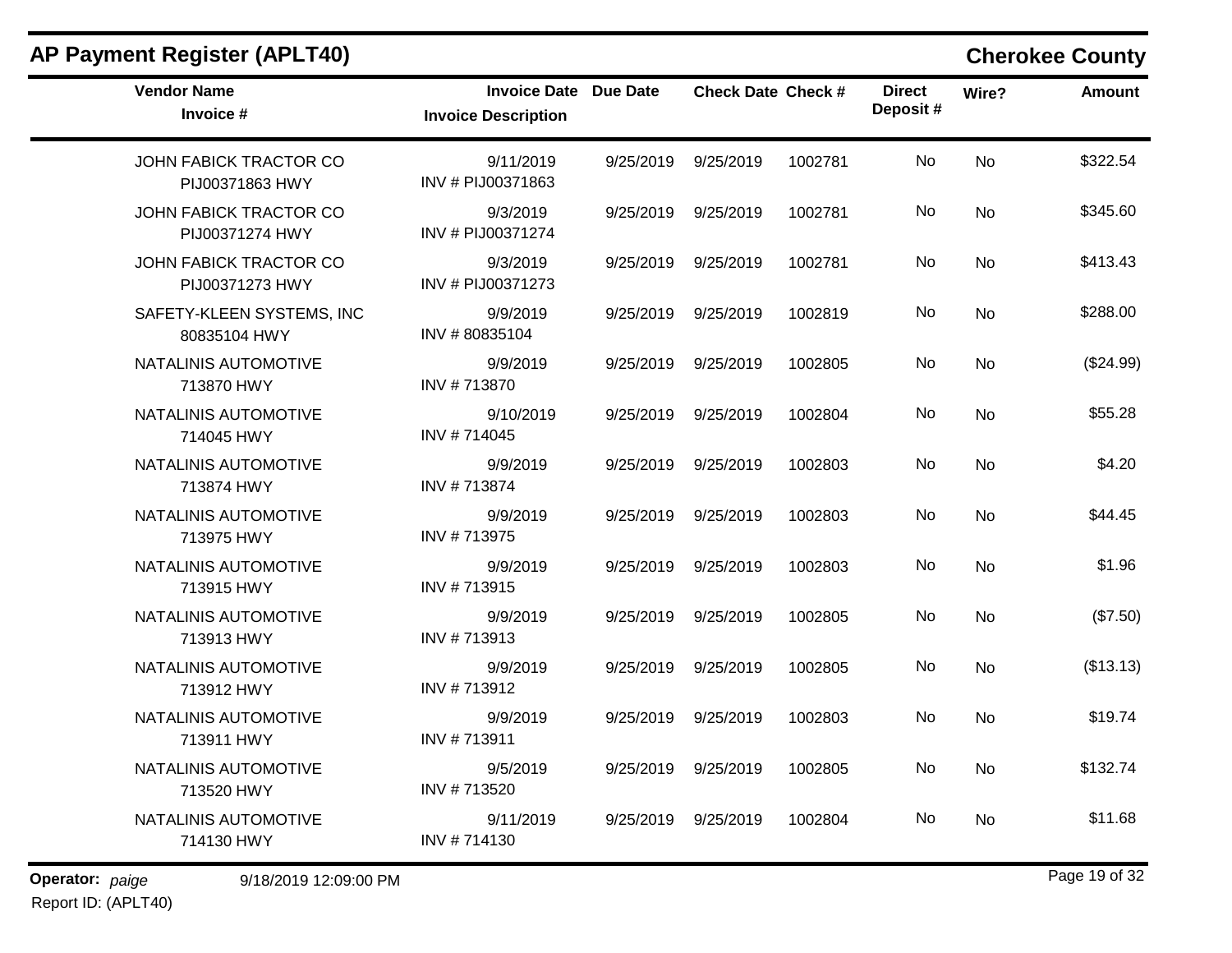| <b>Vendor Name</b><br>Invoice #                        | <b>Invoice Date Due Date</b><br><b>Invoice Description</b> | <b>Check Date Check #</b> |         | <b>Direct</b><br>Deposit# | Wire?     | <b>Amount</b> |
|--------------------------------------------------------|------------------------------------------------------------|---------------------------|---------|---------------------------|-----------|---------------|
| MUNICIPAL INDUSTRIAL SUPPLY<br>3064 HWY                | 9/13/2019<br>INV #3064                                     | 9/25/2019 9/25/2019       | 1002802 | <b>No</b>                 | No        | \$768.62      |
| <b>COPY PRODUCTS INC</b><br>301149 HWY                 | 9/11/2019<br>INV #301149                                   | 9/25/2019 9/25/2019       | 1002753 | <b>No</b>                 | <b>No</b> | \$45.00       |
| <b>FLEETPRIDE</b><br>34817353 HWY                      | 9/3/2019<br>INV #34817353                                  | 9/25/2019 9/25/2019       | 1002769 | No.                       | <b>No</b> | \$137.87      |
| <b>FLEETPRIDE</b><br>35522160 HWY                      | 9/12/2019<br>INV #35522160                                 | 9/25/2019 9/25/2019       | 1002769 | No                        | No        | \$345.42      |
| JAY HATFIELD CHEVROLET<br>17049 HWY                    | 9/5/2019<br>INV #17049                                     | 9/25/2019 9/25/2019       | 1002777 | No                        | <b>No</b> | \$15.00       |
| <b>HERITAGE TRACTOR</b><br>10491309 HWY                | 9/13/2019<br>INV #10491309                                 | 9/25/2019 9/25/2019       | 1002774 | No.                       | <b>No</b> | \$268.31      |
| <b>COMMERCE BANK</b><br>0000-9659-2993 HWY             | 9/5/2019<br>INV # 0000-9659-2993                           | 9/25/2019 9/25/2019       | 1002749 | No                        | <b>No</b> | \$291.12      |
| NEPTUNE RADIATOR & AUTO REPAIR<br>271196 HWY           | 8/27/2019<br>INV #27196                                    | 9/25/2019 9/25/2019       | 1002806 | No                        | No        | \$113.02      |
| JENKINS DIESEL POWER INC<br>X10100672101 HWY           | 8/12/2019<br>INV # X10100672101                            | 9/25/2019 9/25/2019       | 1002778 | <b>No</b>                 | <b>No</b> | \$266.00      |
| Account: 11000053080 - MAINTENANCE/BLDGS & GROUNDS     |                                                            |                           |         |                           |           |               |
| CLEAN THE UNIFORM CO JOPLIN<br>20087018 HWY            | 9/9/2019<br>INV #20087018                                  | 9/25/2019 9/25/2019       | 1002745 | No                        | <b>No</b> | \$93.06       |
| CLEAN THE UNIFORM CO JOPLIN<br>20085609 HWY            | 9/2/2019<br>INV #20085609                                  | 9/25/2019 9/25/2019       | 1002745 | No                        | No        | \$2.45        |
| Account: 11000053089 - OTHER CONTRACTUAL               |                                                            |                           |         |                           |           |               |
| <b>CINTAS FIRST AID &amp; SAFETY</b><br>8404297679 HWY | 9/6/2019<br>INV #8404297679                                | 9/25/2019 9/25/2019       | 1002741 | No.                       | <b>No</b> | \$51.40       |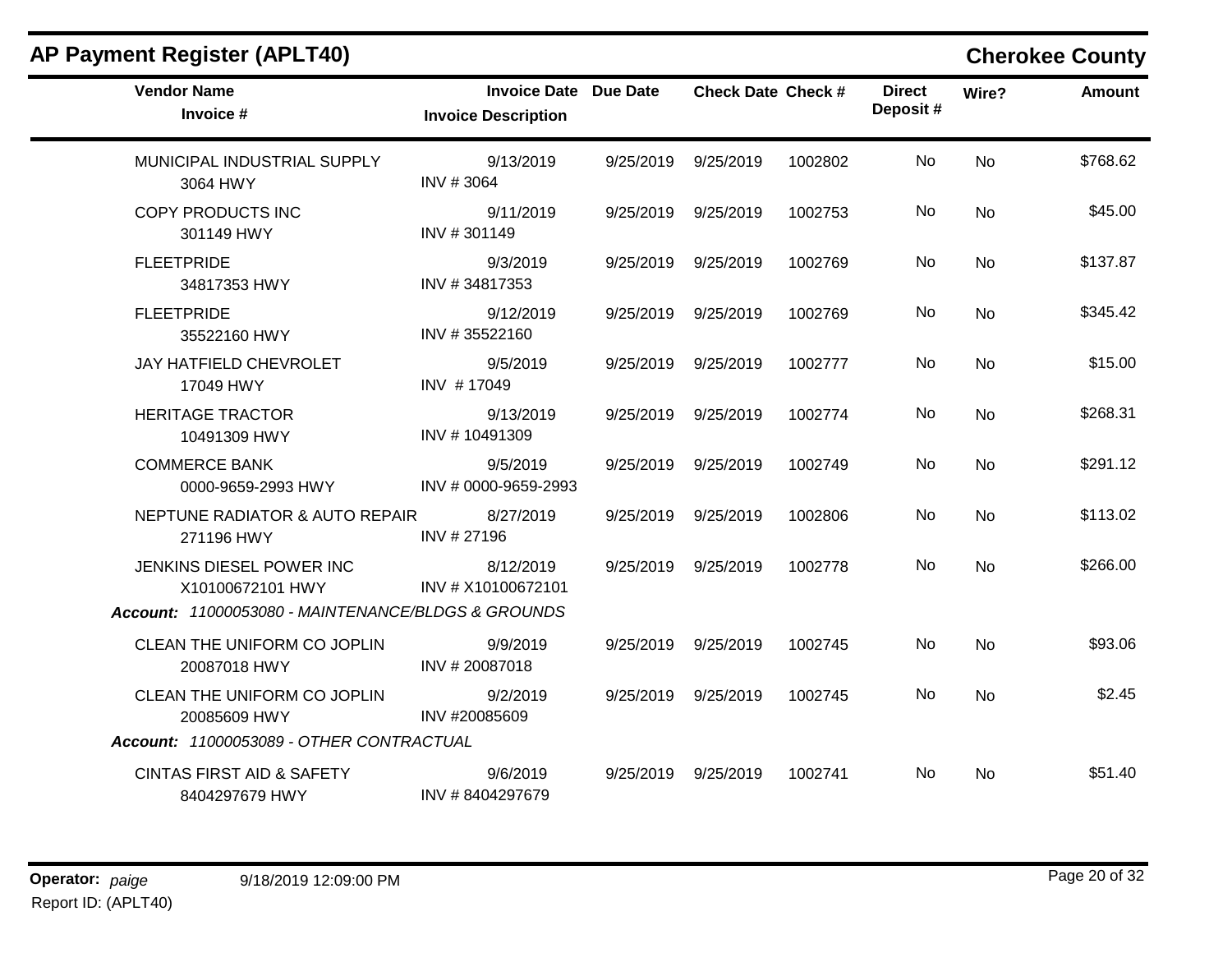| <b>AP Payment Register (APLT40)</b>  |                                                                               |                                            |                              |                           |         |                           |           | <b>Cherokee County</b> |
|--------------------------------------|-------------------------------------------------------------------------------|--------------------------------------------|------------------------------|---------------------------|---------|---------------------------|-----------|------------------------|
| <b>Vendor Name</b>                   | Invoice #                                                                     | <b>Invoice Description</b>                 | <b>Invoice Date Due Date</b> | <b>Check Date Check #</b> |         | <b>Direct</b><br>Deposit# | Wire?     | <b>Amount</b>          |
|                                      | OCCUPATIONAL HEALTH SERVICES<br>9019 HWY                                      | 8/1/2019<br>INV #9019                      | 9/25/2019                    | 9/25/2019                 | 1002808 | <b>No</b>                 | No        | \$116.00               |
|                                      | OCCUPATIONAL HEALTH SERVICES<br>9066 HWY                                      | 9/3/2019<br>INV #9066                      | 9/25/2019                    | 9/25/2019                 | 1002808 | No                        | <b>No</b> | \$373.00               |
|                                      | OCCUPATIONAL HEALTH SERVICES<br>9153 HWY                                      | 9/3/2019<br>INV #9153                      | 9/25/2019                    | 9/25/2019                 | 1002808 | No                        | <b>No</b> | \$75.00                |
| <b>Subtotal for Department: 000:</b> |                                                                               |                                            |                              |                           |         |                           |           | \$53,638.35            |
| <b>Subtotal for Fund: 110:</b>       |                                                                               |                                            |                              |                           |         |                           |           | \$53,638.35            |
| 120<br>Fund:                         | <b>EXTENSION COUNCIL</b>                                                      |                                            |                              |                           |         |                           |           |                        |
| 000<br>Dept:                         | <b>NON-DEPARTMENTAL</b>                                                       |                                            |                              |                           |         |                           |           |                        |
| 0925                                 | Account: 12000053089 - OTHER CONTRACTUAL<br>CHEROKEE COUNTY EXTENSION COUNCIL | 9/16/2019<br><b>QUARTERLY DISTRIBUTION</b> | 9/25/2019                    | 9/25/2019                 | 1002737 | No                        | <b>No</b> | \$66,176.50            |
| <b>Subtotal for Department: 000:</b> |                                                                               |                                            |                              |                           |         |                           |           | \$66,176.50            |
| <b>Subtotal for Fund: 120:</b>       |                                                                               |                                            |                              |                           |         |                           |           |                        |
|                                      |                                                                               |                                            |                              |                           |         |                           |           | \$66,176.50            |
| 130<br>Fund:                         | <b>NOXIOUS WEED</b>                                                           |                                            |                              |                           |         |                           |           |                        |
| 000<br>Dept:                         | <b>NON-DEPARTMENTAL</b>                                                       |                                            |                              |                           |         |                           |           |                        |
|                                      | Account: 13000053002 - SALARIES                                               |                                            |                              |                           |         |                           |           |                        |
| 0925                                 | <b>CECIL VERNON BROWN</b><br>Account: 13000053084 - CELL PHONE CHARGES        | 9/16/2019<br><b>CONTRACT LABOR</b>         | 9/25/2019                    | 9/25/2019                 | 1002729 | No.                       | No        | \$934.40               |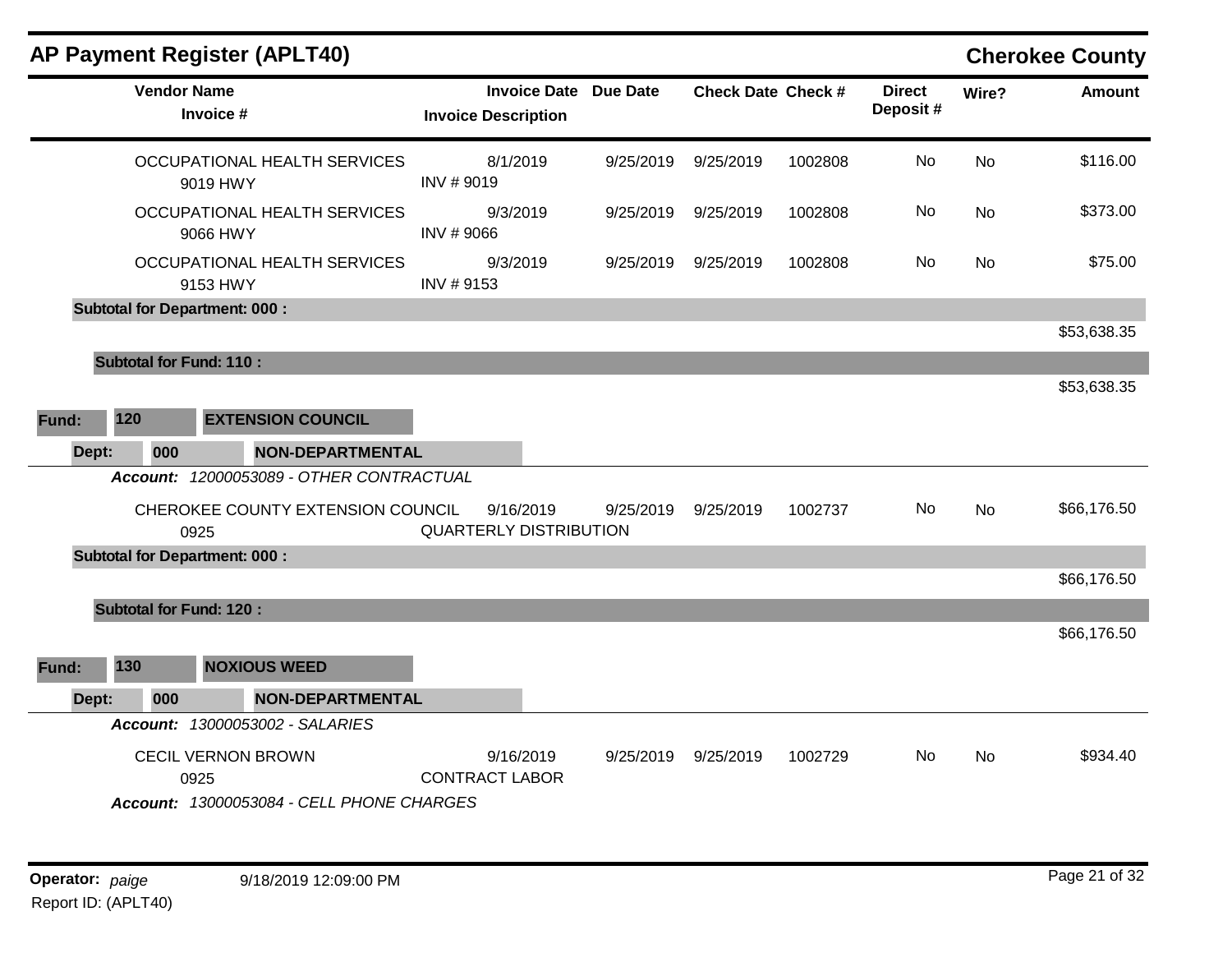| <b>AP Payment Register (APLT40)</b>                                                   |                                                            |           |                           |         |                           |           | <b>Cherokee County</b> |
|---------------------------------------------------------------------------------------|------------------------------------------------------------|-----------|---------------------------|---------|---------------------------|-----------|------------------------|
| <b>Vendor Name</b><br>Invoice #                                                       | <b>Invoice Date Due Date</b><br><b>Invoice Description</b> |           | <b>Check Date Check #</b> |         | <b>Direct</b><br>Deposit# | Wire?     | <b>Amount</b>          |
| <b>COMMERCE BANK</b><br>0925 EL1                                                      | 9/16/2019<br>ACCT 0000-1003-7232                           | 9/25/2019 | 9/25/2019                 | 1002749 | No                        | <b>No</b> | \$33.32                |
| <b>COMMERCE BANK</b><br>0925 EL1                                                      | 9/16/2019<br>ACCT 0000-1003-7232                           | 9/25/2019 | 9/25/2019                 | 1002749 | No                        | <b>No</b> | \$121.74               |
| <b>Subtotal for Department: 000:</b>                                                  |                                                            |           |                           |         |                           |           |                        |
| <b>Subtotal for Fund: 130:</b>                                                        |                                                            |           |                           |         |                           |           | \$1,089.46             |
| 140<br><b>HEALTH</b><br>Fund:                                                         |                                                            |           |                           |         |                           |           | \$1,089.46             |
| Dept:<br>000<br><b>NON-DEPARTMENTAL</b>                                               |                                                            |           |                           |         |                           |           |                        |
| Account: 14000053021 - PRINTING/OFFICE SUPPLIES<br><b>CHASE CARD SERVICES</b><br>0925 | 9/16/2019<br>ACCT 4246311970005747                         | 9/25/2019 | 9/25/2019                 | 1002732 | No                        | <b>No</b> | \$34.00                |
| <b>CHASE CARD SERVICES</b><br>0925                                                    | 9/16/2019<br>ACCT 4246311970005747                         | 9/25/2019 | 9/25/2019                 | 1002732 | No                        | <b>No</b> | \$460.86               |
| <b>CHASE CARD SERVICES</b><br>0925                                                    | 9/16/2019<br>ACCT 4246311970005747                         | 9/25/2019 | 9/25/2019                 | 1002732 | No                        | <b>No</b> | \$178.99               |
| <b>CHASE CARD SERVICES</b><br>0925                                                    | 9/16/2019<br>ACCT 4246311970005747                         | 9/25/2019 | 9/25/2019                 | 1002732 | No                        | <b>No</b> | \$59.99                |
| <b>CHASE CARD SERVICES</b><br>0925                                                    | 9/16/2019<br>ACCT 4246311970005747                         | 9/25/2019 | 9/25/2019                 | 1002732 | No                        | No        | \$52.94                |
| <b>CHASE CARD SERVICES</b><br>0925                                                    | 9/16/2019<br>ACCT 4246311970005747                         | 9/25/2019 | 9/25/2019                 | 1002732 | No                        | No        | \$23.44                |
| <b>CHASE CARD SERVICES</b><br>0925<br>Account: 14000053073 - MEETING COSTS            | 9/16/2019<br>ACCT 4246311970005747                         | 9/25/2019 | 9/25/2019                 | 1002732 | No.                       | No        | (\$50.11)              |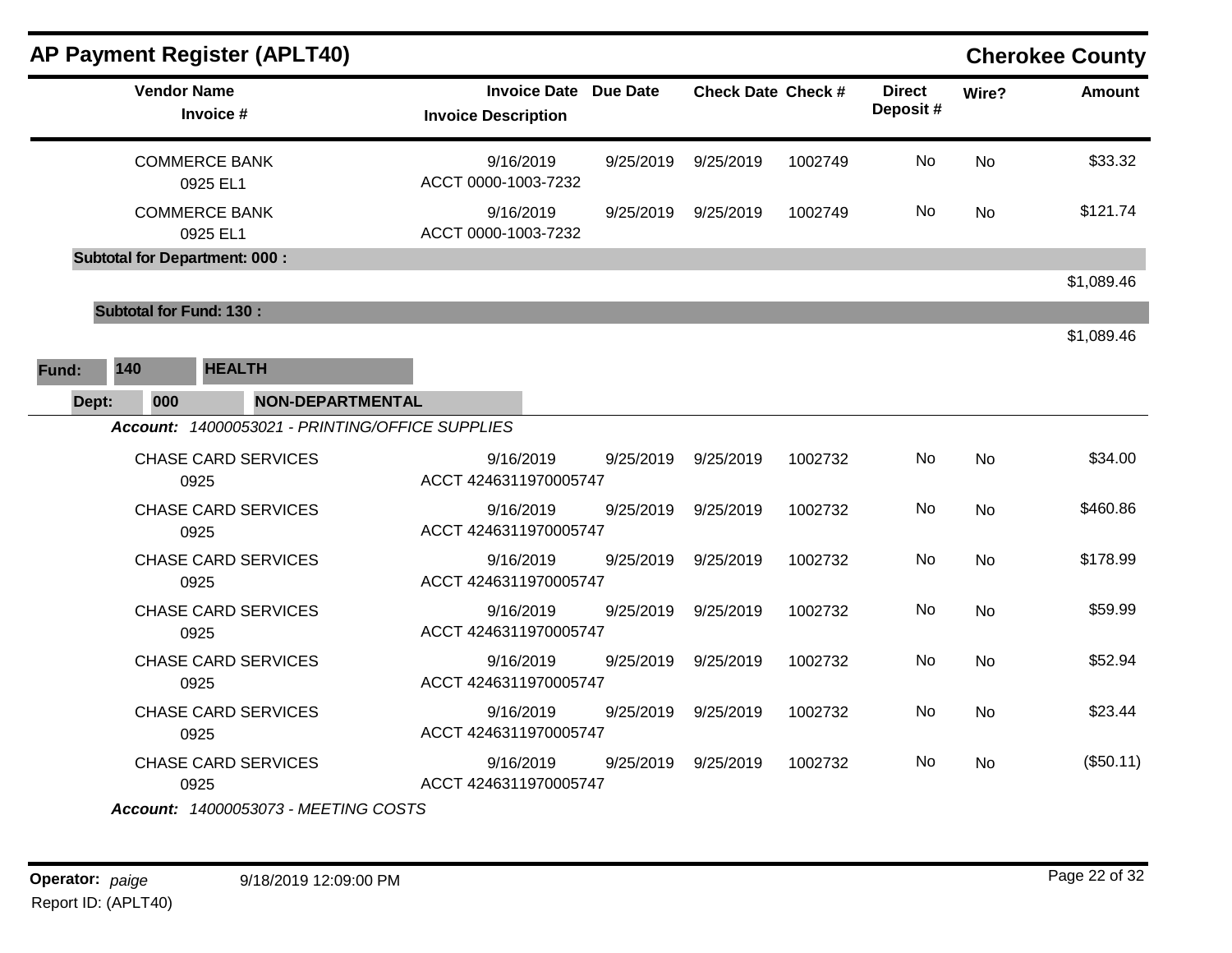|                 |                     | <b>AP Payment Register (APLT40)</b>      |                                                            |           |                           |         |                           |           | <b>Cherokee County</b> |
|-----------------|---------------------|------------------------------------------|------------------------------------------------------------|-----------|---------------------------|---------|---------------------------|-----------|------------------------|
|                 |                     | <b>Vendor Name</b><br>Invoice #          | <b>Invoice Date Due Date</b><br><b>Invoice Description</b> |           | <b>Check Date Check #</b> |         | <b>Direct</b><br>Deposit# | Wire?     | <b>Amount</b>          |
|                 |                     | <b>CHASE CARD SERVICES</b><br>0925       | 9/16/2019<br>ACCT 4246311970005747                         | 9/25/2019 | 9/25/2019                 | 1002732 | No                        | No        | \$99.00                |
|                 |                     | <b>CHASE CARD SERVICES</b><br>0925       | 9/16/2019<br>ACCT 4246311970005747                         | 9/25/2019 | 9/25/2019                 | 1002732 | No                        | No        | \$200.00               |
|                 |                     | Account: 14000053087 - BUILDING RENTAL   |                                                            |           |                           |         |                           |           |                        |
|                 |                     | OSWEGO CHRISTIAN CHURCH<br>0925          | 9/16/2019<br><b>BUILDING RENTAL</b>                        | 9/25/2019 | 9/25/2019                 | 1002810 | No                        | No        | \$100.00               |
|                 |                     | <b>CITY OF GALENA</b><br>0925            | 9/16/2019<br><b>BUILDING RENTAL</b>                        | 9/25/2019 | 9/25/2019                 | 1002743 | No                        | No        | \$10.00                |
|                 |                     | FIRST CHRISTIAN CHURCH PARSONS<br>0925   | 9/16/2019<br><b>BUILDING RENTAL</b>                        | 9/25/2019 | 9/25/2019                 | 1002768 | No                        | <b>No</b> | \$300.00               |
|                 |                     | <b>CITY OF BAXTER SPRINGS</b><br>0925    | 9/16/2019<br><b>BUILDING RENTAL</b>                        | 9/25/2019 | 9/25/2019                 | 1002742 | No                        | No        | \$10.00                |
|                 |                     | <b>Account: 14000053182 - CONTRACTS</b>  |                                                            |           |                           |         |                           |           |                        |
|                 |                     | MEDICAL WASTE SERVICES<br>W71088         | 9/16/2019<br><b>INV W71088</b>                             | 9/25/2019 | 9/25/2019                 | 1002794 | No                        | No        | \$99.00                |
|                 |                     | DR JONATHAN MANZER<br>0925               | 9/16/2019<br><b>CONTRACTED SERVICES</b>                    | 9/25/2019 | 9/25/2019                 | 1002760 | No                        | No        | \$100.00               |
|                 |                     | <b>Subtotal for Department: 000:</b>     |                                                            |           |                           |         |                           |           |                        |
|                 |                     |                                          |                                                            |           |                           |         |                           |           | \$1,678.11             |
|                 |                     | <b>Subtotal for Fund: 140:</b>           |                                                            |           |                           |         |                           |           |                        |
|                 |                     |                                          |                                                            |           |                           |         |                           |           | \$1,678.11             |
| Fund:           | 150                 | <b>FAIR</b>                              |                                                            |           |                           |         |                           |           |                        |
| Dept:           | 000                 | <b>NON-DEPARTMENTAL</b>                  |                                                            |           |                           |         |                           |           |                        |
|                 |                     | Account: 15000053089 - OTHER CONTRACTUAL |                                                            |           |                           |         |                           |           |                        |
|                 |                     | CHEROKEE COUNTY FAIR BOARD<br>0925       | 9/16/2019<br><b>QUARTERLY DISTRIBUTION</b>                 | 9/25/2019 | 9/25/2019                 | 1002738 | No                        | No        | \$3,000.00             |
| Operator: paige | Report ID: (APLT40) | 9/18/2019 12:09:00 PM                    |                                                            |           |                           |         |                           |           | Page 23 of 32          |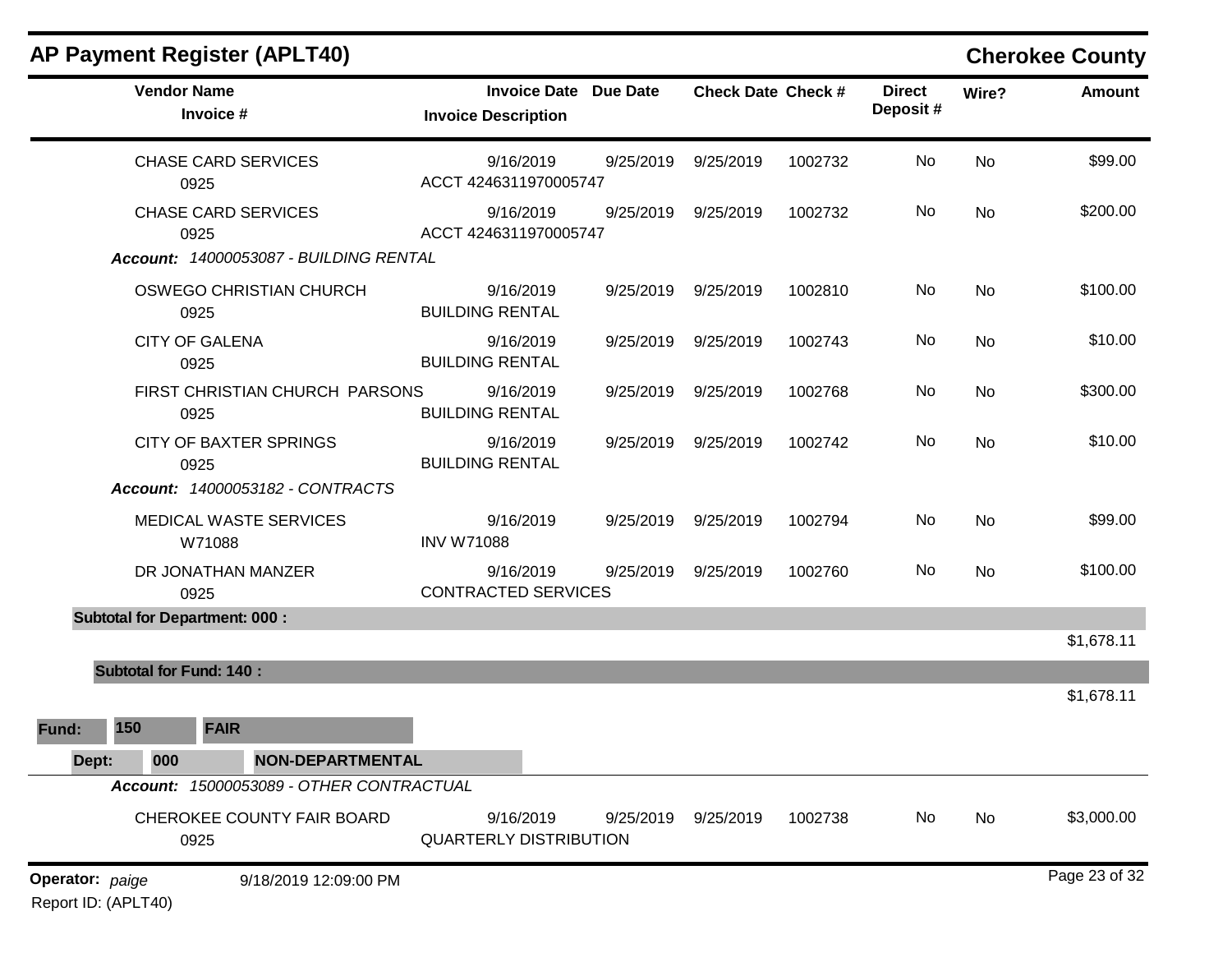|       |                                | <b>AP Payment Register (APLT40)</b>               |                                                            |           |                           |         |                           |           | <b>Cherokee County</b> |
|-------|--------------------------------|---------------------------------------------------|------------------------------------------------------------|-----------|---------------------------|---------|---------------------------|-----------|------------------------|
|       |                                | <b>Vendor Name</b><br>Invoice #                   | <b>Invoice Date Due Date</b><br><b>Invoice Description</b> |           | <b>Check Date Check #</b> |         | <b>Direct</b><br>Deposit# | Wire?     | <b>Amount</b>          |
|       |                                | <b>Subtotal for Department: 000:</b>              |                                                            |           |                           |         |                           |           |                        |
|       |                                |                                                   |                                                            |           |                           |         |                           |           | \$3,000.00             |
|       | <b>Subtotal for Fund: 150:</b> |                                                   |                                                            |           |                           |         |                           |           |                        |
|       |                                |                                                   |                                                            |           |                           |         |                           |           | \$3,000.00             |
| Fund: | 160                            | <b>DIRECT ELECTION</b>                            |                                                            |           |                           |         |                           |           |                        |
|       | Dept:<br>000                   | <b>NON-DEPARTMENTAL</b>                           |                                                            |           |                           |         |                           |           |                        |
|       |                                | Account: 16000053021 - PRINTING/OFFICE SUPPLIES   |                                                            |           |                           |         |                           |           |                        |
|       |                                | ELECTION SYSTEMS & SOFTWARE<br>1097334            | 9/16/2019<br><b>INV 1097334</b>                            | 9/25/2019 | 9/25/2019                 | 1002762 | No                        | <b>No</b> | \$4,675.00             |
|       |                                | Account: 16000053023 - EMPLOYEE FOOD/MEALS        |                                                            |           |                           |         |                           |           |                        |
|       |                                | <b>COMMERCE BANK</b><br>0925 EL1                  | 9/16/2019<br>ACCT 0000-1003-7232                           | 9/25/2019 | 9/25/2019                 | 1002749 | <b>No</b>                 | <b>No</b> | \$9.09                 |
|       |                                | <b>COMMERCE BANK</b><br>0925 CL                   | 9/16/2019<br>ACCT 0000-3163-7671                           | 9/25/2019 | 9/25/2019                 | 1002749 | No.                       | No        | \$51.85                |
|       |                                | <b>COMMERCE BANK</b><br>0925 EL1                  | 9/16/2019<br>ACCT 0000-1003-7232                           | 9/25/2019 | 9/25/2019                 | 1002749 | No                        | No        | \$42.03                |
|       |                                | Account: 16000053029 - MISC SUPPLIES              |                                                            |           |                           |         |                           |           |                        |
|       |                                | <b>ELECTION SOURCE</b><br>1944765                 | 9/17/2019<br>INV 19-44765                                  | 9/25/2019 | 9/25/2019                 | 1002761 | No                        | <b>No</b> | \$236.10               |
|       |                                | Account: 16000053077 - HOTEL RENTALS              |                                                            |           |                           |         |                           |           |                        |
|       |                                | <b>COMMERCE BANK</b><br>0925 EL1                  | 9/16/2019<br>ACCT 0000-1003-7232                           | 9/25/2019 | 9/25/2019                 | 1002749 | No.                       | No        | \$232.72               |
|       |                                | Account: 16000053078 - LEGAL PRINTING/ADVERTISING |                                                            |           |                           |         |                           |           |                        |
|       |                                | <b>COMMERCE BANK</b><br>0925 EL                   | 9/16/2019<br>ACCT 0000-0368-7258                           | 9/25/2019 | 9/25/2019                 | 1002749 | No.                       | No.       | \$13.65                |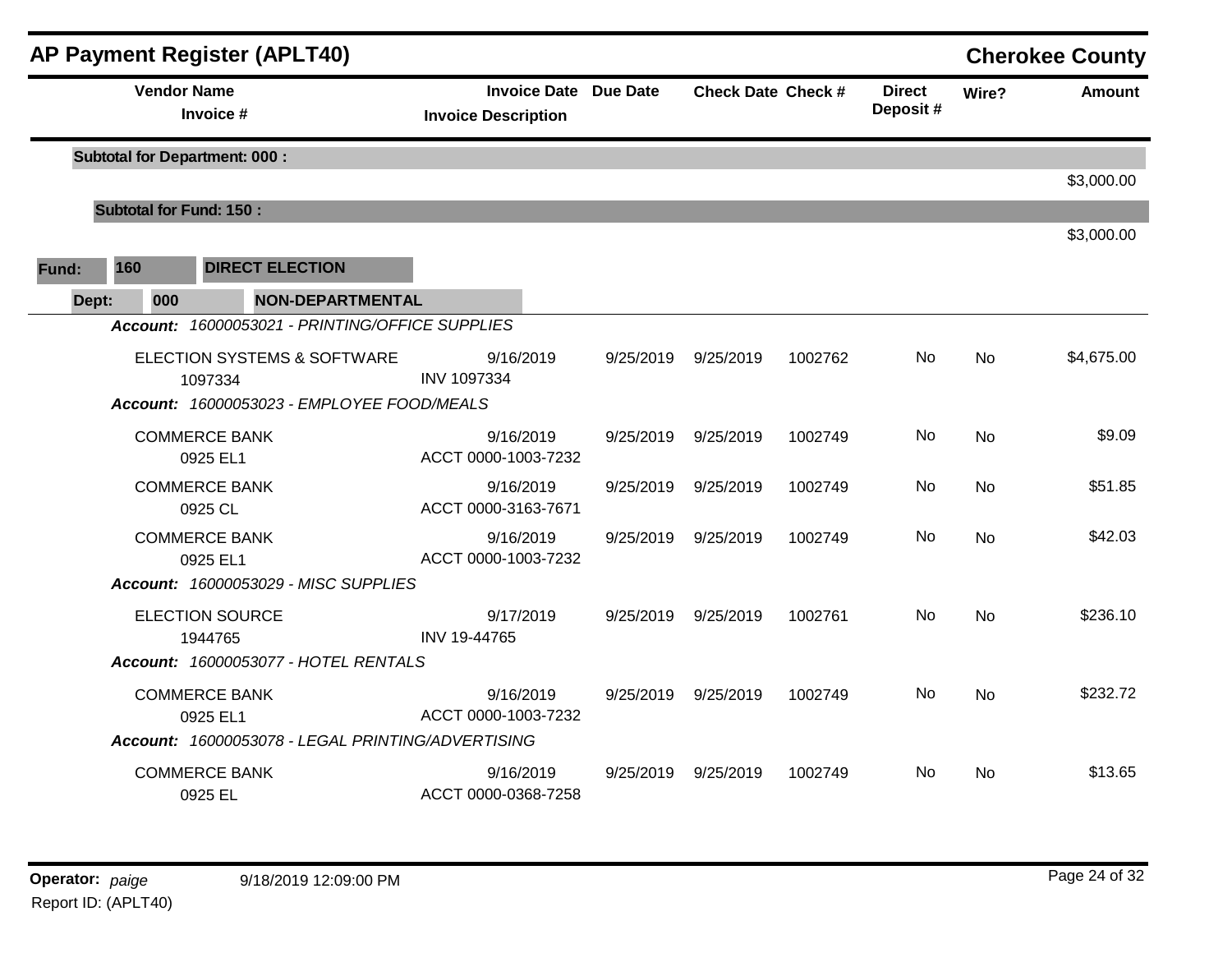|       |       |                    | <b>AP Payment Register (APLT40)</b>              |                                            |                              |                           |         |                           |       | <b>Cherokee County</b> |
|-------|-------|--------------------|--------------------------------------------------|--------------------------------------------|------------------------------|---------------------------|---------|---------------------------|-------|------------------------|
|       |       | <b>Vendor Name</b> | Invoice #                                        | <b>Invoice Description</b>                 | <b>Invoice Date Due Date</b> | <b>Check Date Check #</b> |         | <b>Direct</b><br>Deposit# | Wire? | <b>Amount</b>          |
|       |       |                    | <b>Subtotal for Department: 000:</b>             |                                            |                              |                           |         |                           |       |                        |
|       |       |                    |                                                  |                                            |                              |                           |         |                           |       | \$5,260.44             |
|       |       |                    | <b>Subtotal for Fund: 160:</b>                   |                                            |                              |                           |         |                           |       | \$5,260.44             |
| Fund: |       | 180                | <b>SOIL CONSERVATION</b>                         |                                            |                              |                           |         |                           |       |                        |
|       | Dept: | 000                | <b>NON-DEPARTMENTAL</b>                          |                                            |                              |                           |         |                           |       |                        |
|       |       | <b>Account:</b>    | 18000053089 - OTHER CONTRACTUAL                  |                                            |                              |                           |         |                           |       |                        |
|       |       |                    | CHEROKEE COUNTY SOIL CONSERVATION<br>0925        | 9/16/2019<br><b>QUARTERLY DISTRIBUTION</b> | 9/25/2019                    | 9/25/2019                 | 1002739 | No                        | No    | \$6,250.00             |
|       |       |                    | <b>Subtotal for Department: 000:</b>             |                                            |                              |                           |         |                           |       |                        |
|       |       |                    |                                                  |                                            |                              |                           |         |                           |       | \$6,250.00             |
|       |       |                    | <b>Subtotal for Fund: 180:</b>                   |                                            |                              |                           |         |                           |       |                        |
|       |       |                    |                                                  |                                            |                              |                           |         |                           |       | \$6,250.00             |
| Fund: |       | 190                | <b>SPECIAL BRIDGE BUILDIN</b>                    |                                            |                              |                           |         |                           |       |                        |
|       | Dept: | 000                | <b>NON-DEPARTMENTAL</b>                          |                                            |                              |                           |         |                           |       |                        |
|       |       |                    | Account: 19000053089 - OTHER CONTRACTUAL         |                                            |                              |                           |         |                           |       |                        |
|       |       |                    | <b>SCOTT FAMILY TRUST</b><br>SCOTT FAMILY #1 190 | 9/16/2019<br>KDHE PROJECT 11C-4907-01      | 9/25/2019                    | 9/25/2019                 | 1002820 | No                        | No    | \$4,852.00             |
|       |       |                    | <b>Subtotal for Department: 000:</b>             |                                            |                              |                           |         |                           |       |                        |
|       |       |                    |                                                  |                                            |                              |                           |         |                           |       | \$4,852.00             |
|       |       |                    | <b>Subtotal for Fund: 190:</b>                   |                                            |                              |                           |         |                           |       |                        |
|       |       |                    |                                                  |                                            |                              |                           |         |                           |       | \$4,852.00             |
| Fund: |       | 200                | <b>MENTAL HEALTH</b>                             |                                            |                              |                           |         |                           |       |                        |
|       | Dept: | 000                | <b>NON-DEPARTMENTAL</b>                          |                                            |                              |                           |         |                           |       |                        |
|       |       |                    | Account: 20000053089 - OTHER CONTRACTUAL         |                                            |                              |                           |         |                           |       |                        |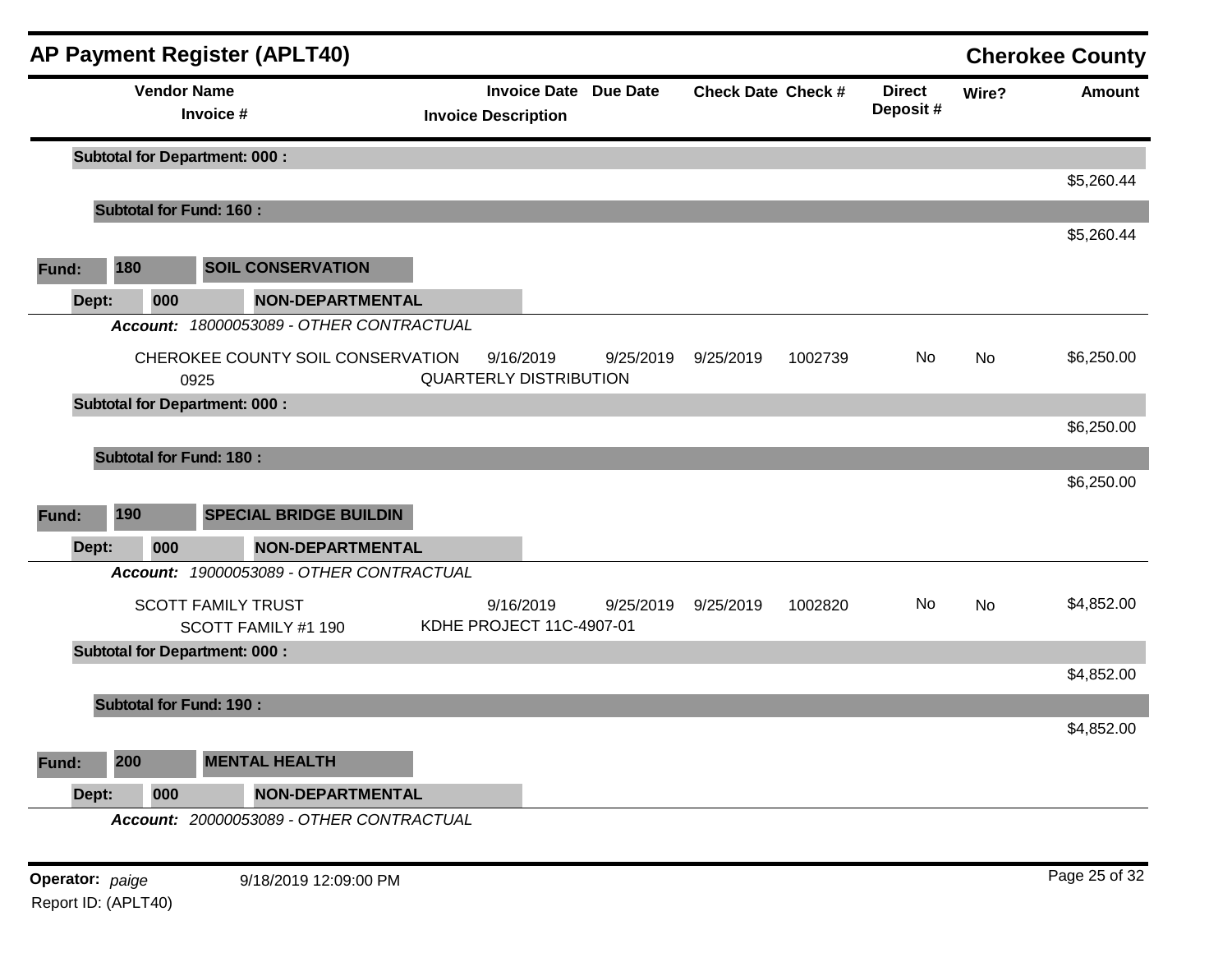|       | <b>AP Payment Register (APLT40)</b>  |                                          |                                                            |           |                           |         |                           |           | <b>Cherokee County</b> |
|-------|--------------------------------------|------------------------------------------|------------------------------------------------------------|-----------|---------------------------|---------|---------------------------|-----------|------------------------|
|       | <b>Vendor Name</b><br>Invoice #      |                                          | <b>Invoice Date Due Date</b><br><b>Invoice Description</b> |           | <b>Check Date Check #</b> |         | <b>Direct</b><br>Deposit# | Wire?     | <b>Amount</b>          |
|       | 0925                                 | SPRINGRIVER MENTAL HEALTH & WELLNE       | 9/16/2019<br><b>QUARTERLY DISTRIBUTION</b>                 | 9/25/2019 | 9/25/2019                 | 1002824 | No                        | <b>No</b> | \$30,364.25            |
|       | <b>Subtotal for Department: 000:</b> |                                          |                                                            |           |                           |         |                           |           |                        |
|       | <b>Subtotal for Fund: 200:</b>       |                                          |                                                            |           |                           |         |                           |           | \$30,364.25            |
|       |                                      |                                          |                                                            |           |                           |         |                           |           | \$30,364.25            |
| Fund: | 210                                  | <b>MENTAL RETARDATION</b>                |                                                            |           |                           |         |                           |           |                        |
| Dept: | 000                                  | <b>NON-DEPARTMENTAL</b>                  |                                                            |           |                           |         |                           |           |                        |
|       |                                      | Account: 21000053089 - OTHER CONTRACTUAL |                                                            |           |                           |         |                           |           |                        |
|       | <b>CLASS LTD</b>                     |                                          | 9/16/2019                                                  | 9/25/2019 | 9/25/2019                 | 1002744 | <b>No</b>                 | <b>No</b> | \$27,864.25            |
|       | 0925                                 |                                          | <b>QUARTERLY DISTRIBUTION</b>                              |           |                           |         |                           |           |                        |
|       | <b>Subtotal for Department: 000:</b> |                                          |                                                            |           |                           |         |                           |           |                        |
|       |                                      |                                          |                                                            |           |                           |         |                           |           | \$27,864.25            |
|       | <b>Subtotal for Fund: 210:</b>       |                                          |                                                            |           |                           |         |                           |           |                        |
|       |                                      |                                          |                                                            |           |                           |         |                           |           | \$27,864.25            |
| Fund: | 220                                  | <b>AMBULANCE</b>                         |                                                            |           |                           |         |                           |           |                        |
| Dept: | 000                                  | <b>NON-DEPARTMENTAL</b>                  |                                                            |           |                           |         |                           |           |                        |
|       |                                      | Account: 22000053089 - OTHER CONTRACTUAL |                                                            |           |                           |         |                           |           |                        |
|       | 0925                                 | CHEROKEE COUNTY AMBULANCE-DIST #3        | 9/16/2019<br><b>MONTHLY SUBSIDY</b>                        | 9/25/2019 | 9/25/2019                 | 1002735 | No                        | <b>No</b> | \$14,477.33            |
|       | 0925                                 | CHEROKEE COUNTY AMBULANCE-DIST #2        | 9/16/2019<br>MONTHLY SUBSIDY                               | 9/25/2019 | 9/25/2019                 | 1002734 | No                        | <b>No</b> | \$16,877.33            |
|       | 0925                                 | CHEROKEE COUNTY AMBULANCE-DIST #1        | 9/16/2019<br>MONTHLY SUBSIDY                               | 9/25/2019 | 9/25/2019                 | 1002733 | No                        | <b>No</b> | \$16,877.33            |
|       | <b>Subtotal for Department: 000:</b> |                                          |                                                            |           |                           |         |                           |           |                        |
|       |                                      |                                          |                                                            |           |                           |         |                           |           | \$48,231.99            |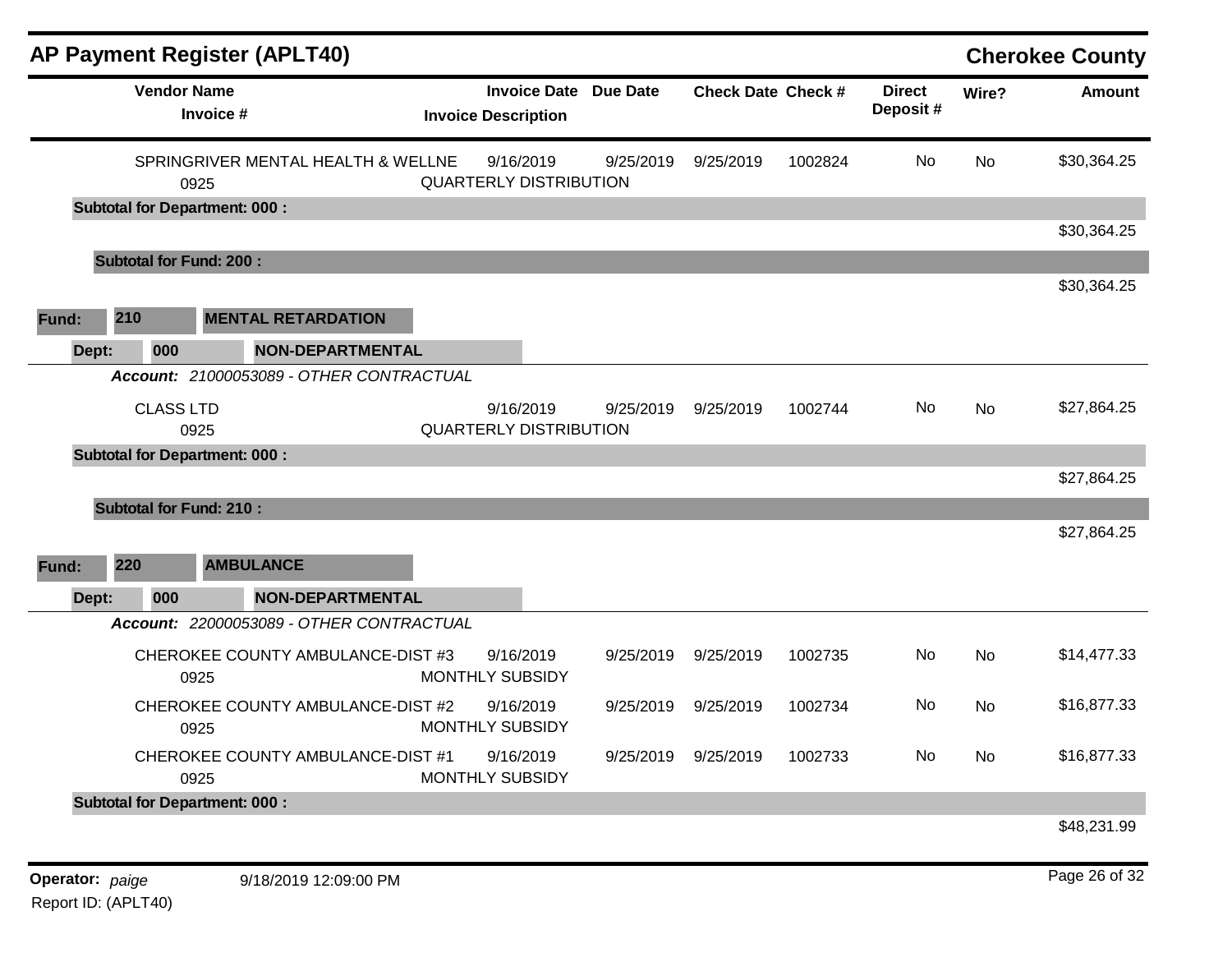|       | <b>Vendor Name</b>             |                                                       |                                                            |           |                           |         |                           |           |               |
|-------|--------------------------------|-------------------------------------------------------|------------------------------------------------------------|-----------|---------------------------|---------|---------------------------|-----------|---------------|
|       |                                | Invoice #                                             | <b>Invoice Date Due Date</b><br><b>Invoice Description</b> |           | <b>Check Date Check #</b> |         | <b>Direct</b><br>Deposit# | Wire?     | <b>Amount</b> |
|       | <b>Subtotal for Fund: 220:</b> |                                                       |                                                            |           |                           |         |                           |           |               |
| Fund: | 224                            | <b>CHEROKEE COUNTY 911</b>                            |                                                            |           |                           |         |                           |           | \$48,231.99   |
| Dept: | 000                            | <b>NON-DEPARTMENTAL</b>                               |                                                            |           |                           |         |                           |           |               |
|       |                                | Account: 22400053300 - MISC PAID OUT                  |                                                            |           |                           |         |                           |           |               |
|       |                                | SYNCB/NEWEGG<br>1302391248                            | 9/16/2019<br>INV 1302391248                                | 9/25/2019 | 9/25/2019                 | 1002826 | No                        | <b>No</b> | \$161.98      |
|       | <b>CENTURYLINK</b>             | 0925 224                                              | 9/16/2019<br>ACCT 313409961                                | 9/25/2019 | 9/25/2019                 | 1002730 | No                        | <b>No</b> | \$476.00      |
|       | AT&T                           | 0925                                                  | 9/16/2019<br>ACCT 31614001004978                           | 9/25/2019 | 9/25/2019                 | 1002722 | No                        | <b>No</b> | \$307.67      |
|       | UR SOLUTIONS                   | 20190704                                              | 9/16/2019<br>INV 20190704                                  | 9/25/2019 | 9/25/2019                 | 1002833 | No                        | <b>No</b> | \$380.00      |
|       |                                | SYNCB/NEWEGG<br>1302391676                            | 9/16/2019<br>INV 1302391676                                | 9/25/2019 | 9/25/2019                 | 1002826 | No                        | No        | \$108.52      |
|       |                                | KANSAS CHAPTER APCO<br>1227                           | 9/16/2019<br>2018 FALL REGISTRATION                        | 9/25/2019 | 9/25/2019                 | 1002782 | No                        | No        | \$250.00      |
|       |                                | CRAW-KAN TELEPHONE COOPERATIVE INC<br>1818SZ10901.039 | 9/16/2019<br>INV 1818SZ10901.039                           | 9/25/2019 | 9/25/2019                 | 1002756 | No                        | No        | \$98.00       |
|       |                                | <b>Subtotal for Department: 000:</b>                  |                                                            |           |                           |         |                           |           |               |
|       |                                |                                                       |                                                            |           |                           |         |                           |           | \$1,782.17    |
|       | <b>Subtotal for Fund: 224:</b> |                                                       |                                                            |           |                           |         |                           |           |               |
| Fund: | 230                            | <b>APPRAISER COSTS</b>                                |                                                            |           |                           |         |                           |           | \$1,782.17    |
| Dept: | 000                            | <b>NON-DEPARTMENTAL</b>                               |                                                            |           |                           |         |                           |           |               |

**Operator:** paige 9/18/2019 12:09:00 PM Report ID: (APLT40)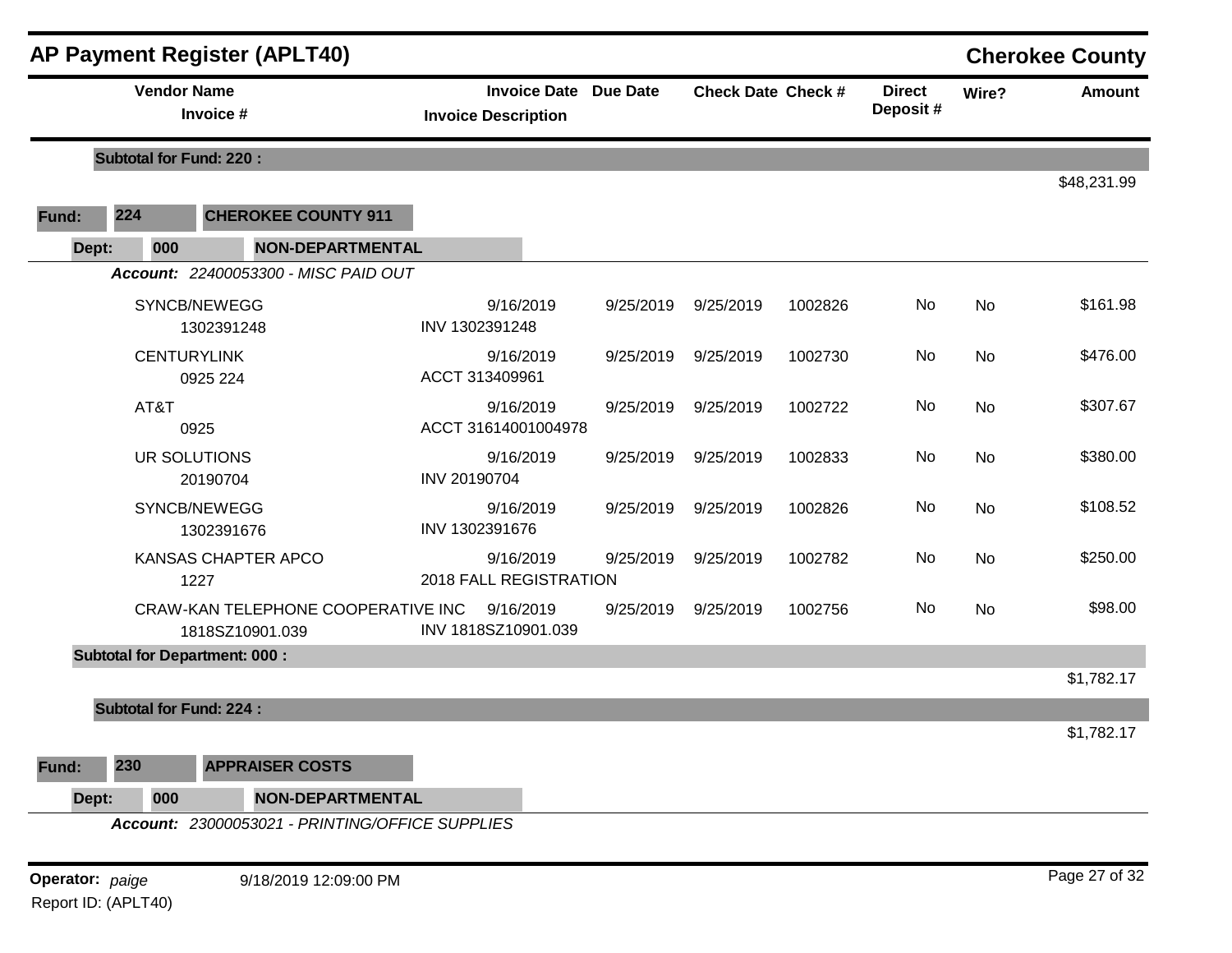| <b>AP Payment Register (APLT40)</b>          |                                                     |           |                           |         |                           |                | <b>Cherokee County</b> |
|----------------------------------------------|-----------------------------------------------------|-----------|---------------------------|---------|---------------------------|----------------|------------------------|
| <b>Vendor Name</b><br>Invoice #              | Invoice Date Due Date<br><b>Invoice Description</b> |           | <b>Check Date Check #</b> |         | <b>Direct</b><br>Deposit# | Wire?          | <b>Amount</b>          |
| EVAN'S HEALTH MART DRUG<br>0925 AP           | 9/16/2019<br><b>BATTERIES</b>                       | 9/25/2019 | 9/25/2019                 | 1002765 | No.                       | No             | \$7.99                 |
| Account: 23000053023 - EMPLOYEE FOOD/MEALS   |                                                     |           |                           |         |                           |                |                        |
| <b>COMMERCE BANK</b><br>0925 AP              | 9/16/2019<br>ACCT 0000-8660-5508                    | 9/25/2019 | 9/25/2019                 | 1002749 | No                        | <b>No</b>      | \$276.15               |
| <b>COMMERCE BANK</b><br>0925 AP2             | 9/16/2019<br>ACCT 0000-3163-7697                    | 9/25/2019 | 9/25/2019                 | 1002749 | No.                       | No             | \$23.36                |
| Account: 23000053030 - GASOLINE              |                                                     |           |                           |         |                           |                |                        |
| <b>COMMERCE BANK</b><br>0925 AP              | 9/16/2019<br>ACCT 0000-8660-5508                    | 9/25/2019 | 9/25/2019                 | 1002749 | No.                       | No.            | \$22.00                |
| <b>COMMERCE BANK</b><br>0925 AP              | 9/16/2019<br>ACCT 0000-8660-5508                    | 9/25/2019 | 9/25/2019                 | 1002749 | No.                       | <b>No</b>      | \$23.01                |
| Account: 23000053073 - TRANSPORTATION        |                                                     |           |                           |         |                           |                |                        |
| <b>MARK HIXON</b><br>0925                    | 9/16/2019<br>MILEAGE/CIC SYMPOSIUM                  | 9/25/2019 | 9/25/2019                 | 1002791 | No.                       | <b>No</b>      | \$204.16               |
| Account: 23000053075 - DUES/SUBSCRIPTIONS    |                                                     |           |                           |         |                           |                |                        |
| PRICE DIGESTS<br>70037919                    | 9/16/2019<br>INV 70037919                           | 9/25/2019 | 9/25/2019                 | 1002813 | No.                       | <b>No</b>      | \$689.85               |
| Account: 23000053076 - PROFESSIONAL SERVICES |                                                     |           |                           |         |                           |                |                        |
| <b>RODNEY SANDERS</b><br>20190805            | 9/16/2019<br>INV 20190805                           | 9/25/2019 | 9/25/2019                 | 1002818 | No.                       | N <sub>o</sub> | \$645.00               |
| Account: 23000053077 - HOTEL RENTALS         |                                                     |           |                           |         |                           |                |                        |
| <b>COMMERCE BANK</b><br>0925 AP2             | 9/16/2019<br>ACCT 0000-3163-7697                    | 9/25/2019 | 9/25/2019                 | 1002749 | No                        | No             | \$235.72               |
| <b>COMMERCE BANK</b><br>0925 AP              | 9/16/2019<br>ACCT 0000-8660-5508                    | 9/25/2019 | 9/25/2019                 | 1002749 | No.                       | No.            | \$448.90               |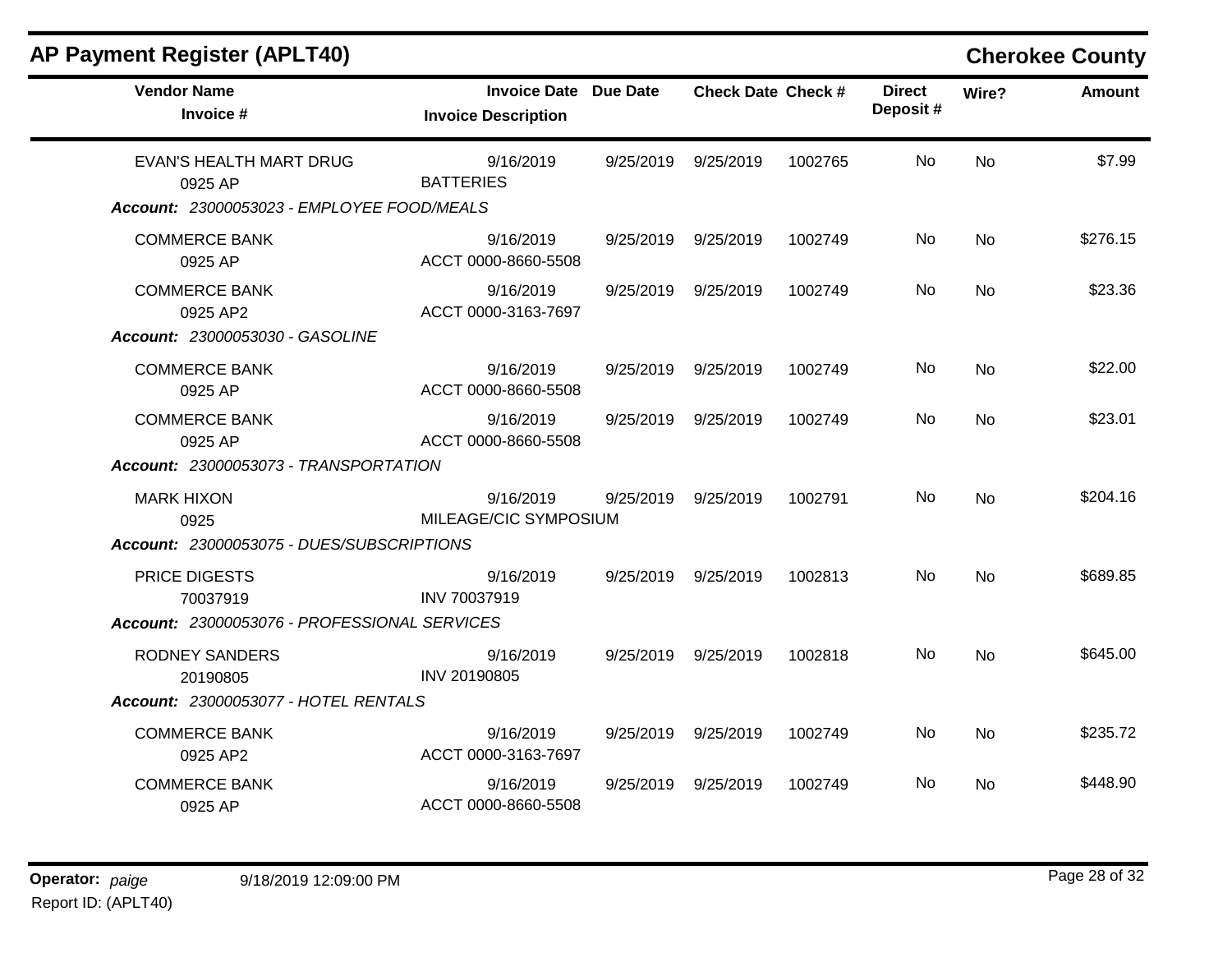|              |                                          | <b>AP Payment Register (APLT40)</b>                                                |                                                    |                 |                                  |                    |                           |          | <b>Cherokee County</b> |
|--------------|------------------------------------------|------------------------------------------------------------------------------------|----------------------------------------------------|-----------------|----------------------------------|--------------------|---------------------------|----------|------------------------|
|              | <b>Vendor Name</b>                       | Invoice #                                                                          | <b>Invoice Date</b><br><b>Invoice Description</b>  | <b>Due Date</b> | <b>Check Date Check #</b>        |                    | <b>Direct</b><br>Deposit# | Wire?    | <b>Amount</b>          |
|              |                                          | <b>COMMERCE BANK</b><br>0925 AP<br>Account: 23000053088 - PROFESSIONAL DEVELOPMENT | 9/16/2019<br>ACCT 0000-8660-5508                   | 9/25/2019       | 9/25/2019                        | 1002749            | No                        | No       | (\$35.35)              |
|              |                                          | <b>COMMERCE BANK</b><br>0925 AP1<br><b>Subtotal for Department: 000:</b>           | 9/16/2019<br>ACCT 0001-1891-6253                   | 9/25/2019       | 9/25/2019                        | 1002749            | No                        | No       | \$200.00               |
|              |                                          |                                                                                    |                                                    |                 |                                  |                    |                           |          | \$2,740.79             |
|              |                                          | <b>Subtotal for Fund: 230:</b>                                                     |                                                    |                 |                                  |                    |                           |          | \$2,740.79             |
| 260<br>Fund: |                                          | <b>EMPLOYEE BENEFITS</b>                                                           |                                                    |                 |                                  |                    |                           |          |                        |
| Dept:        | 000                                      | <b>NON-DEPARTMENTAL</b><br>Account: 26000053215 - MERITAIN HEALTH                  |                                                    |                 |                                  |                    |                           |          |                        |
|              |                                          | <b>MERITAIN HEALTH</b><br>092519                                                   | 9/16/2019<br>GROUP 02438, CHEROKEE CO KS, OCT 2019 | 9/25/2019       | 9/25/2019                        | 1002797            | No                        | No       | \$53,904.83            |
|              |                                          | <b>Subtotal for Department: 000:</b>                                               |                                                    |                 |                                  |                    |                           |          | \$53,904.83            |
|              |                                          | <b>Subtotal for Fund: 260:</b>                                                     |                                                    |                 |                                  |                    |                           |          | \$53,904.83            |
| 300<br>Fund: |                                          | <b>SERVICE FOR ELDERLY</b>                                                         |                                                    |                 |                                  |                    |                           |          |                        |
| Dept:        | 000                                      | <b>NON-DEPARTMENTAL</b>                                                            |                                                    |                 |                                  |                    |                           |          |                        |
|              | <b>CENTURYLINK</b><br><b>CENTURYLINK</b> | Account: 30000053074 - TELEPHONE BILLS<br>0925 EL1                                 | 9/16/2019<br>ACCT 313355170<br>9/16/2019           | 9/25/2019       | 9/25/2019<br>9/25/2019 9/25/2019 | 1002730<br>1002730 | No<br>No                  | No<br>No | \$174.42<br>\$94.37    |
|              |                                          | 0925 EL                                                                            | ACCT 31371296                                      |                 |                                  |                    |                           |          |                        |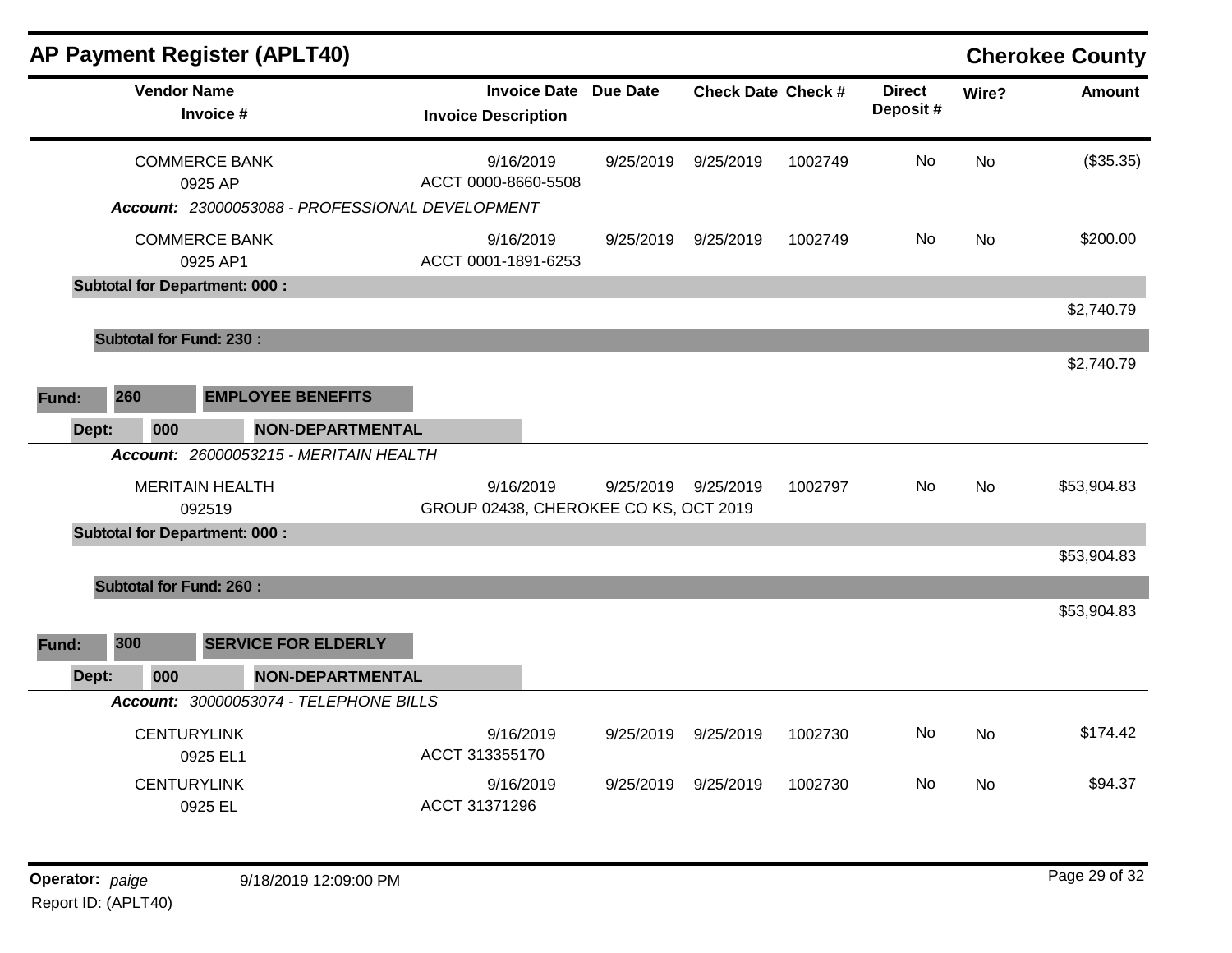|       |       |                                      |             | <b>AP Payment Register (APLT40)</b>            |                            |           |                              |                           |         |                           |       | <b>Cherokee County</b> |
|-------|-------|--------------------------------------|-------------|------------------------------------------------|----------------------------|-----------|------------------------------|---------------------------|---------|---------------------------|-------|------------------------|
|       |       | <b>Vendor Name</b>                   | Invoice #   |                                                | <b>Invoice Description</b> |           | <b>Invoice Date Due Date</b> | <b>Check Date Check #</b> |         | <b>Direct</b><br>Deposit# | Wire? | <b>Amount</b>          |
|       |       | <b>Subtotal for Department: 000:</b> |             |                                                |                            |           |                              |                           |         |                           |       |                        |
|       |       |                                      |             |                                                |                            |           |                              |                           |         |                           |       | \$268.79               |
|       |       | <b>Subtotal for Fund: 300:</b>       |             |                                                |                            |           |                              |                           |         |                           |       |                        |
| Fund: |       | 330                                  |             | <b>SEWER DISTRICT#1 OPER</b>                   |                            |           |                              |                           |         |                           |       | \$268.79               |
|       | Dept: | 000                                  |             | <b>NON-DEPARTMENTAL</b>                        |                            |           |                              |                           |         |                           |       |                        |
|       |       |                                      |             | Account: 33000053089 - OTHER CONTRACTUAL       |                            |           |                              |                           |         |                           |       |                        |
|       |       |                                      | 55607 SEWER | CONTROLS & ELECTRIC MOTOR CO INC               | 9/4/2019<br>INV #55607     |           | 9/25/2019                    | 9/25/2019                 | 1002752 | No.                       | No    | \$10,500.00            |
|       |       | <b>Subtotal for Department: 000:</b> |             |                                                |                            |           |                              |                           |         |                           |       |                        |
|       |       |                                      |             |                                                |                            |           |                              |                           |         |                           |       | \$10,500.00            |
|       |       | <b>Subtotal for Fund: 330:</b>       |             |                                                |                            |           |                              |                           |         |                           |       |                        |
|       |       |                                      |             |                                                |                            |           |                              |                           |         |                           |       | \$10,500.00            |
| Fund: |       | 440                                  |             | <b>SPECIAL ALCOHOL PROG</b>                    |                            |           |                              |                           |         |                           |       |                        |
|       | Dept: | 000                                  |             | <b>NON-DEPARTMENTAL</b>                        |                            |           |                              |                           |         |                           |       |                        |
|       |       |                                      |             | Account: 44000053300 - MISC PAID OUT           |                            |           |                              |                           |         |                           |       |                        |
|       |       |                                      | 0925 AL     | SPRINGRIVER MENTAL HEALTH & WELLNE             | ALCOHOL DISTRIBUTION       | 9/17/2019 | 9/25/2019                    | 9/25/2019                 | 1002824 | No                        | No    | \$2,916.42             |
|       |       | <b>Subtotal for Department: 000:</b> |             |                                                |                            |           |                              |                           |         |                           |       |                        |
|       |       |                                      |             |                                                |                            |           |                              |                           |         |                           |       | \$2,916.42             |
|       |       | <b>Subtotal for Fund: 440:</b>       |             |                                                |                            |           |                              |                           |         |                           |       | \$2,916.42             |
|       |       |                                      |             |                                                |                            |           |                              |                           |         |                           |       |                        |
| Fund: |       | 490                                  |             | <b>SPECIAL LAW ENFORCEM</b>                    |                            |           |                              |                           |         |                           |       |                        |
|       | Dept: | 000                                  |             | <b>NON-DEPARTMENTAL</b>                        |                            |           |                              |                           |         |                           |       |                        |
|       |       |                                      |             | Account: 49000053022 - CLOTHING/PERSONAL ITEMS |                            |           |                              |                           |         |                           |       |                        |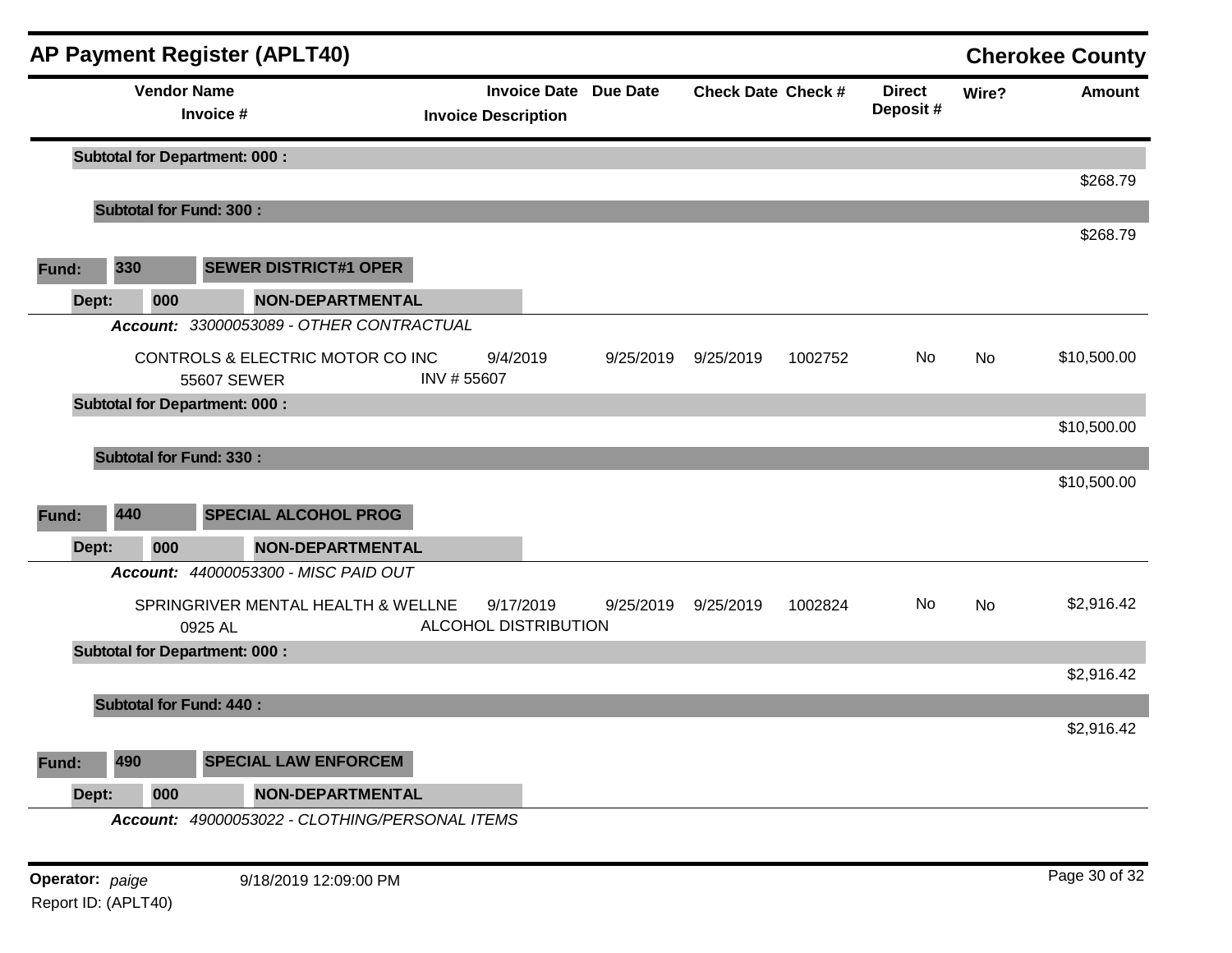| <b>AP Payment Register (APLT40)</b>    |                                                            |           |                           |         |                                   |           | <b>Cherokee County</b> |
|----------------------------------------|------------------------------------------------------------|-----------|---------------------------|---------|-----------------------------------|-----------|------------------------|
| <b>Vendor Name</b><br>Invoice #        | <b>Invoice Date Due Date</b><br><b>Invoice Description</b> |           | <b>Check Date Check #</b> |         | <b>Direct</b><br>Deposit#         | Wire?     | <b>Amount</b>          |
| COAST TO COAST SOLUTIONS<br>IVC0092484 | 9/16/2019<br><b>INV 0092484</b>                            | 9/25/2019 | 9/25/2019                 | 1002746 | No                                | <b>No</b> | \$455.12               |
| <b>Subtotal for Department: 000:</b>   |                                                            |           |                           |         |                                   |           |                        |
|                                        |                                                            |           |                           |         |                                   |           | \$455.12               |
| <b>Subtotal for Fund: 490:</b>         |                                                            |           |                           |         |                                   |           |                        |
|                                        |                                                            |           |                           |         |                                   |           | \$455.12               |
|                                        |                                                            |           |                           |         | Total for Bank 1 Account 1120298: |           | \$501,279.82           |
|                                        |                                                            |           |                           | *****   | <b>Total Invoices Paid:</b>       |           | \$501,279.82           |